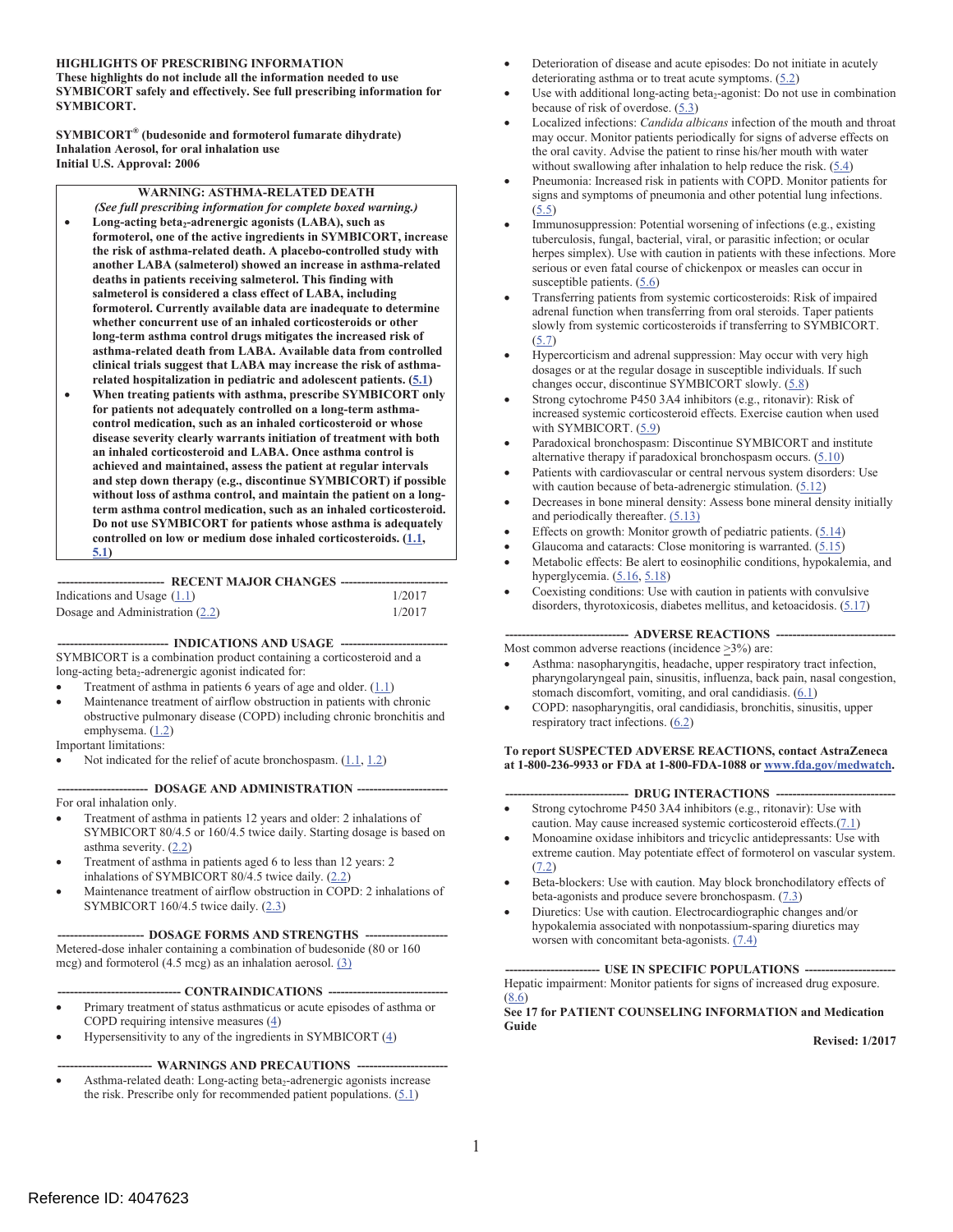#### **FULL PRESCRIBING INFORMATION: CONTENTS**\* **WARNING: ASTHMA-RELATED DEATH 1 INDICATIONS AND USAGE**  1.1 Treatment of Asthma 1.2 Maintenance Treatment of Chronic Obstructive Pulmonary **Disease 2 DOSAGE AND ADMINISTRATION**  2.1 Administration Information 2.2 Asthma 2.3 Chronic Obstructive Pulmonary Disease **3 DOSAGE FORMS AND STRENGTHS 4 CONTRAINDICATIONS 5 WARNINGS AND PRECAUTIONS**  5.1 Asthma-Related Death 5.2 Deterioration of Disease and Acute Episodes 5.3 Excessive Use of SYMBICORT and Use with Other Long-Acting Beta<sub>2</sub>-Agonists 5.4 Local Effects 5.5 Pneumonia and Other Lower Respiratory Tract Infections 5.6 Immunosuppression 5.7 Transferring Patients From Systemic Corticosteroid Therany 5.8 Hypercorticism and Adrenal Suppression 5.9 Drug Interactions With Strong Cytochrome P450 3A4 Inhibitors 5.10 Paradoxical Bronchospasm and Upper Airway Symptoms 5.11 Immediate Hypersensitivity Reactions 5.12 Cardiovascular and Central Nervous System Effects 5.13 Reduction in Bone Mineral Density 5.14 Effect on Growth 5.15 Glaucoma and Cataracts 5.16 Eosinophilic Conditions and Churg-Strauss Syndrome 5.17 Coexisting Conditions 5.18 Hypokalemia and Hyperglycemia **6 ADVERSE REACTIONS**  6.1 Clinical Trials Experience in Asthma 6.2 Clinical Trials Experience in Chronic Obstructive Pulmonary Disease 6.3 Postmarketing Experience **7 DRUG INTERACTIONS**  7.1 Inhibitors of Cytochrome P4503A4 7.2 Monoamine Oxidase Inhibitors and Tricyclic Antidepressants 7.3 Beta-Adrenergic Receptor Blocking Agents 7.4 Diuretics **8 USE IN SPECIFIC POPULATIONS**  8.1 Pregnancy 8.2 Lactation 8.4 Pediatric Use 8.5 Geriatric Use 8.6 Hepatic Impairment 8.7 Renal Impairment **10 OVERDOSAGE 11 DESCRIPTION 12 CLINICAL PHARMACOLOGY**  12.1 Mechanism of Action 12.2 Pharmacodynamics 12.3 Pharmacokinetics **13 NONCLINICAL TOXICOLOGY**  13.1 Carcinogenesis, Mutagenesis, Impairment of Fertility 13.2 Animal Toxicology and/or Pharmacology **14 CLINICAL STUDIES**  14.1 Asthma 14.2 Chronic Obstructive Pulmonary Disease **16 HOW SUPPLIED/STORAGE AND HANDLING 17 PATIENT COUNSELING INFORMATION**

\*Sections or subsections omitted from the full prescribing information are not listed.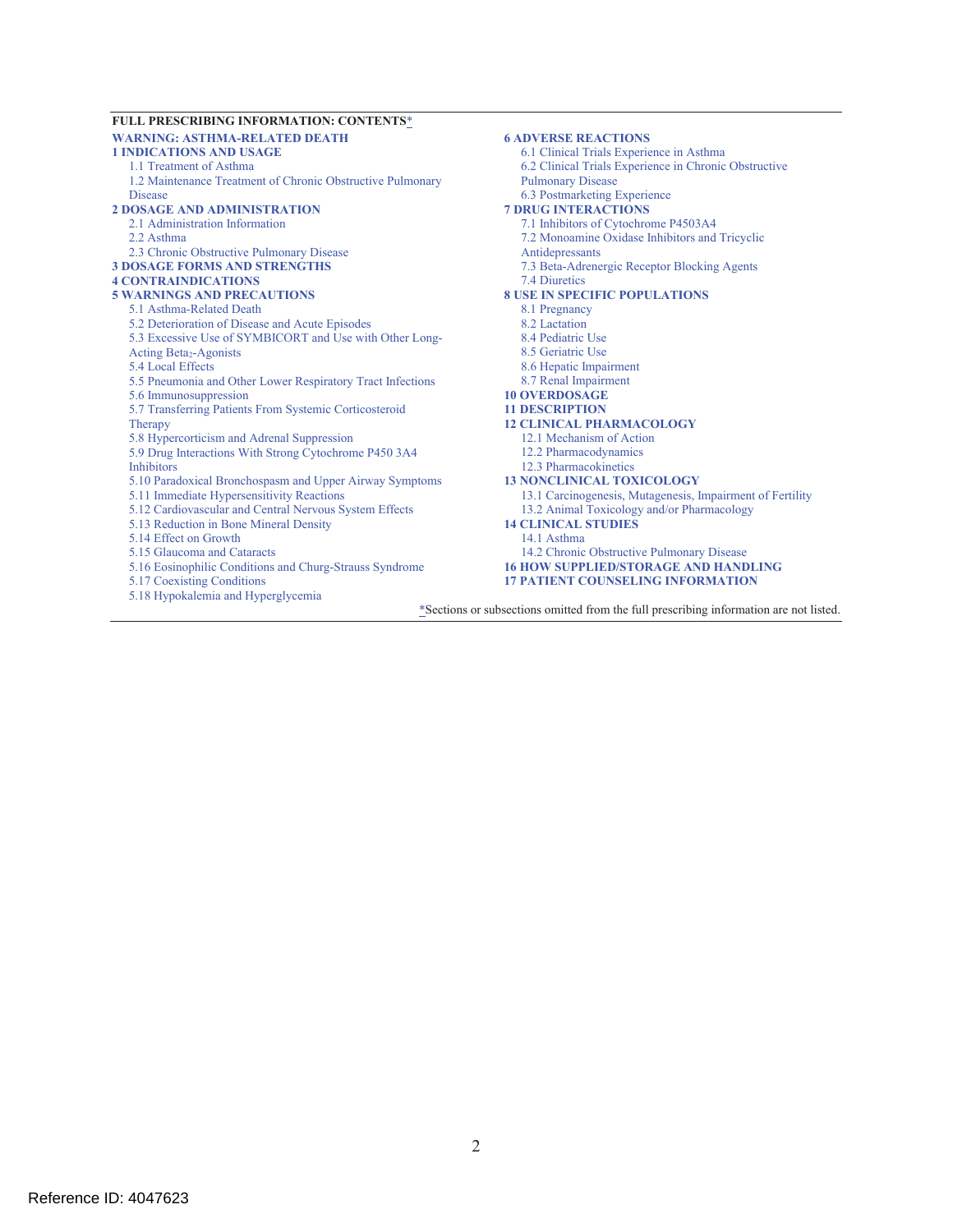### **FULL PRESCRIBING INFORMATION**

#### **WARNING: ASTHMA-RELATED DEATH**

Long-acting beta<sub>2</sub>-adrenergic agonists (LABA), such as formoterol, one of the active ingredients in **SYMBICORT, increase the risk of asthma-related death. Data from a large placebo-controlled U.S. study that compared the safety of another LABA (salmeterol) or placebo added to usual asthma therapy showed an increase in asthma-related deaths in patients receiving salmeterol. This finding with salmeterol is considered a class effect of the LABA, including formoterol. Currently available data are inadequate to determine whether concurrent use of inhaled corticosteroids or other longterm asthma control drugs mitigates the increased risk of asthma-related death from LABA. Available data from controlled clinical trials suggest that LABA increase the risk of asthma-related hospitalization in pediatric and adolescent patients. Therefore, when treating patients with asthma, SYMBICORT should only be used for patients not adequately controlled on a long-term asthma control medication, such as an inhaled corticosteroid or whose disease severity clearly warrants initiation of treatment with both an inhaled corticosteroid and LABA. Once asthma control is achieved and maintained, assess the patient at regular intervals and step down therapy (e.g., discontinue SYMBICORT) if possible without loss of asthma control and maintain the patient on a long-term asthma control medication, such as an inhaled corticosteroid. Do not use SYMBICORT for patients whose asthma is adequately controlled on low or medium dose inhaled corticosteroids**  *[see Warnings and Precautions (5.1)]***.** 

### **1 INDICATIONS AND USAGE**

#### **1.1 Treatment of Asthma**

SYMBICORT is indicated for the treatment of asthma in patients 6 years of age and older.

LABA, such as formoterol, one of the active ingredients in SYMBICORT, increase the risk of asthmarelated death. Available data from controlled clinical trials suggest that LABA increase the risk of asthma-related hospitalization in pediatric and adolescent patients *[see Warnings and Precautions (5.1)]*. Therefore, when treating patients with asthma, SYMBICORT should only be used for patients not adequately controlled on a long-term asthma-control medication such as an inhaled corticosteroid or whose disease severity clearly warrants initiation of treatment with both an inhaled corticosteroid and LABA. Once asthma control is achieved and maintained, assess the patient at regular intervals and step down therapy (e.g., discontinue SYMBICORT) if possible without loss of asthma control, and maintain the patient on a long-term asthma control medication, such as inhaled corticosteroid. Do not use SYMBICORT for patients whose asthma is adequately controlled on low or medium dose inhaled corticosteroids.

#### Important Limitations of Use:

! SYMBICORT is NOT indicated for the relief of acute bronchospasm.

#### **1.2 Maintenance Treatment of Chronic Obstructive Pulmonary Disease**

SYMBICORT 160/4.5 is indicated for the twice daily maintenance treatment of airflow obstruction in patients with chronic obstructive pulmonary disease (COPD) including chronic bronchitis and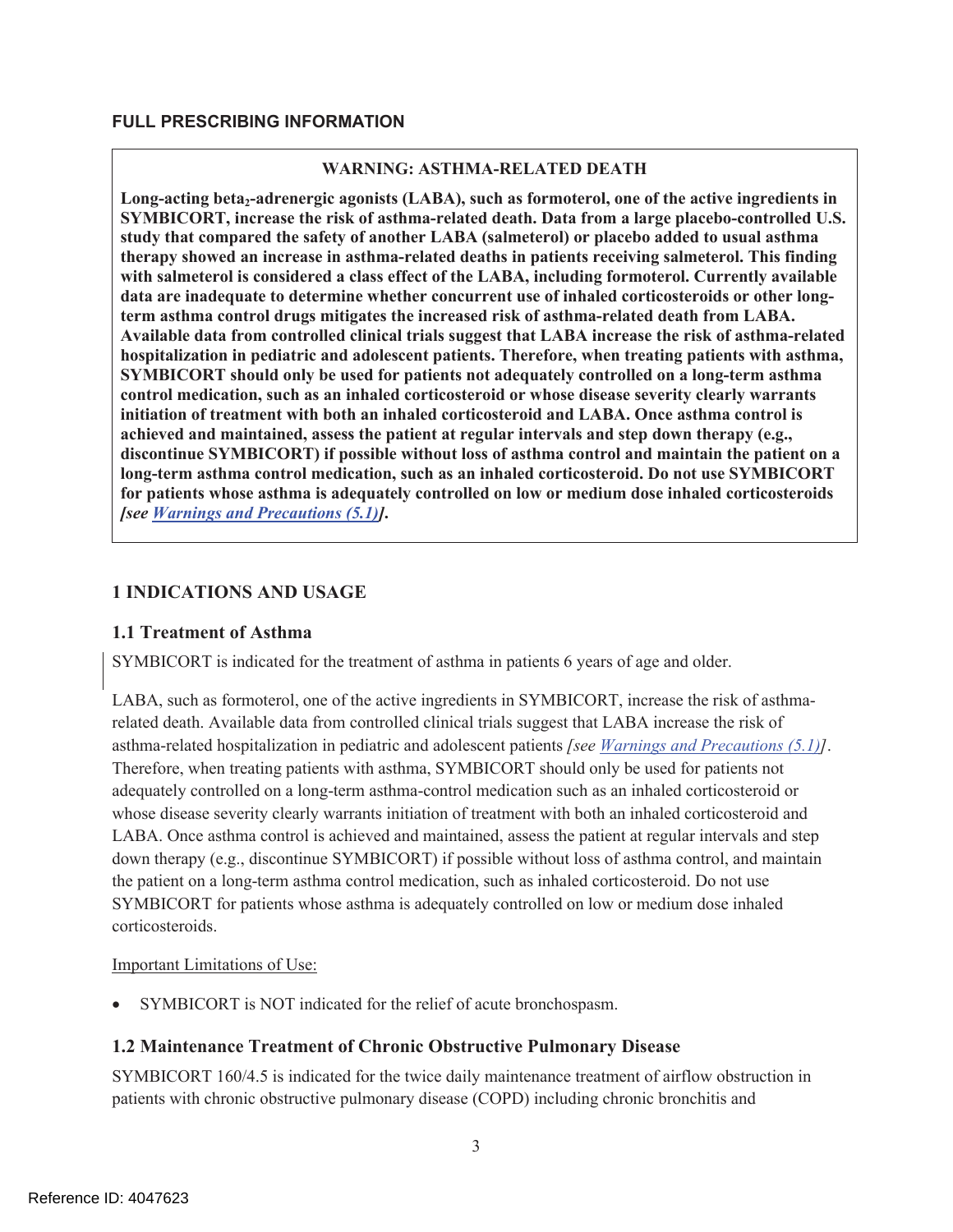emphysema. SYMBICORT 160/4.5 is the only strength indicated for the treatment of airflow obstruction in COPD.

### Important Limitations of Use:

! SYMBICORT is NOT indicated for the relief of acute bronchospasm.

# **2 DOSAGE AND ADMINISTRATION**

### **2.1 Administration Information**

SYMBICORT should be administered as 2 inhalations twice daily (morning and evening, approximately 12 hours apart), every day by the orally inhaled route only. After inhalation, the patient should rinse the mouth with water without swallowing *[see Patient Counseling Information (17.4)]*.

Prime SYMBICORT before using for the first time by releasing two test sprays into the air away from the face, shaking well for 5 seconds before each spray. In cases where the inhaler has not been used for more than 7 days or when it has been dropped, prime the inhaler again by shaking well before each spray and releasing two test sprays into the air away from the face.

More frequent administration or a higher number of inhalations (more than 2 inhalations twice daily) of the prescribed strength of SYMBICORT is not recommended as some patients are more likely to experience adverse effects with higher doses of formoterol. Patients using SYMBICORT should not use additional LABA for any reason *[see Warnings and Precautions (5.3, 5.12)]*.

### **2.2 Asthma**

If asthma symptoms arise in the period between doses, an inhaled, short-acting beta<sub>2</sub>-agonist should be taken for immediate relief.

### **Adult and Adolescent Patients 12 Years of Age and Older**

For patients 12 years of age and older, the dosage is 2 inhalations of SYMBICORT 80/4.5 or SYMBICORT 160/4.5 twice daily.

The recommended starting dosages for SYMBICORT for patients 12 years of age and older are based upon patients' asthma severity.

The maximum recommended dosage in adult and adolescent patients 12 years and older is SYMBICORT 160/4.5, two inhalations twice daily.

Improvement in asthma control following inhaled administration of SYMBICORT can occur within 15 minutes of beginning treatment, although maximum benefit may not be achieved for 2 weeks or longer after beginning treatment. Individual patients will experience a variable time to onset and degree of symptom relief.

For patients who do not respond adequately to the starting dose after 1-2 weeks of therapy with SYMBICORT 80/4.5, replacement with SYMBICORT 160/4.5 may provide additional asthma control.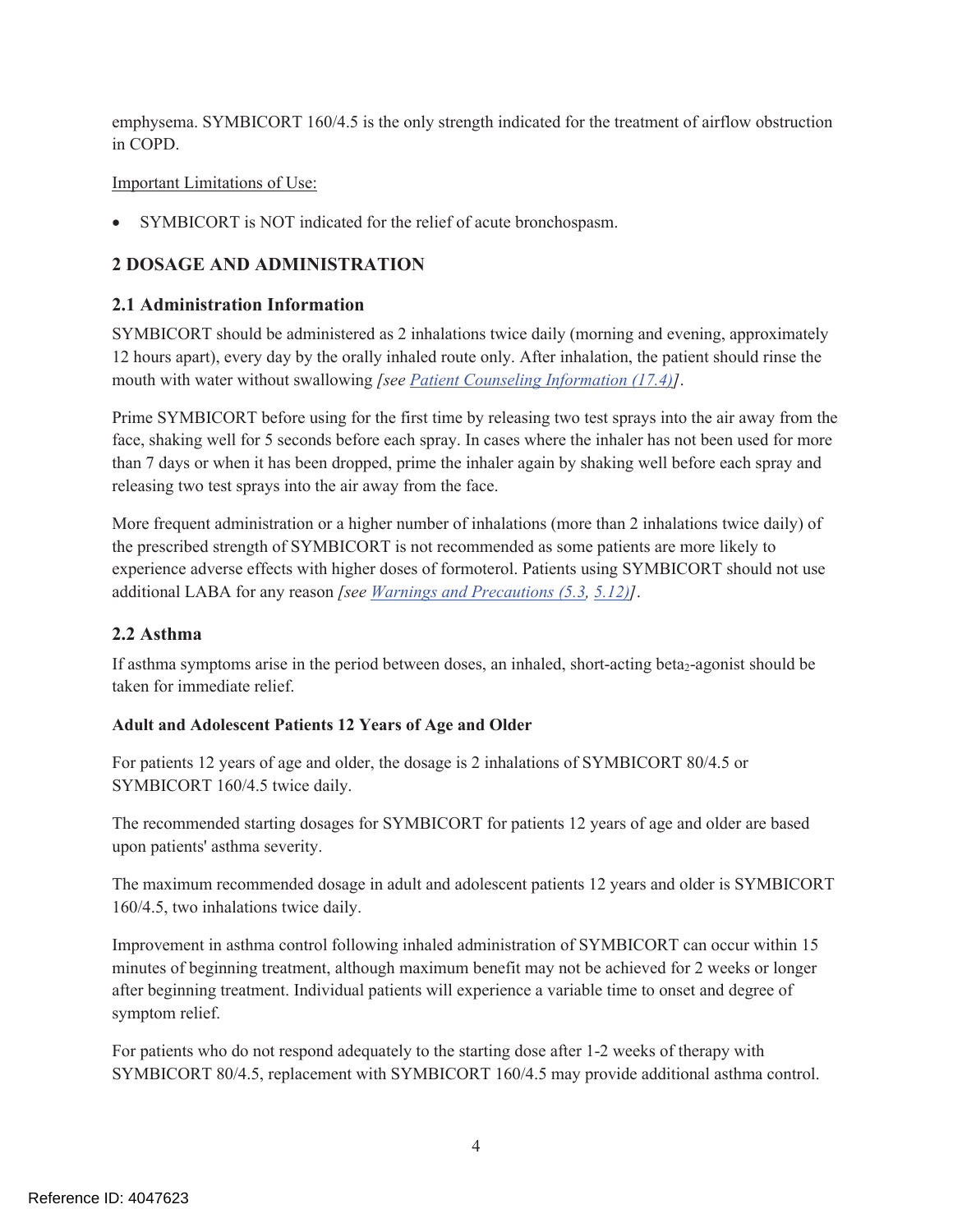If a previously effective dosage regimen of SYMBICORT fails to provide adequate control of asthma, the therapeutic regimen should be re-evaluated and additional therapeutic options, (e.g., replacing the lower strength of SYMBICORT with the higher strength, adding additional inhaled corticosteroid, or initiating oral corticosteroids) should be considered.

### **Pediatric Patients Aged 6 to less than 12 Years**

For patients 6 to less than 12 years of age, the dosage is 2 inhalations of SYMBICORT 80/4.5 twice daily.

### **2.3 Chronic Obstructive Pulmonary Disease**

For patients with COPD the recommended dose is SYMBICORT 160/4.5, two inhalations twice daily.

If shortness of breath occurs in the period between doses, an inhaled, short-acting beta<sub>2</sub>-agonist should be taken for immediate relief.

# **3 DOSAGE FORMS AND STRENGTHS**

SYMBICORT is available as a metered-dose inhaler containing a combination of budesonide (80 or 160 mcg) and formoterol (4.5 mcg) as an inhalation aerosol in the following two strengths: 80/4.5 and 160/4.5. Each dosage strength contains 60 or 120 actuations per/canister. Each strength of SYMBICORT is supplied with a red plastic actuator with a gray dust cap.

### **4 CONTRAINDICATIONS**

The use of SYMBICORT is contraindicated in the following conditions:

- Primary treatment of status asthmaticus or other acute episodes of asthma or COPD where intensive measures are required.
- ! Hypersensitivity to any of the ingredients in SYMBICORT.

# **5 WARNINGS AND PRECAUTIONS**

### **5.1 Asthma-Related Death**

**LABA, such as formoterol, one of the active ingredients in SYMBICORT, increase the risk of asthma-related death. Currently available data are inadequate to determine whether concurrent use of inhaled corticosteroids or other long-term asthma control drugs mitigates the increased risk of asthma-related death from LABA. Available data from controlled clinical trials suggest that LABA increase the risk of asthma-related hospitalization in pediatric and adolescent patients. Therefore, when treating patients with asthma, SYMBICORT should only be used for patients not adequately controlled on a long-term asthma-control medication, such as an inhaled corticosteroid or whose disease severity clearly warrants initiation of treatment with both an inhaled corticosteroid and LABA. Once asthma control is achieved and maintained, assess the patient at regular intervals and step down therapy (e.g., discontinue SYMBICORT) if possible without loss of asthma control, and maintain the patient on a long-term asthma control medication, such as an inhaled corticosteroid. Do not use SYMBICORT for patients whose asthma is adequately controlled on low or medium dose inhaled corticosteroids.**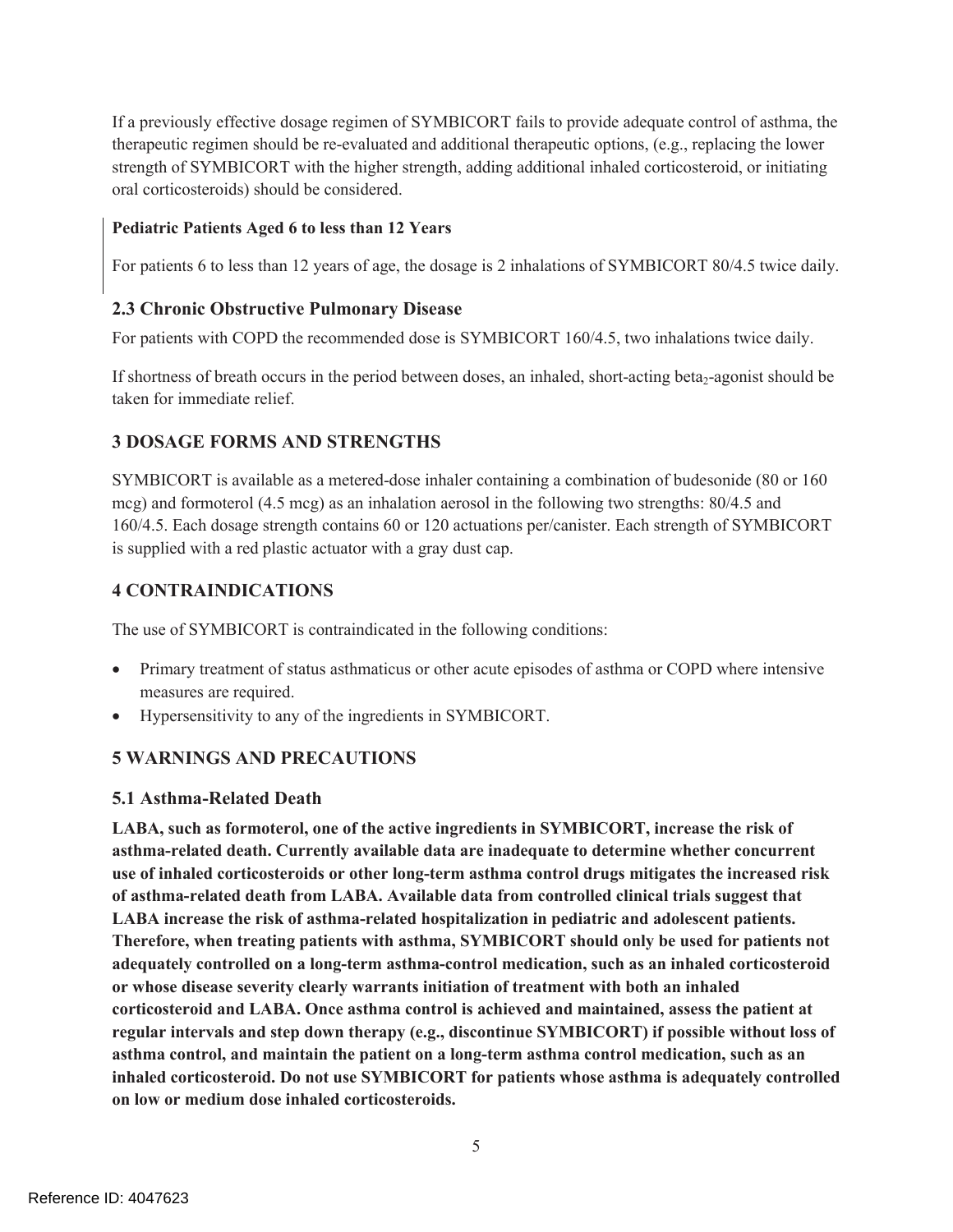A 28-week, placebo controlled US study comparing the safety of salmeterol with placebo, each added to usual asthma therapy, showed an increase in asthma-related deaths in patients receiving salmeterol (13/13,176 in patients treated with salmeterol vs. 3/13,179 in patients treated with placebo; RR 4.37, 95% CI 1.25, 15.34). This finding with salmeterol is considered a class effect of the LABA, including formoterol, one of the active ingredients in SYMBICORT. No study adequate to determine whether the rate of asthma-related death is increased with SYMBICORT has been conducted.

Clinical studies with formoterol suggested a higher incidence of serious asthma exacerbations in patients who received formoterol than in those who received placebo. The sizes of these studies were not adequate to precisely quantify the differences in serious asthma exacerbation rates between treatment groups.

### **5.2 Deterioration of Disease and Acute Episodes**

SYMBICORT should not be initiated in patients during rapidly deteriorating or potentially lifethreatening episodes of asthma or COPD. SYMBICORT has not been studied in patients with acutely deteriorating asthma or COPD. The initiation of SYMBICORT in this setting is not appropriate.

Increasing use of inhaled, short-acting beta<sub>2</sub>-agonists is a marker of deteriorating asthma. In this situation, the patient requires immediate re-evaluation with reassessment of the treatment regimen, giving special consideration to the possible need for replacing the current strength of SYMBICORT with a higher strength, adding additional inhaled corticosteroid, or initiating systemic corticosteroids. Patients should not use more than 2 inhalations twice daily (morning and evening) of SYMBICORT.

SYMBICORT should not be used for the relief of acute symptoms, i.e., as rescue therapy for the treatment of acute episodes of bronchospasm. An inhaled, short-acting beta<sub>2</sub>-agonist, not SYMBICORT, should be used to relieve acute symptoms such as shortness of breath.

When beginning treatment with SYMBICORT, patients who have been taking oral or inhaled, shortacting beta<sub>2</sub>-agonists on a regular basis (e.g., 4 times a day) should be instructed to discontinue the regular use of these drugs.

# **5.3 Excessive Use of SYMBICORT and Use with Other Long-Acting Beta<sub>2</sub>-Agonists**

As with other inhaled drugs containing beta<sub>2</sub>-adrenergic agents, SYMBICORT should not be used more often than recommended, at higher doses than recommended, or in conjunction with other medications containing LABA, as an overdose may result. Clinically significant cardiovascular effects and fatalities have been reported in association with excessive use of inhaled sympathomimetic drugs. Patients using SYMBICORT should not use an additional LABA (e.g., salmeterol, formoterol fumarate, arformoterol tartrate) for any reason, including prevention of exercise-induced bronchospasm (EIB) or the treatment of asthma or COPD.

# **5.4 Local Effects**

In clinical studies, the development of localized infections of the mouth and pharynx with *Candida albicans* has occurred in patients treated with SYMBICORT. When such an infection develops, it should be treated with appropriate local or systemic (i.e., oral antifungal) therapy while treatment with SYMBICORT continues, but at times therapy with SYMBICORT may need to be interrupted. Advise the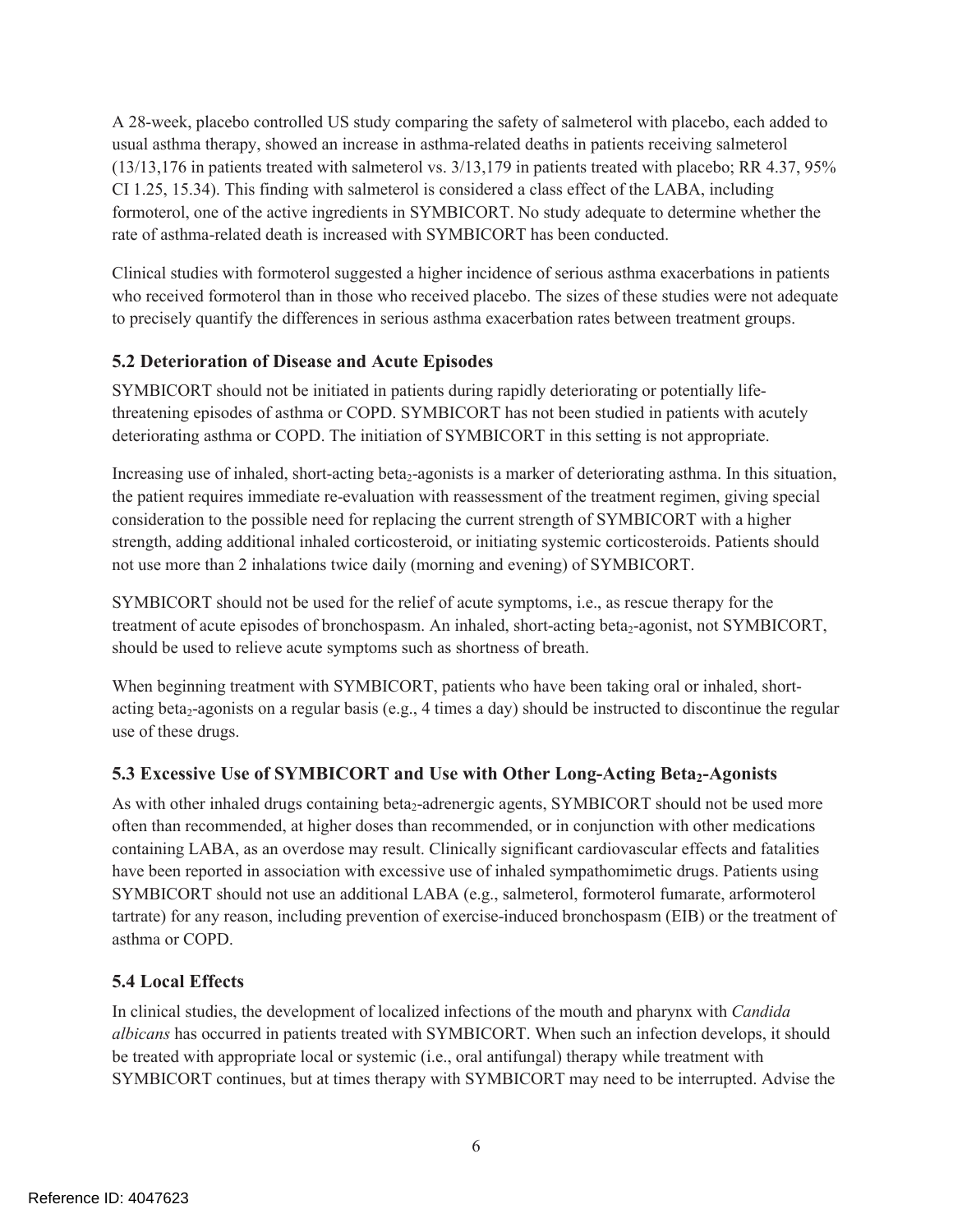patient to rinse his/her mouth with water without swallowing following inhalation to help reduce the risk of oropharyngeal candidiasis.

### **5.5 Pneumonia and Other Lower Respiratory Tract Infections**

Physicians should remain vigilant for the possible development of pneumonia in patients with COPD as the clinical features of pneumonia and exacerbations frequently overlap. Lower respiratory tract infections, including pneumonia, have been reported following the inhaled administration of corticosteroids.

In a 6-month study of 1,704 patients with COPD, there was a higher incidence of lung infections other than pneumonia (e.g., bronchitis, viral lower respiratory tract infections, etc.) in patients receiving SYMBICORT 160/4.5 (7.6%) than in those receiving SYMBICORT 80/4.5 (3.2%), formotero1 4.5 mcg (4.6%) or placebo (3.3%). Pneumonia did not occur with greater incidence in the SYMBICORT 160/4.5 group  $(1.1\%)$  compared with placebo  $(1.3\%)$ . In a 12-month study of 1,964 patients with COPD, there was also a higher incidence of lung infections other than pneumonia in patients receiving SYMBICORT 160/4.5 (8.1%) than in those receiving SYMBICORT 80/4.5 (6.9%), formoterol 4.5 mcg (7.1%) or placebo (6.2%). Similar to the 6-month study, pneumonia did not occur with greater incidence in the SYMBICORT 160/4.5 group (4.0%) compared with placebo (5.0%).

### **5.6 Immunosuppression**

Patients who are on drugs that suppress the immune system are more susceptible to infection than healthy individuals. Chicken pox and measles, for example, can have a more serious or even fatal course in susceptible children or adults using corticosteroids. In such children or adults who have not had these diseases or been properly immunized, particular care should be taken to avoid exposure. How the dose, route, and duration of corticosteroid administration affects the risk of developing a disseminated infection is not known. The contribution of the underlying disease and/or prior corticosteroid treatment to the risk is also not known. If exposed, therapy with varicella zoster immune globulin (VZIG) or pooled intravenous immunoglobulin (IVIG), as appropriate, may be indicated. If exposed to measles, prophylaxis with pooled intramuscular immunoglobulin (IG) may be indicated (see the respective package inserts for complete VZIG and IG prescribing information). If chicken pox develops, treatment with antiviral agents may be considered. The immune responsiveness to varicella vaccine was evaluated in pediatric patients with asthma ages 12 months to 8 years with budesonide inhalation suspension.

An open-label, nonrandomized clinical study examined the immune responsiveness to varicella vaccine in 243 asthma patients 12 months to 8 years of age who were treated with budesonide inhalation suspension 0.25 mg to 1 mg daily (n=151) or noncorticosteroid asthma therapy (n=92) (i.e., beta<sub>2</sub>-agonists, leukotriene receptor antagonists, cromones). The percentage of patients developing a seroprotective antibody titer of >5.0 (gpELISA value) in response to the vaccination was similar in patients treated with budesonide inhalation suspension (85%), compared to patients treated with noncorticosteroid asthma therapy (90%). No patient treated with budesonide inhalation suspension developed chicken pox as a result of vaccination.

Inhaled corticosteroids should be used with caution, if at all, in patients with active or quiescent tuberculosis infections of the respiratory tract; untreated systemic fungal, bacterial, viral, or parasitic infections; or ocular herpes simplex.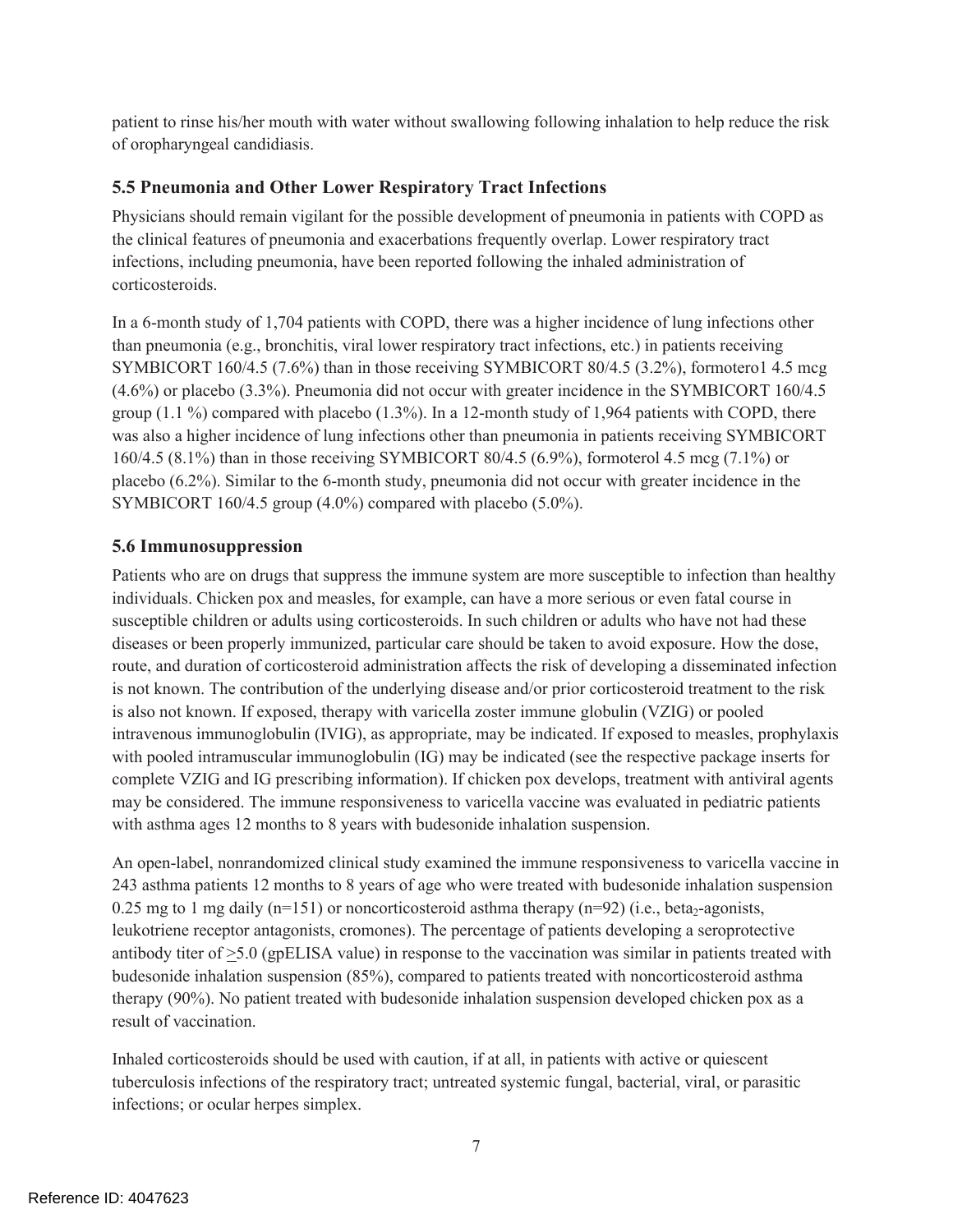### **5.7 Transferring Patients From Systemic Corticosteroid Therapy**

Particular care is needed for patients who have been transferred from systemically active corticosteroids to inhaled corticosteroids because deaths due to adrenal insufficiency have occurred in patients with asthma during and after transfer from systemic corticosteroids to less systemically available inhaled corticosteroids. After withdrawal from systemic corticosteroids, a number of months are required for recovery of hypothalamic-pituitary-adrenal (HPA) function.

Patients who have been previously maintained on 20 mg or more per day of prednisone (or its equivalent) may be most susceptible, particularly when their systemic corticosteroids have been almost completely withdrawn. During this period of HPA suppression, patients may exhibit signs and symptoms of adrenal insufficiency when exposed to trauma, surgery, or infection (particularly gastroenteritis) or other conditions associated with severe electrolyte loss. Although SYMBICORT may provide control of asthma symptoms during these episodes, in recommended doses it supplies less than normal physiological amounts of glucocorticoid systemically and does NOT provide the mineralocorticoid activity that is necessary for coping with these emergencies.

During periods of stress or a severe asthma attack, patients who have been withdrawn from systemic corticosteroids should be instructed to resume oral corticosteroids (in large doses) immediately and to contact their physicians for further instruction. These patients should also be instructed to carry a warning card indicating that they may need supplementary systemic corticosteroids during periods of stress or a severe asthma attack.

Patients requiring oral corticosteroids should be weaned slowly from systemic corticosteroid use after transferring to SYMBICORT. Prednisone reduction can be accomplished by reducing the daily prednisone dose by 2.5 mg on a weekly basis during therapy with SYMBICORT. Lung function (mean forced expiratory volume in 1 second  $[FEV<sub>1</sub>]$  or morning peak expiratory flow  $[PEF]$ , beta-agonist use, and asthma symptoms should be carefully monitored during withdrawal of oral corticosteroids. In addition to monitoring asthma signs and symptoms, patients should be observed for signs and symptoms of adrenal insufficiency, such as fatigue, lassitude, weakness, nausea and vomiting, and hypotension.

Transfer of patients from systemic corticosteroid therapy to inhaled corticosteroids or SYMBICORT may unmask conditions previously suppressed by the systemic corticosteroid therapy (e.g., rhinitis, conjunctivitis, eczema, arthritis, eosinophilic conditions). Some patients may experience symptoms of systemically active corticosteroid withdrawal (e.g., joint and/or muscular pain, lassitude, depression) despite maintenance or even improvement of respiratory function.

### **5.8 Hypercorticism and Adrenal Suppression**

Budesonide, a component of SYMBICORT, will often help control asthma symptoms with less suppression of HPA function than therapeutically equivalent oral doses of prednisone. Since budesonide is absorbed into the circulation and can be systemically active at higher doses, the beneficial effects of SYMBICORT in minimizing HPA dysfunction may be expected only when recommended dosages are not exceeded and individual patients are titrated to the lowest effective dose.

Because of the possibility of systemic absorption of inhaled corticosteroids, patients treated with SYMBICORT should be observed carefully for any evidence of systemic corticosteroid effects. Particular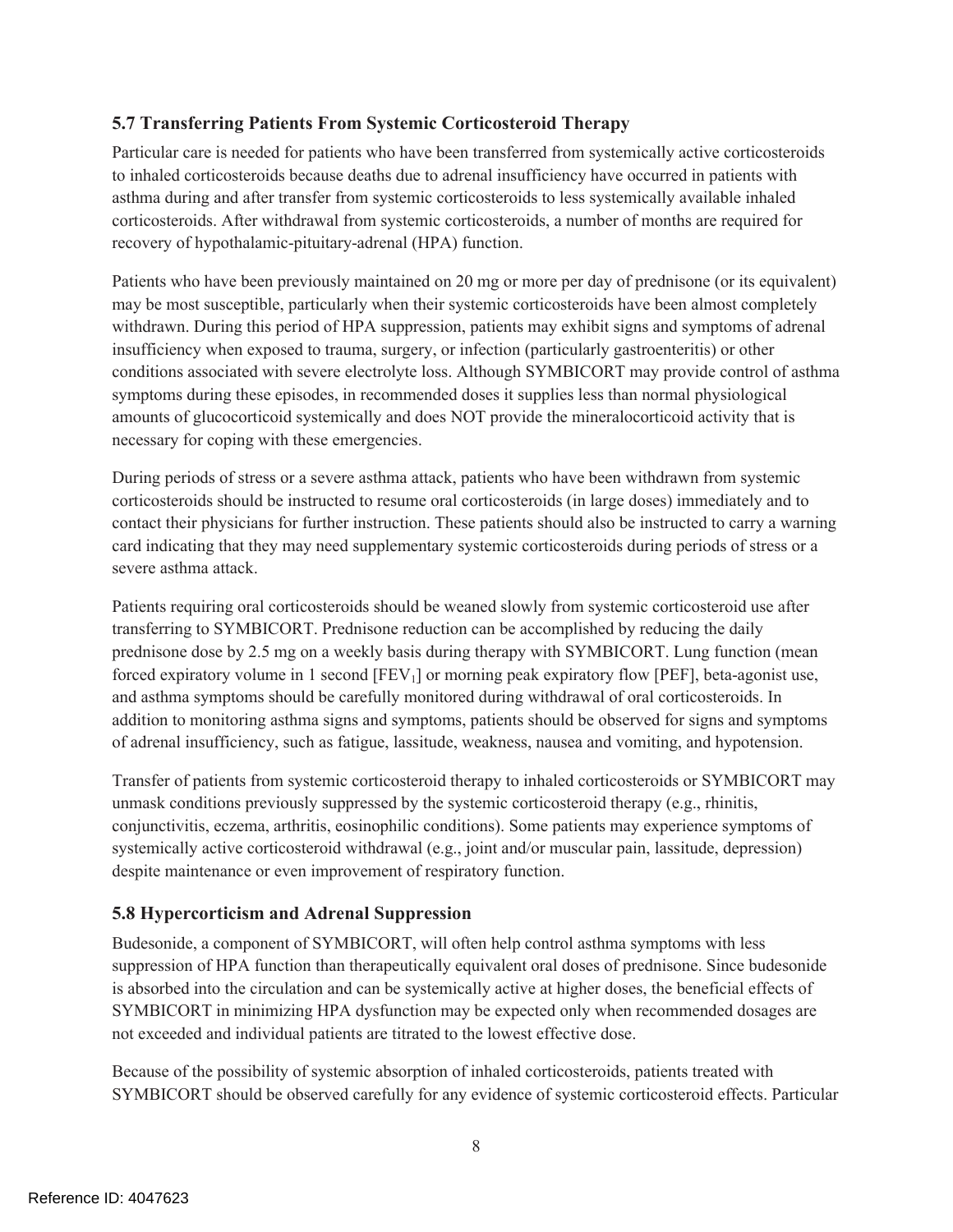care should be taken in observing patients postoperatively or during periods of stress for evidence of inadequate adrenal response.

It is possible that systemic corticosteroid effects such as hypercorticism and adrenal suppression (including adrenal crisis) may appear in a small number of patients, particularly when budesonide is administered at higher than recommended doses over prolonged periods of time. If such effects occur, the dosage of SYMBICORT should be reduced slowly, consistent with accepted procedures for reducing systemic corticosteroids and for management of asthma symptoms.

# **5.9 Drug Interactions With Strong Cytochrome P450 3A4 Inhibitors**

Caution should be exercised when considering the coadministration of SYMBICORT with ketoconazole, and other known strong CYP3A4 inhibitors (e.g., ritonavir, atazanavir, clarithromycin, indinavir, itraconazole, nefazodone, nelfinavir, saquinavir, telithromycin) because adverse effects related to increased systemic exposure to budesonide may occur *[see Drug Interactions (7.1) and Clinical Pharmacology (12.3)].* 

# **5.10 Paradoxical Bronchospasm and Upper Airway Symptoms**

As with other inhaled medications, SYMBICORT can produce paradoxical bronchospasm, which may be life threatening. If paradoxical bronchospasm occurs following dosing with SYMBICORT, it should be treated immediately with an inhaled, short-acting bronchodilator, SYMBICORT should be discontinued immediately, and alternative therapy should be instituted.

# **5.11 Immediate Hypersensitivity Reactions**

Immediate hypersensitivity reactions may occur after administration of SYMBICORT, as demonstrated by cases of urticaria, angioedema, rash, and bronchospasm.

# **5.12 Cardiovascular and Central Nervous System Effects**

Excessive beta-adrenergic stimulation has been associated with seizures, angina, hypertension or hypotension, tachycardia with rates up to 200 beats/min, arrhythmias, nervousness, headache, tremor, palpitation, nausea, dizziness, fatigue, malaise, and insomnia *[see Overdosage (10)]*. Therefore, SYMBICORT, like all products containing sympathomimetic amines, should be used with caution in patients with cardiovascular disorders, especially coronary insufficiency, cardiac arrhythmias, and hypertension.

Formoterol, a component of SYMBICORT, can produce a clinically significant cardiovascular effect in some patients as measured by pulse rate, blood pressure, and/or symptoms. Although such effects are uncommon after administration of formoterol at recommended doses, if they occur, the drug may need to be discontinued. In addition, beta-agonists have been reported to produce ECG changes, such as flattening of the T wave, prolongation of the QTc interval, and ST segment depression. The clinical significance of these findings is unknown. Fatalities have been reported in association with excessive use of inhaled sympathomimetic drugs.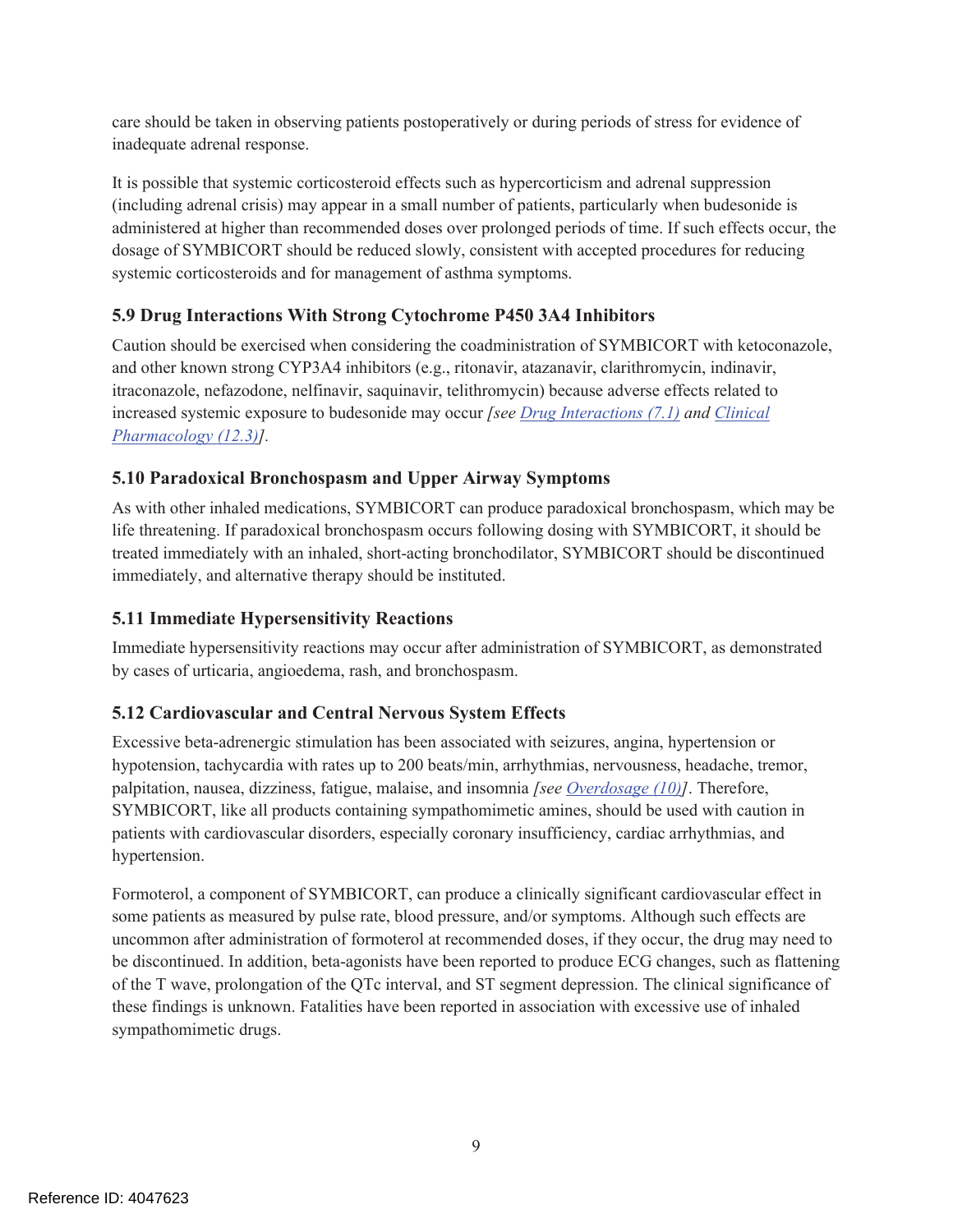### **5.13 Reduction in Bone Mineral Density**

Decreases in bone mineral density (BMD) have been observed with long-term administration of products containing inhaled corticosteroids. The clinical significance of small changes in BMD with regard to long-term consequences such as fracture is unknown. Patients with major risk factors for decreased bone mineral content, such as prolonged immobilization, family history of osteoporosis, post menopausal status, tobacco use, advanced age, poor nutrition, or chronic use of drugs that can reduce bone mass (e.g., anticonvulsants, oral corticosteroids) should be monitored and treated with established standards of care. Since patients with COPD often have multiple risk factors for reduced BMD, assessment of BMD is recommended prior to initiating SYMBICORT and periodically thereafter. If significant reductions in BMD are seen and SYMBICORT is still considered medically important for that patient's COPD therapy, use of medication to treat or prevent osteoporosis should be strongly considered.

Effects of treatment with SYMBICORT 160/4.5, SYMBICORT 80/4.5, formoterol 4.5 mcg, or placebo on BMD was evaluated in a subset of 326 patients (females and males 41 to 88 years of age) with COPD in the 12-month study. BMD evaluations of the hip and lumbar spine regions were conducted at baseline and 52 weeks using dual energy x-ray absorptiometry (DEXA) scans. Mean changes in BMD from baseline to end of treatment were small (mean changes ranged from  $-0.01 - 0.01$  g/cm<sup>2</sup>). ANCOVA results for total spine and total hip BMD based on the end of treatment time point showed that all geometric LS Mean ratios for the pairwise treatment group comparisons were close to 1, indicating that overall, BMD for total hip and total spine regions for the 12-month time point were stable over the entire treatment period.

### **5.14 Effect on Growth**

Orally inhaled corticosteroids may cause a reduction in growth velocity when administered to pediatric patients. Monitor the growth of pediatric patients receiving SYMBICORT routinely (e.g., via stadiometry). To minimize the systemic effects of orally inhaled corticosteroids, including SYMBICORT, titrate each patient's dose to the lowest dosage that effectively controls his/her symptoms *[see Dosage and Administration (2.2) and Use in Specific Populations (8.4)]*.

### **5.15 Glaucoma and Cataracts**

Glaucoma, increased intraocular pressure, and cataracts have been reported in patients with asthma and COPD following the long-term administration of inhaled corticosteroids, including budesonide, a component of SYMBICORT. Therefore, close monitoring is warranted in patients with a change in vision or with history of increased intraocular pressure, glaucoma, and/or cataracts.

Effects of treatment with SYMBICORT 160/4.5, SYMBICORT 80/4.5, formoterol 4.5 mcg, or placebo on development of cataracts or glaucoma were evaluated in a subset of 461 patients with COPD in the 12-month study. Ophthalmic examinations were conducted at baseline, 24 weeks, and 52 weeks. There were 26 subjects (6%) with an increase in posterior subcapsular score from baseline to maximum value  $(0.7)$  during the randomized treatment period. Changes in posterior subcapsular scores of  $(0.7)$  from baseline to treatment maximum occurred in 11 patients (9.0%) in the SYMBICORT 160/4.5 group, 4 patients (3.8%) in the SYMBICORT 80/4.5 group, 5 patients (4.2%) in the formoterol group, and 6 patients (5.2%) in the placebo group.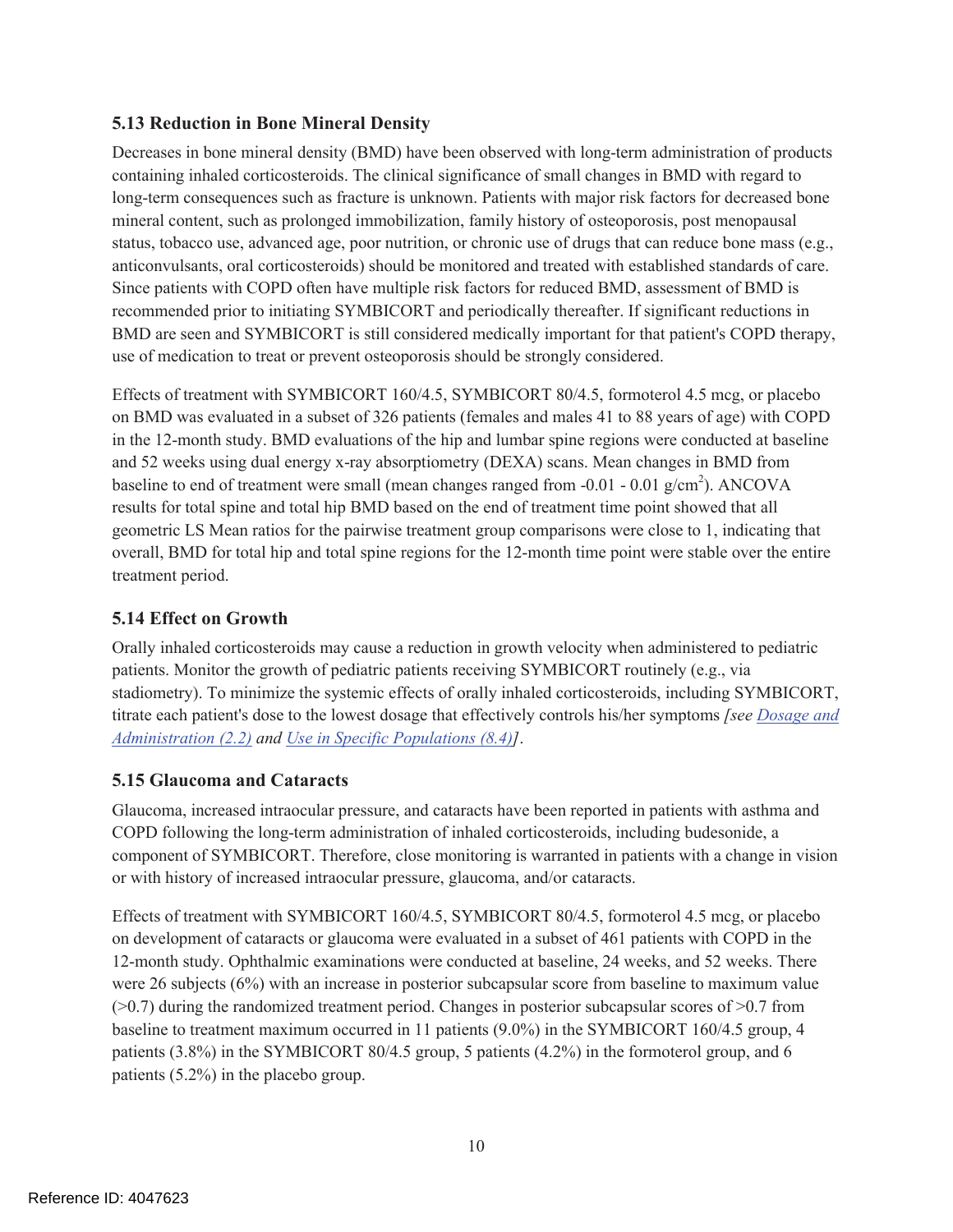### **5.16 Eosinophilic Conditions and Churg-Strauss Syndrome**

In rare cases, patients on inhaled corticosteroids may present with systemic eosinophilic conditions. Some of these patients have clinical features of vasculitis consistent with Churg-Strauss syndrome, a condition that is often treated with systemic corticosteroid therapy. These events usually, but not always, have been associated with the reduction and/or withdrawal of oral corticosteroid therapy following the introduction of inhaled corticosteroids. Physicians should be alert to eosinophilia, vasculitic rash, worsening pulmonary symptoms, cardiac complications, and/or neuropathy presenting in their patients. A causal relationship between budesonide and these underlying conditions has not been established.

# **5.17 Coexisting Conditions**

SYMBICORT, like all medications containing sympathomimetic amines, should be used with caution in patients with convulsive disorders or thyrotoxicosis and in those who are unusually responsive to sympathomimetic amines. Doses of the related beta<sub>2</sub>-adrenoceptor agonist albuterol, when administered intravenously, have been reported to aggravate preexisting diabetes mellitus and ketoacidosis.

# **5.18 Hypokalemia and Hyperglycemia**

Beta-adrenergic agonist medications may produce significant hypokalemia in some patients, possibly through intracellular shunting, which has the potential to produce adverse cardiovascular effects *[see Clinical Pharmacology (12.2)].* The decrease in serum potassium is usually transient, not requiring supplementation. Clinically significant changes in blood glucose and/or serum potassium were seen infrequently during clinical studies with SYMBICORT at recommended doses.

# **6 ADVERSE REACTIONS**

Long-acting beta<sub>2</sub>-adrenergic agonists (LABA), such as formoterol, one of the active ingredients in **SYMBICORT, increase the risk of asthma-related death. Currently available data are inadequate to determine whether concurrent use of inhaled corticosteroids or other long-term asthma control drugs mitigates the increased risk of asthma-related death from LABA. Available data from controlled clinical trials suggest that LABA increase the risk of asthma-related hospitalization in pediatric and adolescent patients.** Data from a large placebo-controlled US study that compared the safety of another LABA (salmeterol) or placebo added to usual asthma therapy showed an increase in asthma-related deaths in patients receiving salmeterol *[see Warnings and Precautions (5.1)]*.

Systemic and inhaled corticosteroid use may result in the following:

- ! *Candida albicans* infection *[see Warnings and Precautions (5.4)]*
- ! Pneumonia or lower respiratory tract infections in patients with COPD *[see Warnings and Precautions (5.5)]*
- ! Immunosuppression *[see Warnings and Precautions (5.6)]*
- ! Hypercorticism and adrenal suppression *[see Warnings and Precautions (5.8)]*
- ! Growth effects in pediatric patients *[see Warnings and Precautions (5.14)]*
- ! Glaucoma and cataracts *[see Warnings and Precautions (5.15)]*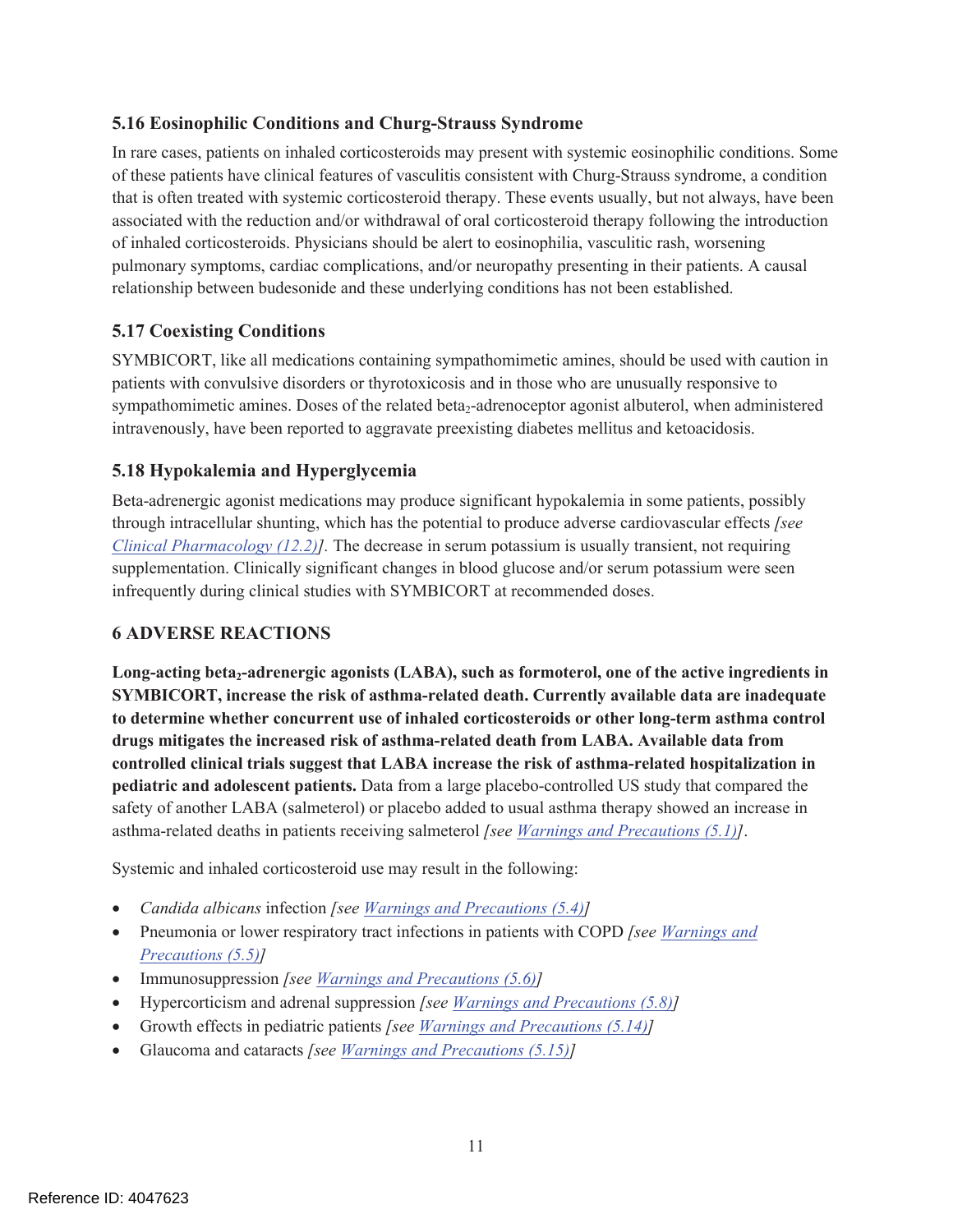Because clinical trials are conducted under widely varying conditions, adverse reaction rates observed in the clinical trials of a drug cannot be directly compared to rates in the clinical trials of another drug and may not reflect the rates observed in practice.

# **6.1 Clinical Trials Experience in Asthma**

### **Adult and Adolescent Patients 12 Years of Age and Older**

The overall safety data in adults and adolescents are based upon 10 active- and placebo-controlled clinical trials in which 3393 patients ages 12 years and older (2052 females and 1341 males) with asthma of varying severity were treated with SYMBICORT 80/4.5 or 160/4.5 taken 2 inhalations once or twice daily for 12 to 52 weeks. In these trials, the patients on SYMBICORT had a mean age of 38 years and were predominantly Caucasian (82%).

The incidence of common adverse events in Table 1 below is based upon pooled data from three 12-week, double-blind, placebo-controlled clinical studies in which 401 adult and adolescent patients (148 males and 253 females) age 12 years and older were treated with 2 inhalations of SYMBICORT 80/4.5 or SYMBICORT 160/4.5 twice daily. The SYMBICORT group was composed of mostly Caucasian (84%) patients with a mean age of 38 years, and a mean percent predicted  $FEV<sub>1</sub>$  at baseline of 76 and 68 for the 80/4.5 mcg and 160/4.5 mcg treatment groups, respectively. Control arms for comparison included 2 inhalations of budesonide HFA metered dose inhaler (MDI) 80 or 160 mcg, formoterol dry powder inhaler (DPI) 4.5 mcg, or placebo (MDI and DPI) twice daily. Table 1 includes all adverse events that occurred at an incidence of  $\geq$ 3% in any one SYMBICORT group and more commonly than in the placebo group with twice-daily dosing. In considering these data, the increased average duration of patient exposure for SYMBICORT patients should be taken into account, as incidences are not adjusted for an imbalance of treatment duration.

| Treatment'                           | <b>SYMBICORT</b>                     |                                       |                                      | <b>Budesonide</b>                       | Formoterol                                      | <b>Placebo</b>             |
|--------------------------------------|--------------------------------------|---------------------------------------|--------------------------------------|-----------------------------------------|-------------------------------------------------|----------------------------|
| <b>Adverse Event</b>                 | 80/4.5<br>$N = 277$<br>$\frac{0}{0}$ | 160/4.5<br>$N = 124$<br>$\frac{0}{0}$ | 80 mcg<br>$N = 121$<br>$\frac{0}{0}$ | $160$ mcg<br>$N = 109$<br>$\frac{6}{6}$ | $4.5 \text{~mag}$<br>$N = 237$<br>$\frac{0}{0}$ | $N = 400$<br>$\frac{0}{0}$ |
| Nasopharyngitis                      | 10.5                                 | 9.7                                   | 14.0                                 | 11.0                                    | 10.1                                            | 9.0                        |
| Headache                             | 6.5                                  | 11.3                                  | 11.6                                 | 12.8                                    | 8.9                                             | 6.5                        |
| Upper respiratory tract<br>infection | 7.6                                  | 10.5                                  | 8.3                                  | 9.2                                     | 7.6                                             | 7.8                        |
| Pharyngolaryngeal pain               | 6.1                                  | 8.9                                   | 5.0                                  | 7.3                                     | 3.0                                             | 4.8                        |
| <b>Sinusitis</b>                     | 5.8                                  | 4.8                                   | 5.8                                  | 2.8                                     | 6.3                                             | 4.8                        |
| Influenza                            | 3.2                                  | 2.4                                   | 6.6                                  | 0.9                                     | 3.0                                             | 1.3                        |
| Back pain                            | 3.2                                  | 1.6                                   | 2.5                                  | 5.5                                     | 2.1                                             | 0.8                        |
| Nasal congestion                     | 2.5                                  | 3.2                                   | 2.5                                  | 3.7                                     | 1.3                                             | 1.0                        |
| Stomach discomfort                   | 1.1                                  | 6.5                                   | 2.5                                  | 4.6                                     | 1.3                                             | 1.8                        |
| Vomiting                             | 1.4                                  | 3.2                                   | 0.8                                  | 2.8                                     | 1.7                                             | 1.0                        |
| Oral Candidiasis                     | 1.4                                  | 3.2                                   | $\Omega$                             | $\theta$                                | $\Omega$                                        | 0.8                        |
| <b>Average Duration of</b>           | 77.7                                 | 73.8                                  | 77.0                                 | 71.4                                    | 62.4                                            | 55.9                       |
| <b>Exposure (days)</b>               |                                      |                                       |                                      |                                         |                                                 |                            |

#### **Table 1 Adverse reactions occurring at an incidence of ≥ 3% and more commonly than placebo in the SYMBICORT groups: pooled data from three 12-week, double-blind, placebo-controlled clinical asthma trials in patients 12 years and older**

1. All treatments were administered as 2 inhalations twice daily.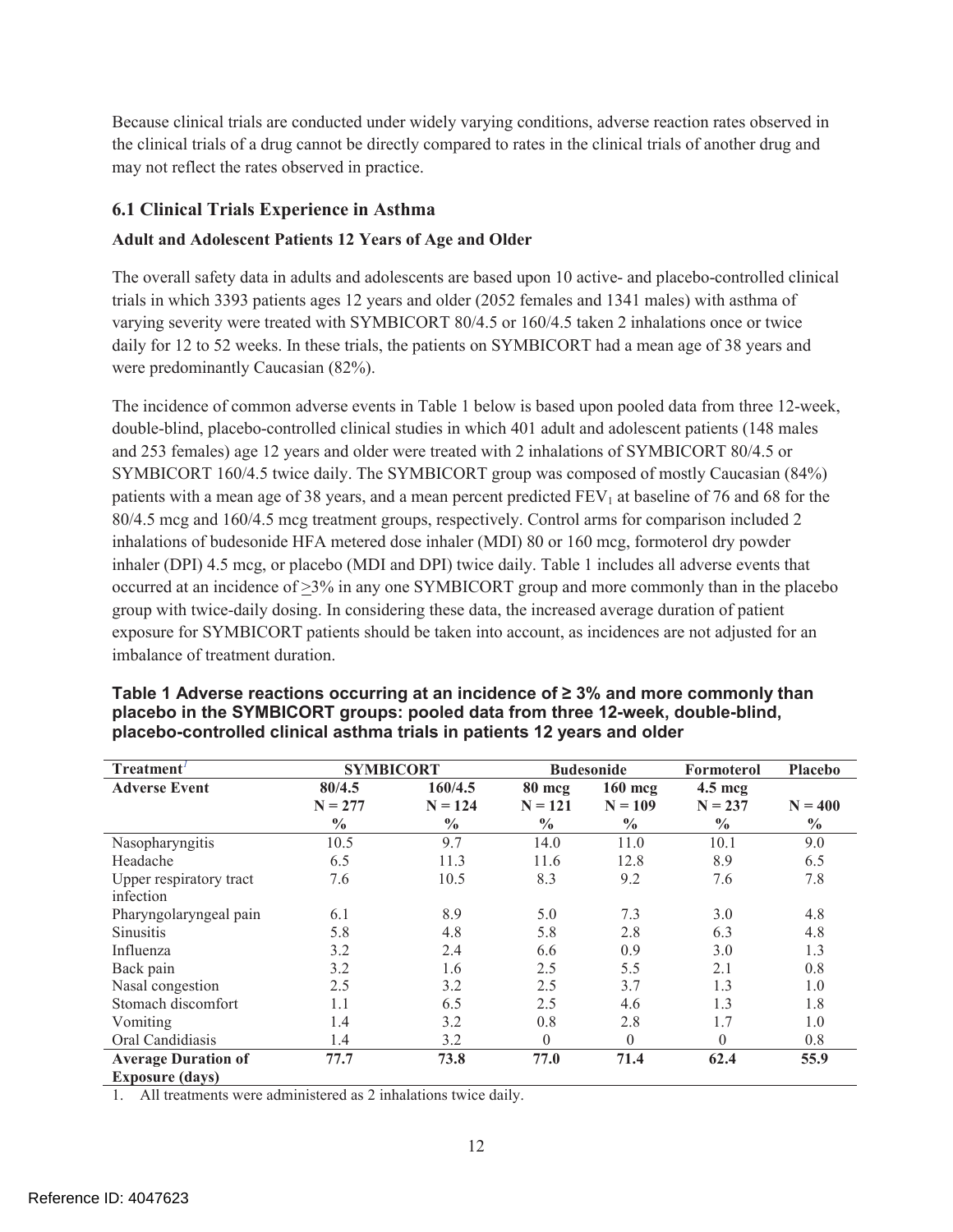#### **Long-term safety - asthma clinical trials in patients 12 years and older**

Long-term safety studies in adolescent and adult patients 12 years of age and older, treated for up to 1 year at doses up to 1280/36 mcg/day (640/18 mcg twice daily), revealed neither clinically important changes in the incidence nor new types of adverse events emerging after longer periods of treatment. Similarly, no significant or unexpected patterns of abnormalities were observed for up to 1 year in safety measures including chemistry, hematology, ECG, Holter monitor, and HPA-axis assessments.

#### **Pediatric Patients 6 to Less than 12 Years of Age**

The safety data for pediatric patients aged 6 to less than 12 years is based on 1 trial of 12 weeks treatment duration. Patients (79 female and 105 male) receiving inhaled corticosteroid at trial entry were randomized to SYMBICORT 80/4.5 (n=92) or budesonide pMDI 80 mcg (n=92), 2 inhalations twice daily. The overall safety profile of these patients was similar to that observed in patients 12 years of age and older who received SYMBICORT 80/4.5 twice daily in studies of similar design. Common adverse reactions that occurred in patients treated with SYMBICORT 80/4.5 with a frequency of  $\geq$ 3% and more frequently than patients treated only with budesonide pMDI 80 mcg included upper respiratory tract infection, pharyngitis, headache, and rhinitis.

### **6.2 Clinical Trials Experience in Chronic Obstructive Pulmonary Disease**

The incidence of common adverse events in Table 2 below is based upon pooled data from two doubleblind, placebo-controlled clinical studies (6 and 12 months in duration) in which 771 adult COPD patients (496 males and 275 females) 40 years of age and older were treated with SYMBICORT 160/4.5, two inhalations twice daily. Of these patients 651 were treated for 6 months and 366 were treated for 12 months. The SYMBICORT group was composed of mostly Caucasian (93%) patients with a mean age of 63 years, and a mean percent predicted  $FEV<sub>1</sub>$  at baseline of 33%. Control arms for comparison included 2 inhalations of budesonide HFA (MDI) 160 mcg, formoterol (DPI) 4.5 mcg or placebo (MDI and DPI) twice daily. Table 2 includes all adverse events that occurred at an incidence of ≥3% in the SYMBICORT group and more commonly than in the placebo group. In considering these data, the increased average duration of patient exposure to SYMBICORT should be taken into account, as incidences are not adjusted for an imbalance of treatment duration.

| Treatment'                                 | <b>SYMBICORT</b> | <b>Budesonide</b> | Formoterol        | <b>Placebo</b> |
|--------------------------------------------|------------------|-------------------|-------------------|----------------|
| <b>Adverse Event</b>                       | 160/4.5          | $160$ mcg         | $4.5 \text{~mag}$ |                |
|                                            | $N = 771$        | $N = 275$         | $N = 779$         | $N = 781$      |
|                                            | $\frac{0}{0}$    | $\frac{0}{0}$     | $\frac{0}{0}$     | $\frac{0}{0}$  |
| Nasopharyngitis                            | 7.3              | 3.3               | 5.8               | 4.9            |
| Oral candidiasis                           | 6.0              | 4.4               | 1.2               | 1.8            |
| <b>Bronchitis</b>                          | 5.4              | 4.7               | 4.5               | 3.5            |
| <b>Sinusitis</b>                           | 3.5              | 1.5               | 3.1               | 1.8            |
| Upper respiratory tract infection viral    | 3.5              | 1.8               | 3.6               | 2.7            |
| <b>Average Duration of Exposure (days)</b> | 255.2            | 157.1             | 240.3             | 223.7          |

#### **Table 2 Adverse reactions occurring at an incidence of ≥ 3% and more commonly than placebo in the SYMBICORT group: pooled data from two double-blind, placebocontrolled clinical COPD trials**

1. All treatments were administered as 2 inhalations twice daily.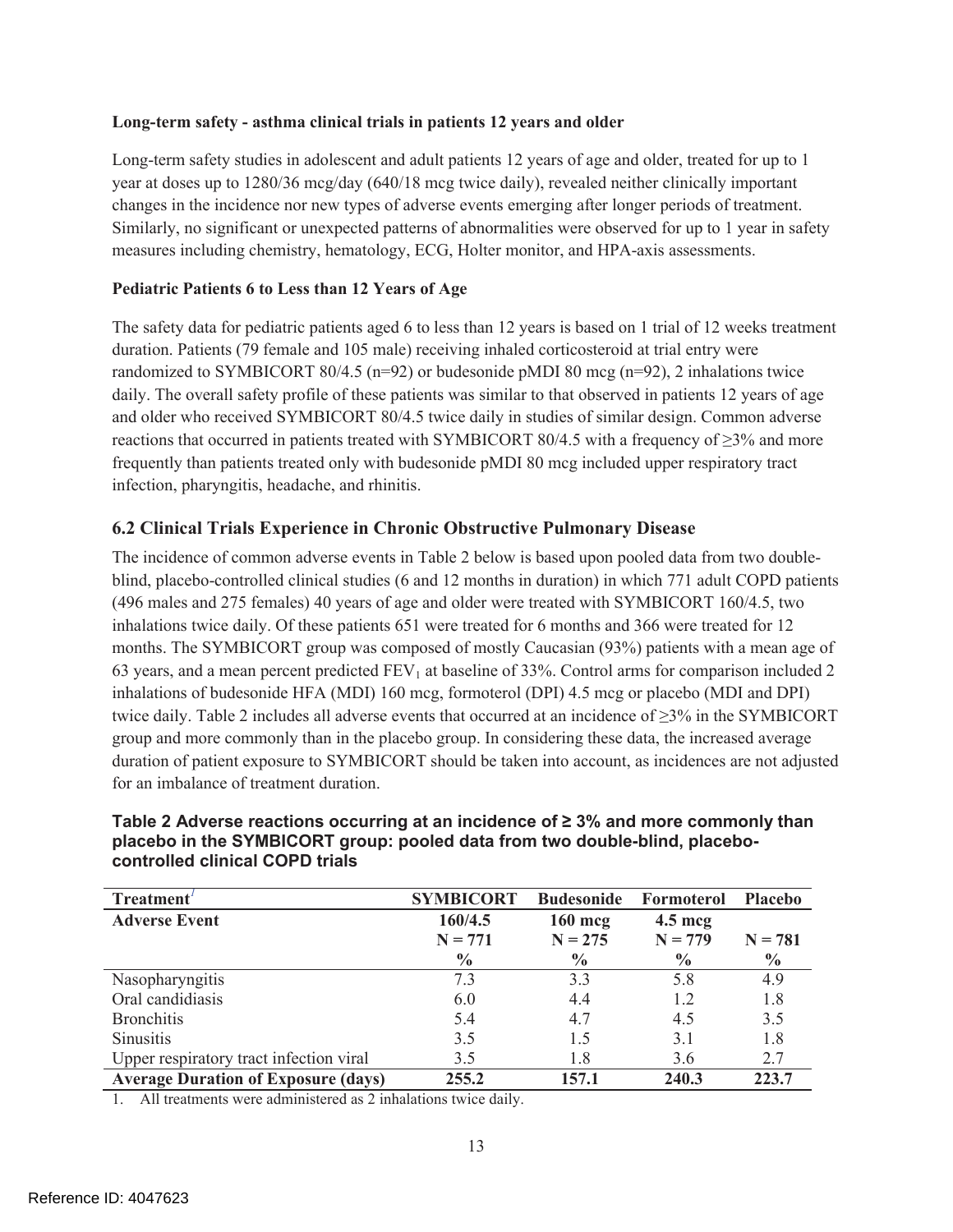Lung infections other than pneumonia (mostly bronchitis) occurred in a greater percentage of subjects treated with SYMBICORT 160/4.5 compared with placebo (7.9% vs. 5.1%, respectively). There were no clinically important or unexpected patterns of abnormalities observed for up to 1 year in chemistry, haematology, ECG, ECG (Holter) monitoring, HPA-axis, bone mineral density and ophthalmology assessments.

# **6.3 Postmarketing Experience**

The following adverse reactions have been identified during post-approval use of SYMBICORT. Because these reactions are reported voluntarily from a population of uncertain size, it is not always possible to reliably estimate their frequency or establish a causal relationship to drug exposure. Some of these adverse reactions may also have been observed in clinical studies with SYMBICORT.

*Cardiac disorders:* angina pectoris, tachycardia, atrial and ventricular tachyarrhythmias, atrial fibrillation, extrasystoles, palpitations *Endocrine disorders:* hypercorticism, growth velocity reduction in pediatric patients *Eye disorders:* cataract, glaucoma, increased intraocular pressure *Gastrointestinal disorders:* oropharyngeal candidiasis, nausea *Immune system disorders:* immediate and delayed hypersensitivity reactions, such as anaphylactic reaction, angioedema, bronchospasm, urticaria, exanthema, dermatitis, pruritus *Metabolic and nutrition disorders:* hyperglycemia, hypokalemia *Musculoskeletal, connective tissue, and bone disorders:* muscle cramps *Nervous system disorders:* tremor, dizziness *Psychiatric disorders:* behavior disturbances, sleep disturbances, nervousness, agitation, depression, restlessness *Respiratory, thoracic, and mediastinal disorders:* dysphonia, cough, throat irritation *Skin and subcutaneous tissue disorders:* skin bruising *Vascular disorders:* hypotension, hypertension

# **7 DRUG INTERACTIONS**

In clinical studies, concurrent administration of SYMBICORT and other drugs, such as short-acting beta<sub>2</sub>agonists, intranasal corticosteroids, and antihistamines/decongestants has not resulted in an increased frequency of adverse reactions. No formal drug interaction studies have been performed with SYMBICORT.

# **7.1 Inhibitors of Cytochrome P4503A4**

The main route of metabolism of corticosteroids, including budesonide, a component of SYMBICORT, is via cytochrome P450 (CYP) isoenzyme 3A4 (CYP3A4). After oral administration of ketoconazole, a strong inhibitor of CYP3A4, the mean plasma concentration of orally administered budesonide increased. Concomitant administration of CYP3A4 may inhibit the metabolism of, and increase the systemic exposure to, budesonide. Caution should be exercised when considering the coadministration of SYMBICORT with long-term ketoconazole and other known strong CYP3A4 inhibitors (e.g., ritonavir, atazanavir, clarithromycin, indinavir, itraconazole, nefazodone, nelfinavir, saquinavir, telithromycin) *[see Warnings and Precautions (5.9)]*.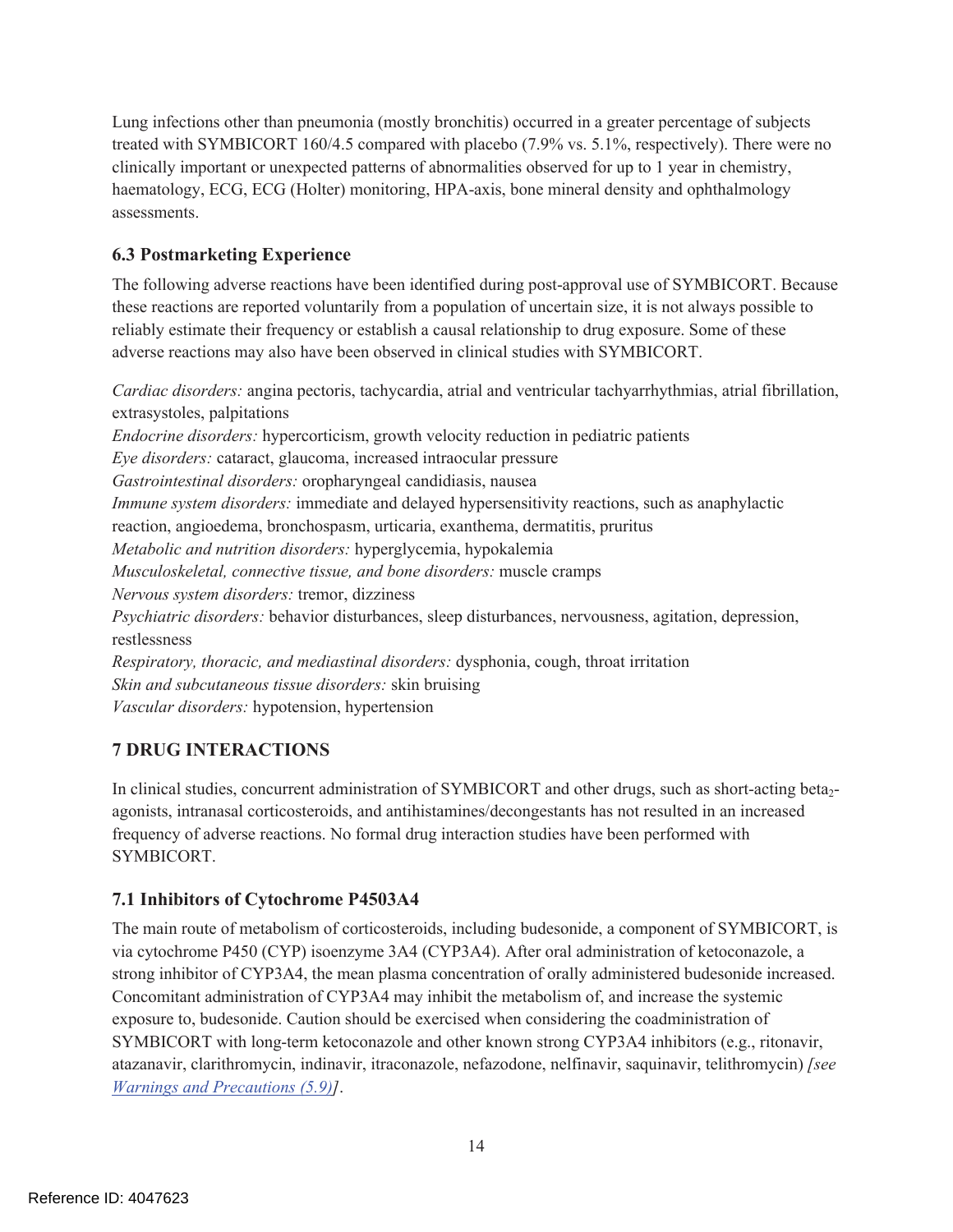### **7.2 Monoamine Oxidase Inhibitors and Tricyclic Antidepressants**

SYMBICORT should be administered with caution to patients being treated with monoamine oxidase inhibitors or tricyclic antidepressants, or within 2 weeks of discontinuation of such agents, because the action of formoterol, a component of SYMBICORT, on the vascular system may be potentiated by these agents. In clinical trials with SYMBICORT, a limited number of COPD and asthma patients received tricyclic antidepressants, and, therefore, no clinically meaningful conclusions on adverse events can be made.

### **7.3 Beta-Adrenergic Receptor Blocking Agents**

Beta-blockers (including eye drops) may not only block the pulmonary effect of beta-agonists, such as formoterol, a component of SYMBICORT, but may produce severe bronchospasm in patients with asthma. Therefore, patients with asthma should not normally be treated with beta-blockers. However, under certain circumstances, there may be no acceptable alternatives to the use of beta-adrenergic blocking agents in patients with asthma. In this setting, cardioselective beta-blockers could be considered, although they should be administered with caution.

### **7.4 Diuretics**

The ECG changes and/or hypokalemia that may result from the administration of non−potassium-sparing diuretics (such as loop or thiazide diuretics) can be acutely worsened by beta-agonists, especially when the recommended dose of the beta-agonist is exceeded. Although the clinical significance of these effects is not known, caution is advised in the coadministration of SYMBICORT with non-potassium-sparing diuretics.

# **8 USE IN SPECIFIC POPULATIONS**

# **8.1 Pregnancy**

### **Risk Summary**

There are no adequate and well-controlled studies of SYMBICORT or one of its individual components, formoterol fumarate, in pregnant women; however studies are available for the other component budesonide. In animal reproduction studies, SYMBICORT, administered by the inhalation route, was teratogenic, embryocidal, and reduced fetal weights in rats at less than the maximum recommended human daily inhalation dose (MRHDID) on a mcg/m<sup>2</sup> basis. Budesonide alone, administered by the subcutaneous route, was teratogenic, embryocidal, and reduced fetal weights in rats and rabbits at less than the MRHDID, but these effects were not seen in rats that received inhaled doses up to 4 times the MRHDID. Studies of pregnant women have not shown that inhaled budesonide alone increases the risk of abnormalities when administered during pregnancy. Experience with oral corticosteroids suggests that rodents are more prone to teratogenic effects from corticosteroid exposure than humans. Formoterol fumarate alone, administered by the oral route, was teratogenic in rats and rabbits at 1600 and 65,000 times the MRHDID, respectively. Formoterol fumarate was also embryocidal, increased pup loss at birth and during lactation, and decreased pup weight in rats at 110 times the MRHDID. These adverse effects generally occurred at large multiples of the MRHDID when formoterol fumarate was administered by the oral route to achieve high systemic exposures. No teratogenic, embryocidal, or developmental effects were seen in rats that received inhalation doses up to 375 times the MRHDID.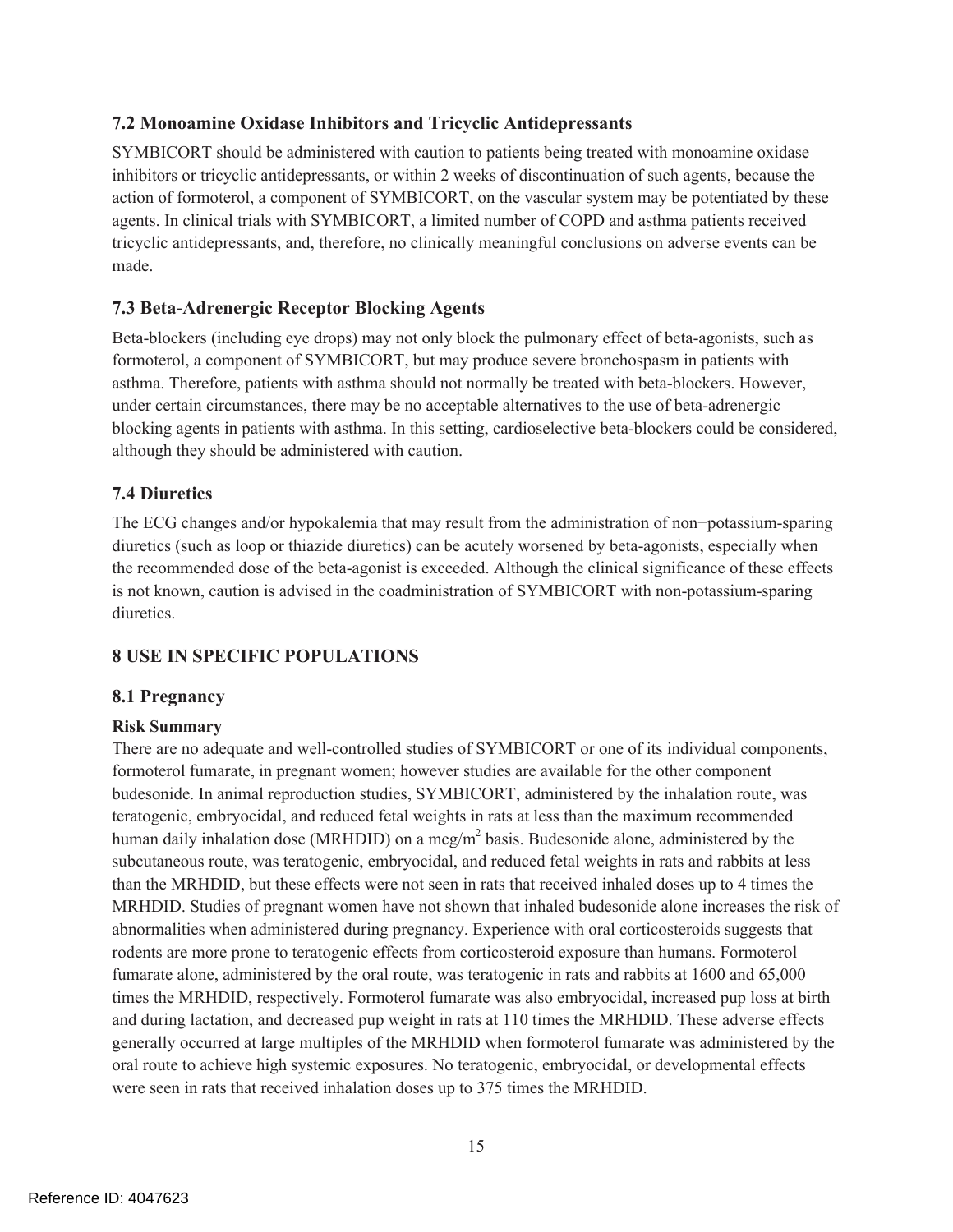The estimated background risk of major birth defects and miscarriage of the indicated populations is unknown. In the U.S. general population, the estimated background risk of major birth defects and miscarriage in clinically recognized pregnancies is 2% to 4% and 15% to 20%, respectively.

#### **Clinical Considerations**

### *Disease-Associated Maternal and/or Embryo/Fetal risk*

In women with poorly or moderately controlled asthma, there is an increased risk of several perinatal adverse outcomes such as preeclampsia in the mother and prematurity, low birth weight, and small for gestational age in the neonate. Pregnant women with asthma should be closely monitored and medication adjusted as necessary to maintain optimal asthma control.

### *Labor or Delivery*

There are no well-controlled human studies that have investigated the effects of SYMBICORT during labor and delivery. Because of the potential for beta-agonist interference with uterine contractility, use of SYMBICORT during labor should be restricted to those patients in whom the benefits clearly outweigh the risk.

### **Data**

### *Human Data*

Studies of pregnant women have not shown that inhaled budesonide increases the risk of abnormalities when administered during pregnancy. The results from a large population-based prospective cohort epidemiological study reviewing data from three Swedish registries covering approximately 99% of the pregnancies from 1995-1997 (i.e., Swedish Medical Birth Registry; Registry of Congenital Malformations; Child Cardiology Registry) indicate no increased risk for congenital malformations from the use of inhaled budesonide during early pregnancy. Congenital malformations were studied in 2014 infants born to mothers reporting the use of inhaled budesonide for asthma in early pregnancy (usually 10-12 weeks after the last menstrual period), the period when most major organ malformations occur. The rate of recorded congenital malformations was similar compared to the general population rate (3.8% vs. 3.5%, respectively). In addition, after exposure to inhaled budesonide, the number of infants born with orofacial clefts was similar to the expected number in the normal population (4 children vs. 3.3, respectively).

These same data were utilized in a second study bringing the total to 2534 infants whose mothers were exposed to inhaled budesonide. In this study, the rate of congenital malformations among infants whose mothers were exposed to inhaled budesonide during early pregnancy was not different from the rate for all newborn babies during the same period (3.6%).

# *Animal Data*

### SYMBICORT

In an embryo-fetal development study in pregnant rats dosed during the period of organogenesis from gestation days 6-16, SYMBICORT produced umbilical hernia in fetuses at doses less than the MRHDID (on a mcg/m<sup>2</sup> basis at maternal inhaled doses of  $12/0.66$  mcg/kg/day and above). Fetal weights were reduced at approximately 5 and 3 times the MRHDID, respectively (on an AUC basis at a maternal inhaled dose of 80/4.4 mcg/kg (budesonide/formoterol)). No teratogenic or embryocidal effects were detected at doses less than the MRHDID (on a mcg/m<sup>2</sup> basis at a maternal inhaled dose of 2.5/0.14 mcg/kg/day).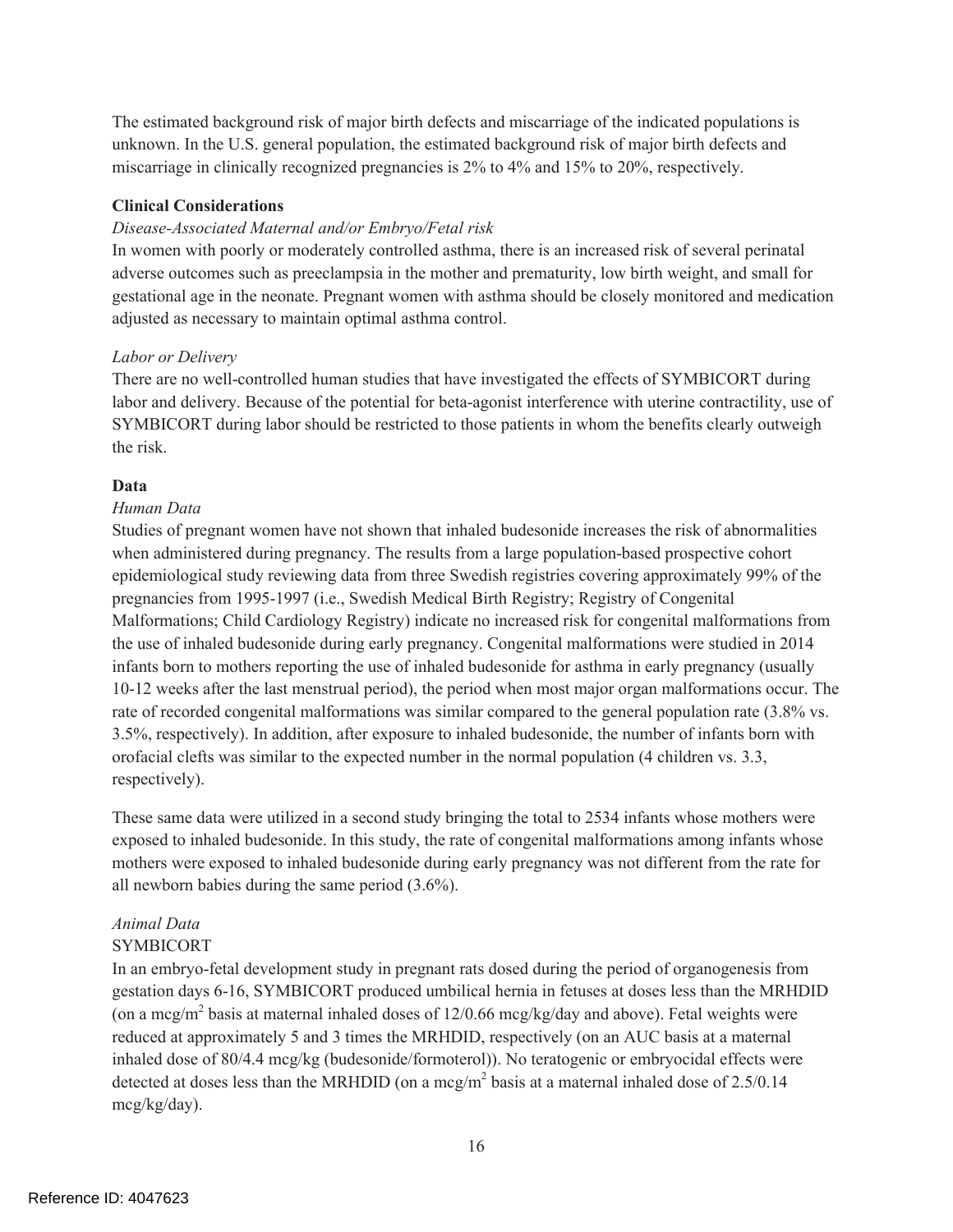### Budesonide

In a fertility and reproduction study, male rats were subcutaneously dosed for 9 weeks and females for 2 weeks prior to pairing and throughout the mating period. Females were dosed up until weaning of their offspring. Budesonide caused a decrease in prenatal viability and viability in the pups at birth and during lactation, along with a decrease in maternal body-weight gain, at doses less than the MRHDID (on a mcg/m2 basis at maternal subcutaneous doses of 20 mcg/kg/day and above). No such effects were noted at a dose less than the MRHDID (on a mcg/m<sup>2</sup> basis at a maternal subcutaneous dose of 5 mcg/kg/day).

In an embryo-fetal development study in pregnant rabbits dosed during the period of organogenesis from gestation days 6-18, budesonide produced fetal loss, decreased fetal weight, and skeletal abnormalities at doses less than the MRHDID (on a mcg/m<sup>2</sup> basis at a maternal subcutaneous dose of 25 mcg/kg/day). In an embryo-fetal development study in pregnant rats dosed during the period of organogenesis from gestation days 6-15, budesonide produced similar adverse fetal effects at doses approximately 8 times the MRHDID (on a mcg/m<sup>2</sup> basis at a maternal subcutaneous dose of 500 mcg/kg/day). In another embryofetal development study in pregnant rats, no teratogenic or embryocidal effects were seen at doses up to 4 times the MRHDID (on a mcg/m<sup>2</sup> basis at maternal inhalation doses up to 250 mcg/kg/day).

In a peri-and post-natal development study, rats dosed from gestation day 15 to postpartum day 21, budesonide had no effects on delivery, but did have an effect on growth and development of offspring. Offspring survival was reduced and surviving offspring had decreased mean body weights at birth and during lactation at doses less than the MRHDID and higher (on a mcg/m<sup>2</sup> basis at maternal subcutaneous doses of 20 mcg/kg/day and higher). These findings occurred in the presence of maternal toxicity.

#### Formoterol

In a fertility and reproduction study, male rats were orally dosed for 9 weeks and females for 2 weeks prior to pairing and throughout the mating period. Females were either dosed up to gestation day 19 or up until weaning of their offspring. Males were dosed up to 25 weeks. Umbilical hernia was observed in rat fetuses at oral doses 1600 times and greater than the MRHDID (on a mcg/m<sup>2</sup> basis at maternal oral doses of 3000 mcg/kg/day and higher). Brachygnathia was observed in rat fetuses at a dose 8000 times the MRHDID (on a mcg/m<sup>2</sup> basis at a maternal oral dose of 15,000 mcg/kg/day). Pregnancy was prolonged at a dose 8000 times the MRHDID (on a mcg/m<sup>2</sup> basis at a maternal oral dose of 15,000 mcg/kg/day). Fetal and pup deaths occurred at doses approximately 1600 times the MRHDID and higher (on a mcg/m<sup>2</sup> basis at oral doses of 3000 mcg/kg/day and higher) during gestation.

In an embryo-fetal development study in pregnant rats dosed during the period of organogenesis from gestation days 6-15, no teratogenic, embryocidal or developmental effects were seen at doses up to 375 times the MRHDID (on a mcg/m<sup>2</sup> basis with maternal inhalation doses up to 690 mcg/kg/day).

In an embryo-fetal development study in pregnant rabbits dosed during the period of organogenesis from gestation days 6-18, subcapsular cysts on the liver were observed in the fetuses at a dose 65,000 times the MRHDID (on a mcg/m<sup>2</sup> basis with a maternal oral dose of 60,000 mcg/kg/day). No teratogenic effects were observed at doses up to 3800 times the MRHDID (on a mcg/m<sup>2</sup> basis at maternal oral doses up to 3500 mcg/kg/day).

In a pre- and post-natal development study, pregnant female rats received formoterol at oral doses of 0, 210, 840, and 3400 mcg/kg/day from gestation day 6 through the lactation period. Pup survival was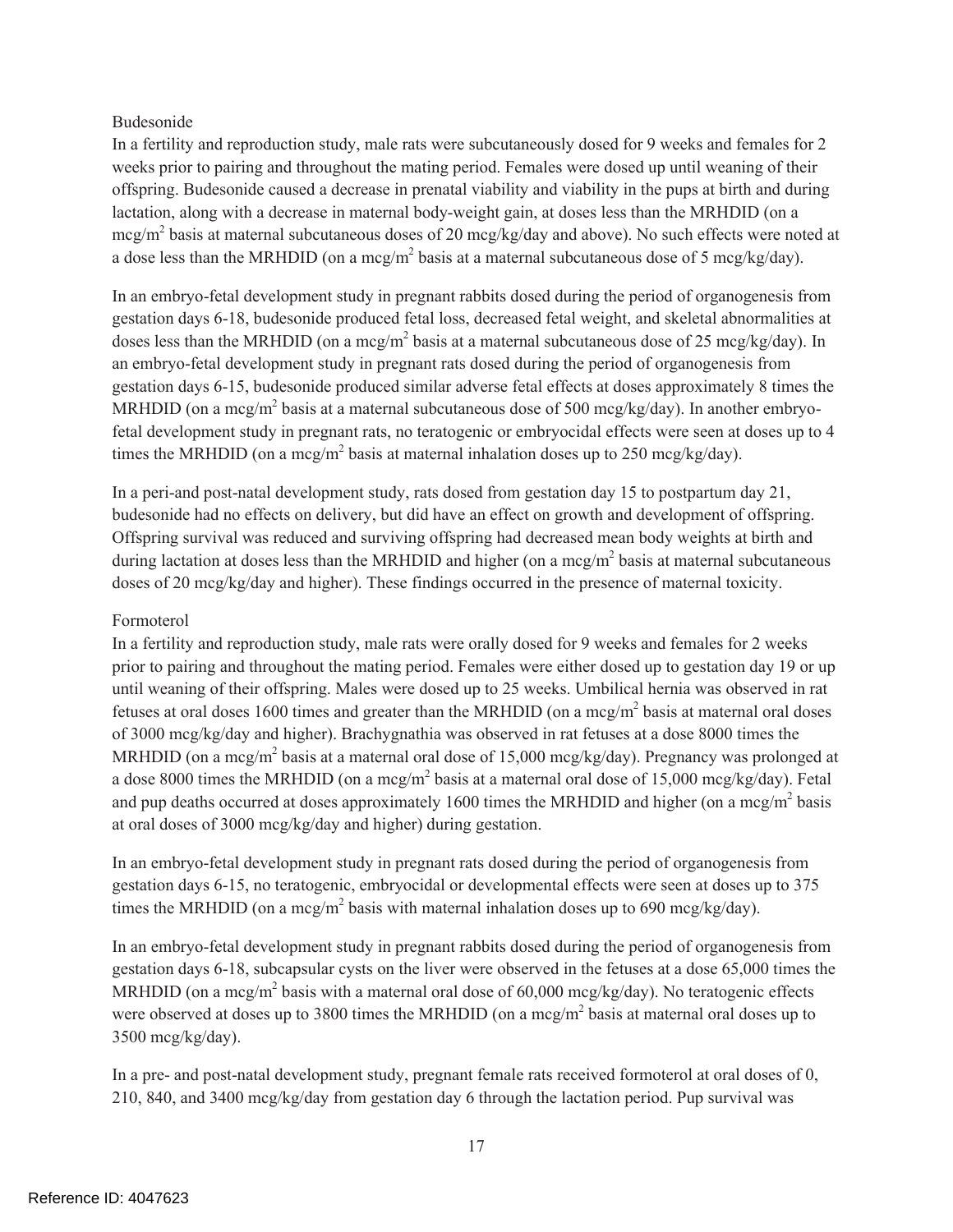decreased from birth to postpartum day 26 at doses 110 times the MRHDID and higher (on a mcg/m<sup>2</sup> basis at maternal oral doses of 210 mcg/kg/day and higher), although there was no evidence of a doseresponse relationship. There were no treatment-related effects on the physical, functional, and behavioral development of rat pups.

### **8.2 Lactation**

### **Risk Summary**

There are no available data on the effects of SYMBICORT, budesonide or formoterol fumarate on the breastfed child or on milk production. Budesonide, like other inhaled corticosteroids, is present in human milk *[see Data].* There are no available data on the presence of formoterol fumarate in human milk. Formoterol fumarate is present in rat milk *[see Data]*. The developmental and health benefits of breastfeeding should be considered along with the mother's clinical need for SYMBICORT and any potential adverse effects on the breastfed infant from SYMBICORT or from the underlying maternal condition.

### **Data**

Human data with budesonide delivered via dry powder inhaler indicates that the total daily oral dose of budesonide available in breast milk to the infant is approximately 0.3% to 1% of the dose inhaled by the mother *[see Clinical Pharmacology (12.3)]*. For SYMBICORT, the dose of budesonide available to the infant in breast milk, as a percentage of the maternal dose, would be expected to be similar.

In the fertility and reproduction study in rats, plasma levels of formoterol were measured in pups on post natal day 15 *[see Use in Specific Populations (8.1)]*. It was estimated that the maximum plasma concentration that the pups received from the maternal animal, at the highest dose of 15 mg/kg, after nursing was 4.4% (0.24 nmol/L for a litter vs. 5.5 nmol/L for the mother).

### **8.4 Pediatric Use**

Safety and effectiveness of SYMBICORT in asthma patients 12 years of age and older have been established in studies up to 12 months. In the two 12-week, double-blind, placebo-controlled US pivotal studies 25 patients 12 to 17 years of age were treated with SYMBICORT twice daily *[see Clinical Studies (14.1)]*. Efficacy results in this age group were similar to those observed in patients 18 years and older. There were no obvious differences in the type or frequency of adverse events reported in this age group compared with patients 18 years of age and older.

The safety and effectiveness of SYMBICORT 80/4.5 in asthma patients 6 to less than 12 years of age have been established in studies of up to 12-week duration *[see Clinical Studies (14.1)].* The safety profile in these patients was consistent to that observed in patients 12 years of age and older who also received SYMBICORT *[see Adverse Reactions (6.1)]*.

The safety and effectiveness of SYMBICORT in asthma patients less than 6 years of age have not been established.

Controlled clinical studies have shown that orally inhaled corticosteroids including budesonide, a component of SYMBICORT, may cause a reduction in growth velocity in pediatric patients. This effect has been observed in the absence of laboratory evidence of HPA-axis suppression, suggesting that growth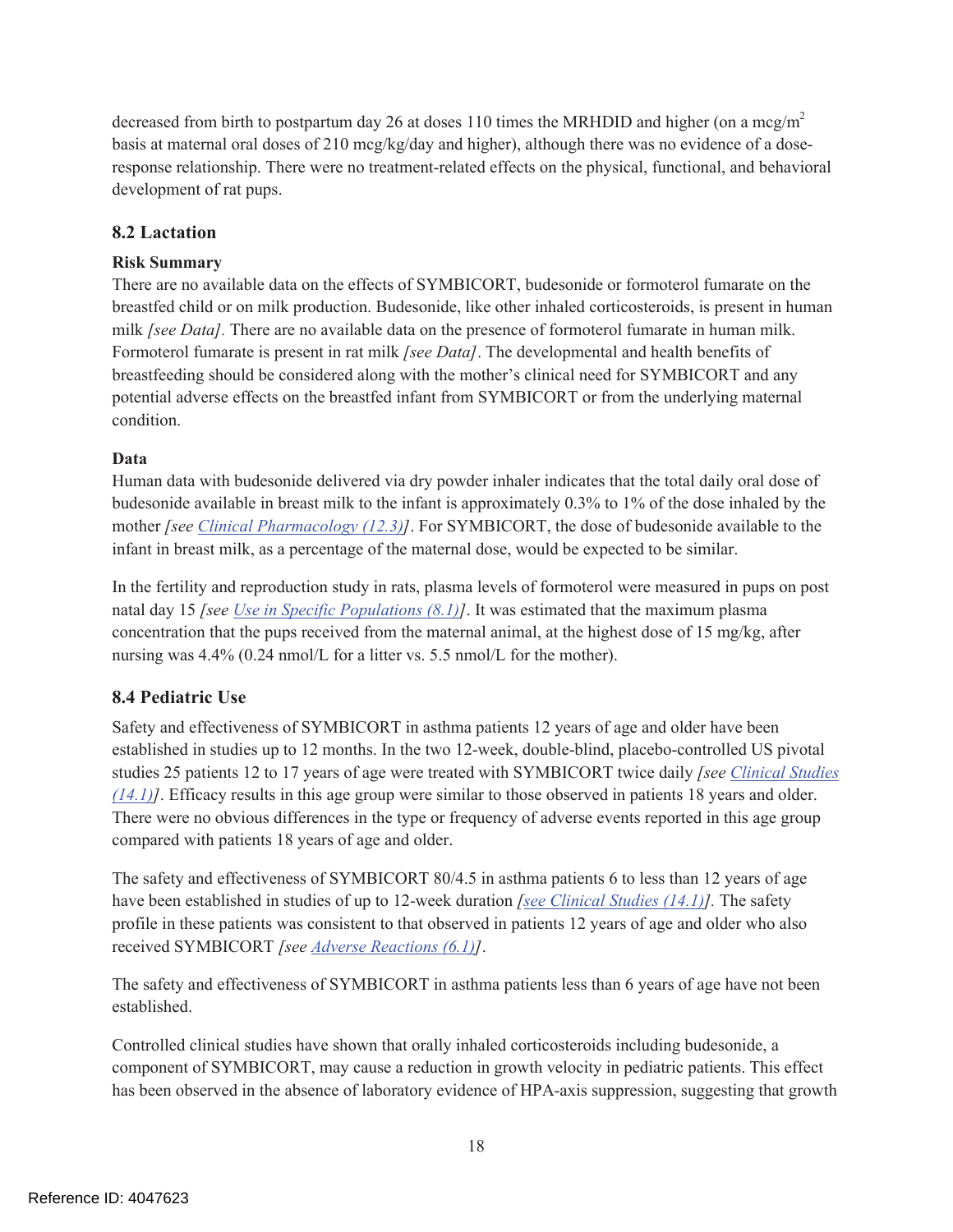velocity is a more sensitive indicator of systemic corticosteroid exposure in pediatric patients than some commonly used tests of HPA-axis function. The long-term effect of this reduction in growth velocity associated with orally inhaled corticosteroids, including the impact on final height are unknown. The potential for "catch-up" growth following discontinuation of treatment with orally inhaled corticosteroids has not been adequately studied.

In a study of asthmatic children 5 to12 years of age, those treated with budesonide DPI 200 mcg twice daily (n=311) had a 1.1 centimeter reduction in growth compared with those receiving placebo (n=418) at the end of one year; the difference between these two treatment groups did not increase further over three years of additional treatment. By the end of 4 years, children treated with budesonide DPI and children treated with placebo had similar growth velocities. Conclusions drawn from this study may be confounded by the unequal use of corticosteroids in the treatment groups and inclusion of data from patients attaining puberty during the course of the study.

The growth of pediatric patients receiving orally inhaled corticosteroids, including SYMBICORT, should be monitored. If a child or adolescent on any corticosteroid appears to have growth suppression, the possibility that he/she is particularly sensitive to this effect should be considered. The potential growth effects of prolonged treatment should be weighed against the clinical benefits obtained. To minimize the systemic effects of orally inhaled corticosteroids, including SYMBICORT, each patient should be titrated to the lowest strength that effectively controls his/her asthma *[see Dosage and Administration (2)]*.

### **8.5 Geriatric Use**

Of the total number of patients in asthma clinical studies treated with SYMBICORT twice daily, 149 were 65 years of age or older, of whom 25 were 75 years of age or older.

In the COPD studies of 6 to 12 months duration, 349 patients treated with SYMBICORT 160/4.5 twice daily were 65 years old and above and of those, 73 patients were 75 years of age and older. No overall differences in safety or effectiveness were observed between these patients and younger patients, and other reported clinical experience has not identified differences in responses between the elderly and younger patients.

As with other products containing beta<sub>2</sub>-agonists, special caution should be observed when using SYMBICORT in geriatric patients who have concomitant cardiovascular disease that could be adversely affected by beta<sub>2</sub>-agonists.

Based on available data for SYMBICORT or its active components, no adjustment of dosage of SYMBICORT in geriatric patients is warranted.

# **8.6 Hepatic Impairment**

Formal pharmacokinetic studies using SYMBICORT have not been conducted in patients with hepatic impairment. However, since both budesonide and formoterol fumarate are predominantly cleared by hepatic metabolism, impairment of liver function may lead to accumulation of budesonide and formoterol fumarate in plasma. Therefore, patients with hepatic disease should be closely monitored.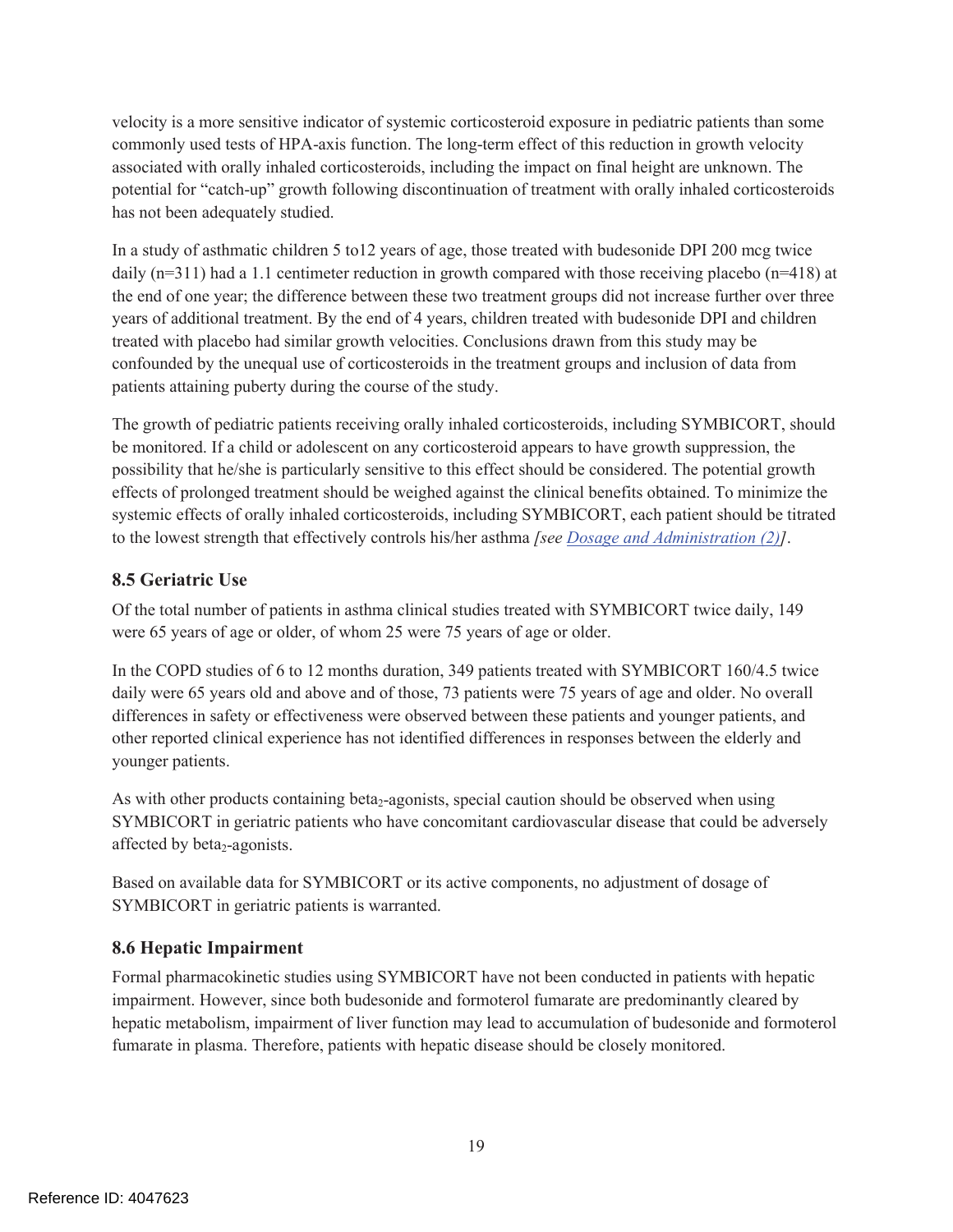### **8.7 Renal Impairment**

Formal pharmacokinetic studies using SYMBICORT have not been conducted in patients with renal impairment.

### **10 OVERDOSAGE**

#### **SYMBICORT**

SYMBICORT contains both budesonide and formoterol; therefore, the risks associated with overdosage for the individual components described below apply to SYMBICORT. In pharmacokinetic studies, single doses of 960/54 mcg (12 actuations of SYMBICORT 80/4.5) and 1280/36 mcg (8 actuations of 160/4.5), were administered to patients with COPD. A total of 1920/54 mcg (12 actuations of SYMBICORT 160/4.5) was administered as a single dose to both healthy subjects and patients with asthma. In a long-term active-controlled safety study in adolescent and adult asthma patients 12 years of age and older, SYMBICORT 160/4.5 was administered for up to 12 months at doses up to twice the highest recommended daily dose. There were no clinically significant adverse reactions observed in any of these studies.

#### **Budesonide**

The potential for acute toxic effects following overdose of budesonide is low. If used at excessive doses for prolonged periods, systemic corticosteroid effects such as hypercorticism may occur *[see Warnings and Precautions (5)]*. Budesonide at five times the highest recommended dose (3200 mcg daily) administered to humans for 6 weeks caused a significant reduction (27%) in the plasma cortisol response to a 6-hour infusion of ACTH compared with placebo  $(+1\%)$ . The corresponding effect of 10 mg prednisone daily was a 35% reduction in the plasma cortisol response to ACTH.

#### **Formoterol**

An overdose of formoterol would likely lead to an exaggeration of effects that are typical for beta<sub>2</sub>agonists: seizures, angina, hypertension, hypotension, tachycardia, atrial and ventricular tachyarrhythmias, nervousness, headache, tremor, palpitations, muscle cramps, nausea, dizziness, sleep disturbances, metabolic acidosis, hyperglycemia, hypokalemia. As with all sympathomimetic medications, cardiac arrest and even death may be associated with abuse of formoterol. No clinically significant adverse reactions were seen when formoterol was delivered to adult patients with acute bronchoconstriction at a dose of 90 mcg/day over 3 hours or to stable asthmatics 3 times a day at a total dose of 54 mcg/day for 3 days.

Treatment of formoterol overdosage consists of discontinuation of the medication together with institution of appropriate symptomatic and/or supportive therapy. The judicious use of a cardioselective beta-receptor blocker may be considered, bearing in mind that such medication can produce bronchospasm. There is insufficient evidence to determine if dialysis is beneficial for overdosage of formoterol. Cardiac monitoring is recommended in cases of overdosage.

### **11 DESCRIPTION**

SYMBICORT 80/4.5 and SYMBICORT 160/4.5 each contain micronized budesonide and micronized formoterol fumarate dihydrate for oral inhalation only.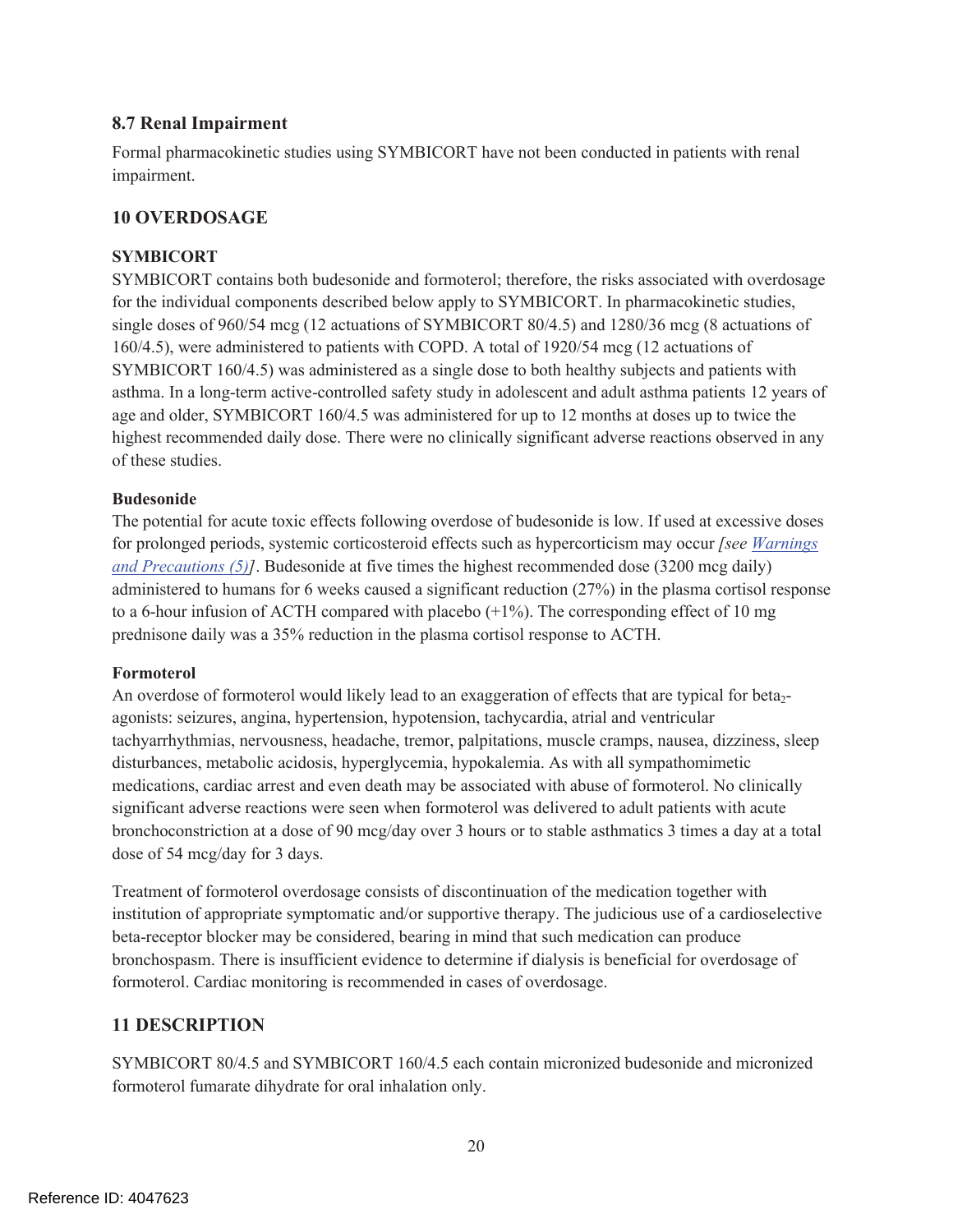Each SYMBICORT 80/4.5 and SYMBICORT 160/4.5 canister is formulated as a hydrofluoroalkane (HFA 227; 1,1,1,2,3,3,3-heptafluoropropane)-propelled pressurized metered dose inhaler containing either 60 or 120 actuations *[see Dosage Forms and Strengths (3) and How Supplied/Storage and Handling (16)]*. After priming, each actuation meters either 91/5.1 mcg or 181/5.1 mcg from the valve and delivers either 80/4.5 mcg, or 160/4.5 mcg (budesonide micronized/formoterol fumarate dihydrate micronized) from the actuator. The actual amount of drug delivered to the lung may depend on patient factors, such as the coordination between actuation of the device and inspiration through the delivery system. SYMBICORT also contains povidone K25 USP as a suspending agent and polyethylene glycol 1000 NF as a lubricant.

SYMBICORT should be primed before using for the first time by releasing two test sprays into the air away from the face, shaking well for 5 seconds before each spray. In cases where the inhaler has not been used for more than 7 days or when it has been dropped, prime the inhaler again by shaking well for 5 seconds before each spray and releasing two test sprays into the air away from the face.

One active component of SYMBICORT is budesonide, a corticosteroid designated chemically as (RS) 11β, 16α, 17,21-Tetrahydroxypregna-1,4-diene-3,20-dione cyclic 16,17-acetal with butyraldehyde. Budesonide is provided as a mixture of two epimers (22R and 22S). The empirical formula of budesonide is  $C_2$ <sub>5</sub>H<sub>34</sub>O<sub>6</sub> and its molecular weight is 430.5. Its structural formula is:



Budesonide is a white to off-white, tasteless, odorless powder which is practically insoluble in water and in heptane, sparingly soluble in ethanol, and freely soluble in chloroform. Its partition coefficient between octanol and water at pH 7.4 is  $1.6 \times 10^3$ .

The other active component of SYMBICORT is formoterol fumarate dihydrate, a selective beta<sub>2</sub>-agonist designated chemically as  $(R^*, R^*)$ -( $\pm$ )-N-[2-hydroxy-5-[1-hydroxy-2-[[2-(4-methoxyphenyl)-1methylethyl]amino]ethyl]phenyl]formamide, (E)-2-butendioate(2:1), dihydrate. The empirical formula of formoterol is  $C_{42}H_{56}N_4O_{14}$  and its molecular weight is 840.9. Its structural formula is:



Formoterol fumarate dihydrate is a powder which is slightly soluble in water. Its octanol-water partition coefficient at pH 7.4 is 2.6. The pKa of formoterol fumarate dihydrate at 25°C is 7.9 for the phenolic group and 9.2 for the amino group.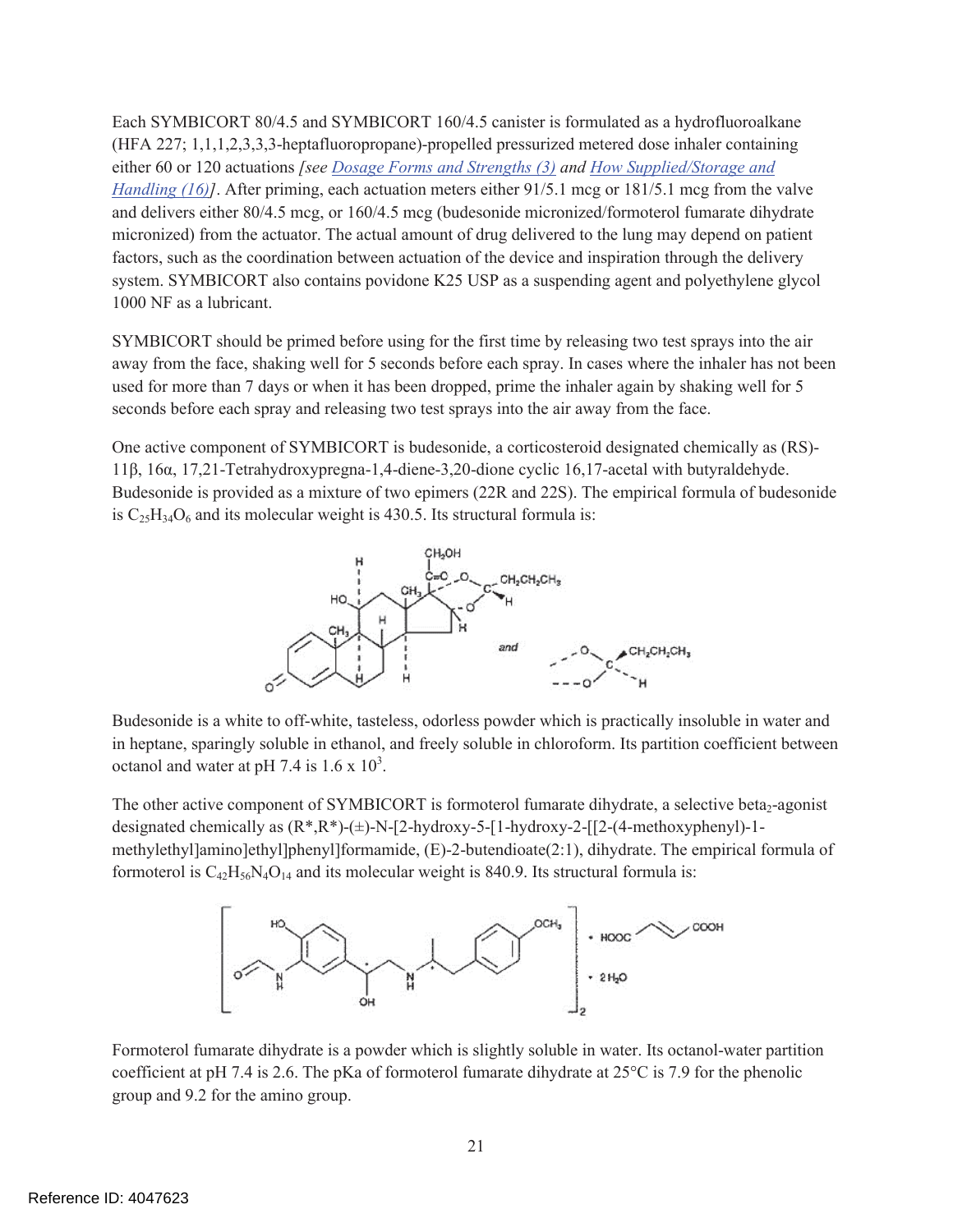# **12 CLINICAL PHARMACOLOGY**

### **12.1 Mechanism of Action**

### **SYMBICORT**

SYMBICORT contains both budesonide and formoterol; therefore, the mechanisms of action described below for the individual components apply to SYMBICORT. These drugs represent two classes of medications (a synthetic corticosteroid and a long-acting selective beta<sub>2</sub>-adrenoceptor agonist) that have different effects on clinical, physiological, and inflammatory indices of COPD and asthma.

### **Budesonide**

Budesonide is an anti-inflammatory corticosteroid that exhibits potent glucocorticoid activity and weak mineralocorticoid activity. In standard *in vitro* and animal models, budesonide has approximately a 200 fold higher affinity for the glucocorticoid receptor and a 1000-fold higher topical anti-inflammatory potency than cortisol (rat croton oil ear edema assay). As a measure of systemic activity, budesonide is 40 times more potent than cortisol when administered subcutaneously and 25 times more potent when administered orally in the rat thymus involution assay.

In glucocorticoid receptor affinity studies, the 22R form of budesonide was two times as active as the 22S epimer. *In vitro* studies indicated that the two forms of budesonide do not interconvert.

Inflammation is an important component in the pathogenesis of COPD and asthma. Corticosteroids have a wide range of inhibitory activities against multiple cell types (e.g., mast cells, eosinophils, neutrophils, macrophages, and lymphocytes) and mediators (e.g., histamine, eicosanoids, leukotrienes, and cytokines) involved in allergic and non–allergic-mediated inflammation. These anti-inflammatory actions of corticosteroids may contribute to their efficacy in COPD and asthma.

Studies in asthmatic patients have shown a favorable ratio between topical anti-inflammatory activity and systemic corticosteroid effects over a wide range of doses of budesonide. This is explained by a combination of a relatively high local anti-inflammatory effect, extensive first pass hepatic degradation of orally absorbed drug (85%-95%), and the low potency of formed metabolites.

### **Formoterol**

Formoterol fumarate is a long-acting selective beta<sub>2</sub>-adrenergic agonist (beta<sub>2</sub>-agonist) with a rapid onset of action. Inhaled formoterol fumarate acts locally in the lung as a bronchodilator. *In vitro* studies have shown that formoterol has more than 200-fold greater agonist activity at beta<sub>2</sub>-receptors than at beta<sub>1</sub>receptors. The *in vitro* binding selectivity to beta<sub>2</sub>- over beta<sub>1</sub>-adrenoceptors is higher for formoterol than for albuterol (5 times), whereas salmeterol has a higher (3 times) beta<sub>2</sub>-selectivity ratio than formoterol.

Although beta<sub>2</sub>-receptors are the predominant adrenergic receptors in bronchial smooth muscle and beta<sub>1</sub>receptors are the predominant receptors in the heart, there are also beta<sub>2</sub>-receptors in the human heart comprising 10% to 50% of the total beta-adrenergic receptors. The precise function of these receptors has not been established, but they raise the possibility that even highly selective beta<sub>2</sub>-agonists may have cardiac effects.

The pharmacologic effects of beta<sub>2</sub>-adrenoceptor agonist drugs, including formoterol, are at least in part attributable to stimulation of intracellular adenyl cyclase, the enzyme that catalyzes the conversion of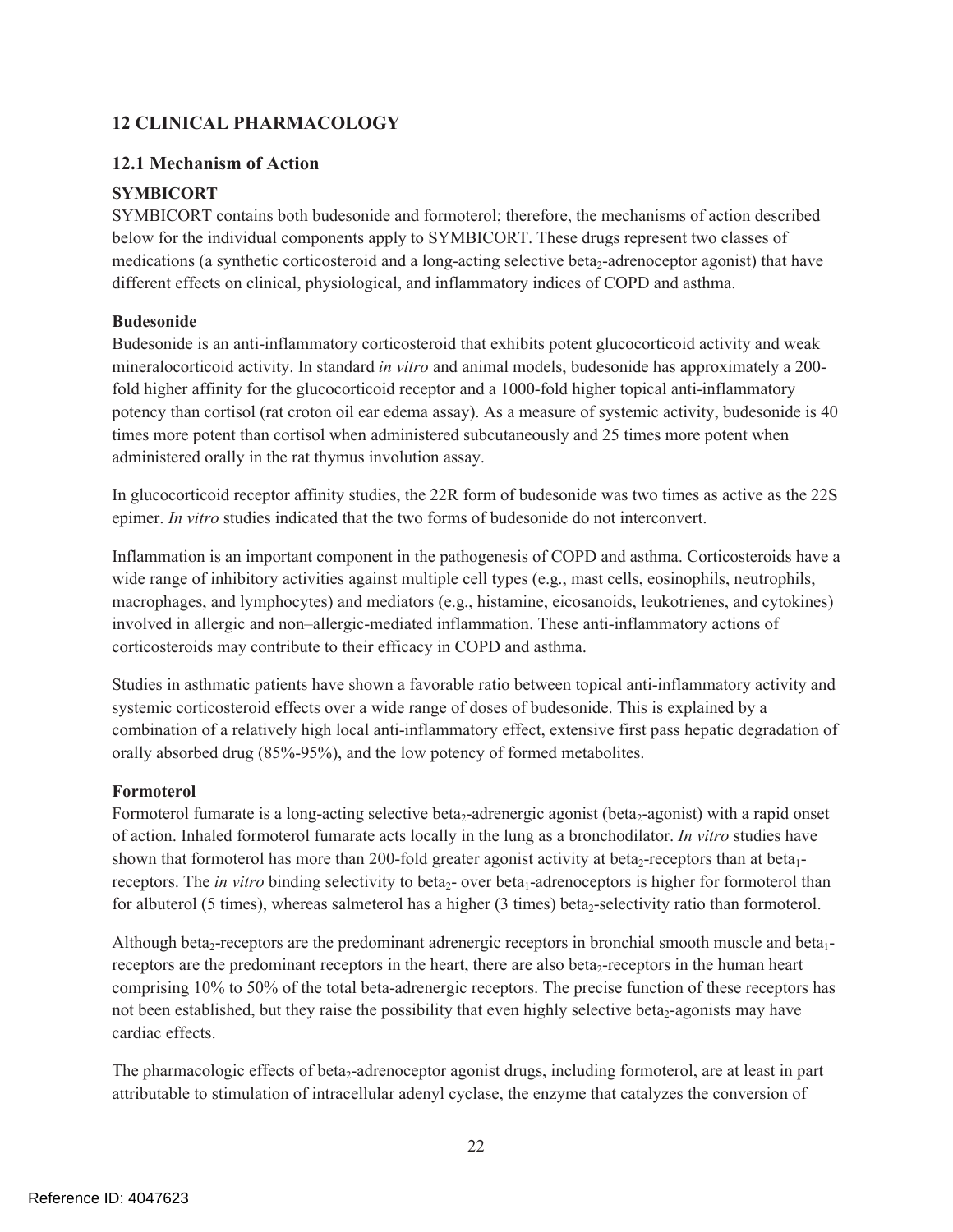adenosine triphosphate (ATP) to cyclic-3', 5'-adenosine monophosphate (cyclic AMP). Increased cyclic AMP levels cause relaxation of bronchial smooth muscle and inhibition of release of mediators of immediate hypersensitivity from cells, especially from mast cells.

*In vitro* tests show that formoterol is an inhibitor of the release of mast cell mediators, such as histamine and leukotrienes, from the human lung. Formoterol also inhibits histamine-induced plasma albumin extravasation in anesthetized guinea pigs and inhibits allergen-induced eosinophil influx in dogs with airway hyper-responsiveness. The relevance of these *in vitro* and animal findings to humans is unknown.

# **12.2 Pharmacodynamics**

### **Asthma**

*Cardiovascular effects:* In a single-dose cross-over study involving 201 patients with persistent asthma, single-dose treatments of 4.5, 9, and 18 mcg of formoterol in combination with 320 mcg of budesonide delivered via SYMBICORT were compared to budesonide 320 mcg alone. Dose-ordered improvements in FEV<sub>1</sub> were demonstrated when compared with budesonide. ECGs and blood samples for glucose and potassium were obtained post-dose. For SYMBICORT, small mean increases in serum glucose and decreases in serum potassium (+0.44 mmol/L and -0.18 mmol/L at the highest dose, respectively) were observed with increasing doses of formoterol, compared to budesonide. In ECGs, SYMBICORT produced small dose-related mean increases in heart rate (approximately 3 bpm at the highest dose), and QTc intervals (3-6 msec) compared to budesonide alone. No subject had a QT or QTc value ≥500 msec.

In the United States, five 12-week, active- and placebo-controlled studies and one 6-month activecontrolled study evaluated 2976 patients aged 6 years and older with asthma. Systemic pharmacodynamic effects of formoterol (heart/pulse rate, blood pressure, QTc interval, potassium, and glucose) were similar in patients treated with SYMBICORT, compared with patients treated with formoterol dry inhalation powder 4.5 mcg, 2 inhalations twice daily. No patient had a QT or QTc value  $\geq$ 500 msec during treatment.

In three placebo-controlled studies in adolescents and adults with asthma, aged 12 years and older, a total of 1232 patients (553 patients in the SYMBICORT group) had evaluable continuous 24-hour electrocardiographic monitoring. Overall, there were no important differences in the occurrence of ventricular or supraventricular ectopy and no evidence of increased risk for clinically significant dysrhythmia in the SYMBICORT group compared to placebo.

*HPA-axis effects:* Overall, no clinically important effects on HPA-axis, as measured by 24-hour urinary cortisol, were observed for SYMBICORT treated adult or adolescent patients at doses up to 640/18 mcg/day compared to budesonide.

### **Chronic Obstructive Pulmonary Disease**

*Cardiovascular effects:* In 2 clinical studies, 6 months and 12 months in duration including 3668 COPD patients, no clinically important differences were seen in pulse rate, blood pressure, potassium, and glucose between SYMBICORT, the individual components of SYMBICORT, and placebo *[see Clinical Studies (14.2)]*.

ECGs recorded at multiple clinic visits on treatment in both studies showed no clinically important differences for heart rate, PR interval, QRS duration, heart rate, signs of cardiac ischemia or arrhythmias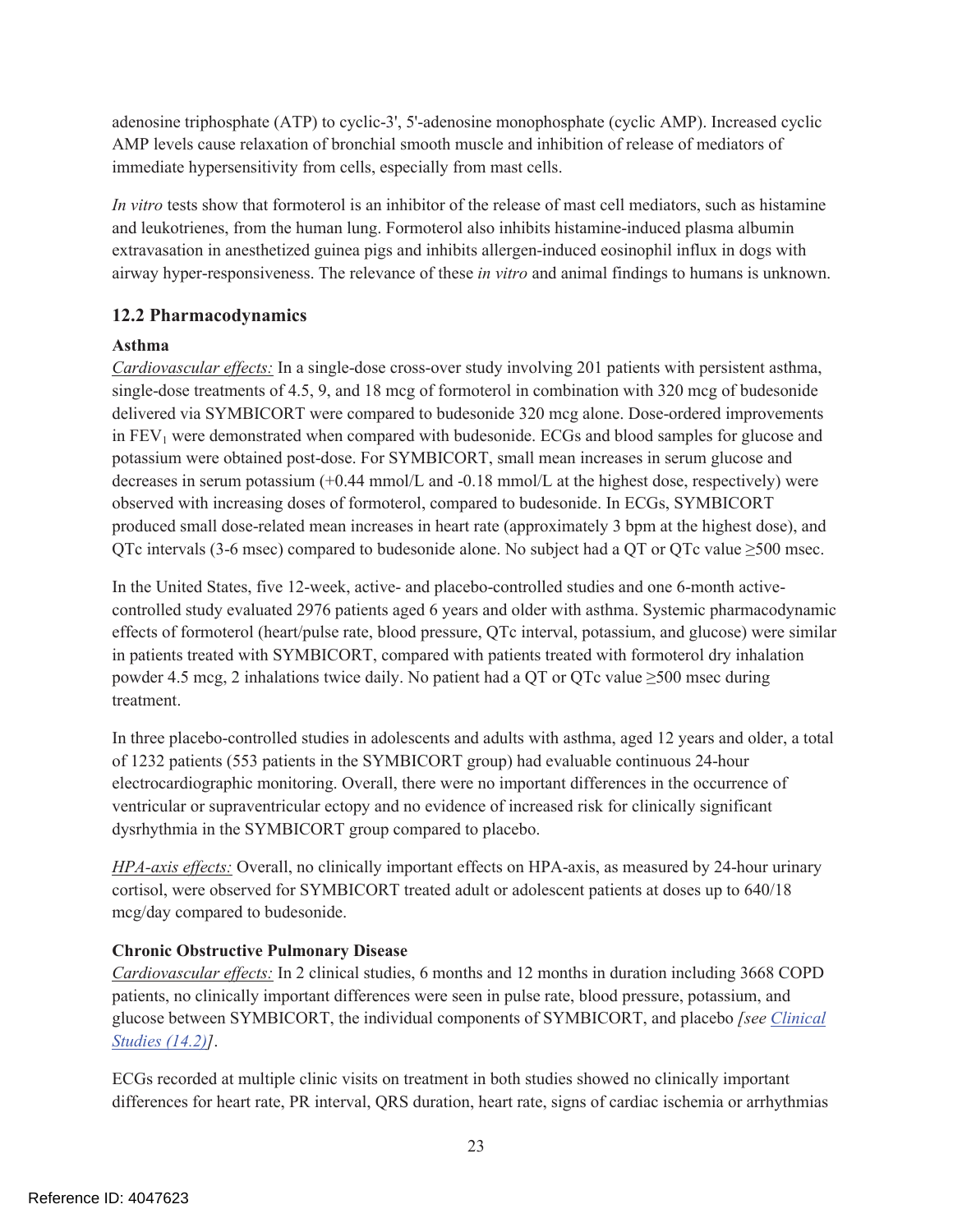between SYMBICORT 160/4.5 the monoproducts and placebo, all administered as 2 inhalations twice daily. Based on ECGs, 6 patients treated with SYMBICORT 160/4.5, 6 patients treated with formoterol 4.5 mcg, and 6 patients in the placebo group experienced atrial fibrillation or flutter that was not present at baseline. There were no cases of nonsustained ventricular tachycardia in the SYMBICORT 160/4.5, formoterol 4.5 mcg, or placebo groups.

In the 12-month study, 520 patients had evaluable continuous 24-hour ECG (Holter) monitoring prior to the first dose and after approximately 1 and 4 months on treatment. No clinically important differences in ventricular or supraventricular arrhythmias, ventricular or supraventricular ectopic beats, or heart rate were observed among the groups treated with SYMBICORT 160/4.5, formoterol or placebo taken as 2 inhalations twice daily. Based on ECG (Holter) monitoring, one patient on SYMBICORT 160/4.5, no patients on formoterol 4.5 mcg, and three patients in the placebo group experienced atrial fibrillation or flutter that was not present at baseline.

*HPA-axis effects:* Twenty-four hour urinary cortisol measurements were collected in a pooled subset (n=616) of patients from two COPD studies. The data indicated approximately 30% lower mean 24-hour urinary free cortisol values following chronic administration (> 6 months) of SYMBICORT relative to placebo. SYMBICORT appeared to exhibit comparable cortisol suppression to budesonide 160 mcg alone or coadministration of budesonide 160 mcg and formoterol 4.5 mcg. For patients treated with SYMBICORT or placebo for up to 12 months, the percentage of patients who shifted from normal to low for this measure were generally comparable.

### **Other Budesonide Products**

To confirm that systemic absorption is not a significant factor in the clinical efficacy of inhaled budesonide, a clinical study in patients with asthma was performed comparing 400 mcg budesonide administered via a pressurized metered dose inhaler with a tube spacer to 1400 mcg of oral budesonide and placebo. The study demonstrated the efficacy of inhaled budesonide but not orally ingested budesonide, despite comparable systemic levels. Thus, the therapeutic effect of conventional doses of orally inhaled budesonide are largely explained by its direct action on the respiratory tract.

Inhaled budesonide has been shown to decrease airway reactivity to various challenge models, including histamine, methacholine, sodium metabisulfite, and adenosine monophosphate in patients with hyperreactive airways. The clinical relevance of these models is not certain.

Pretreatment with inhaled budesonide, 1600 mcg daily (800 mcg twice daily) for 2 weeks reduced the acute (early-phase reaction) and delayed (late-phase reaction) decrease in  $FEV<sub>1</sub>$  following inhaled allergen challenge.

The systemic effects of inhaled corticosteroids are related to the systemic exposure to such drugs. Pharmacokinetic studies have demonstrated that in both adults and children with asthma the systemic exposure to budesonide is lower with SYMBICORT compared with inhaled budesonide administered at the same delivered dose via a dry powder inhaler *[see Clinical Pharmacology (12.3)]*. Therefore, the systemic effects (HPA-axis and growth) of budesonide delivered from SYMBICORT would be expected to be no greater than what is reported for inhaled budesonide when administered at comparable doses via the dry powder inhaler *[see Use in Specific Populations (8.4)]*.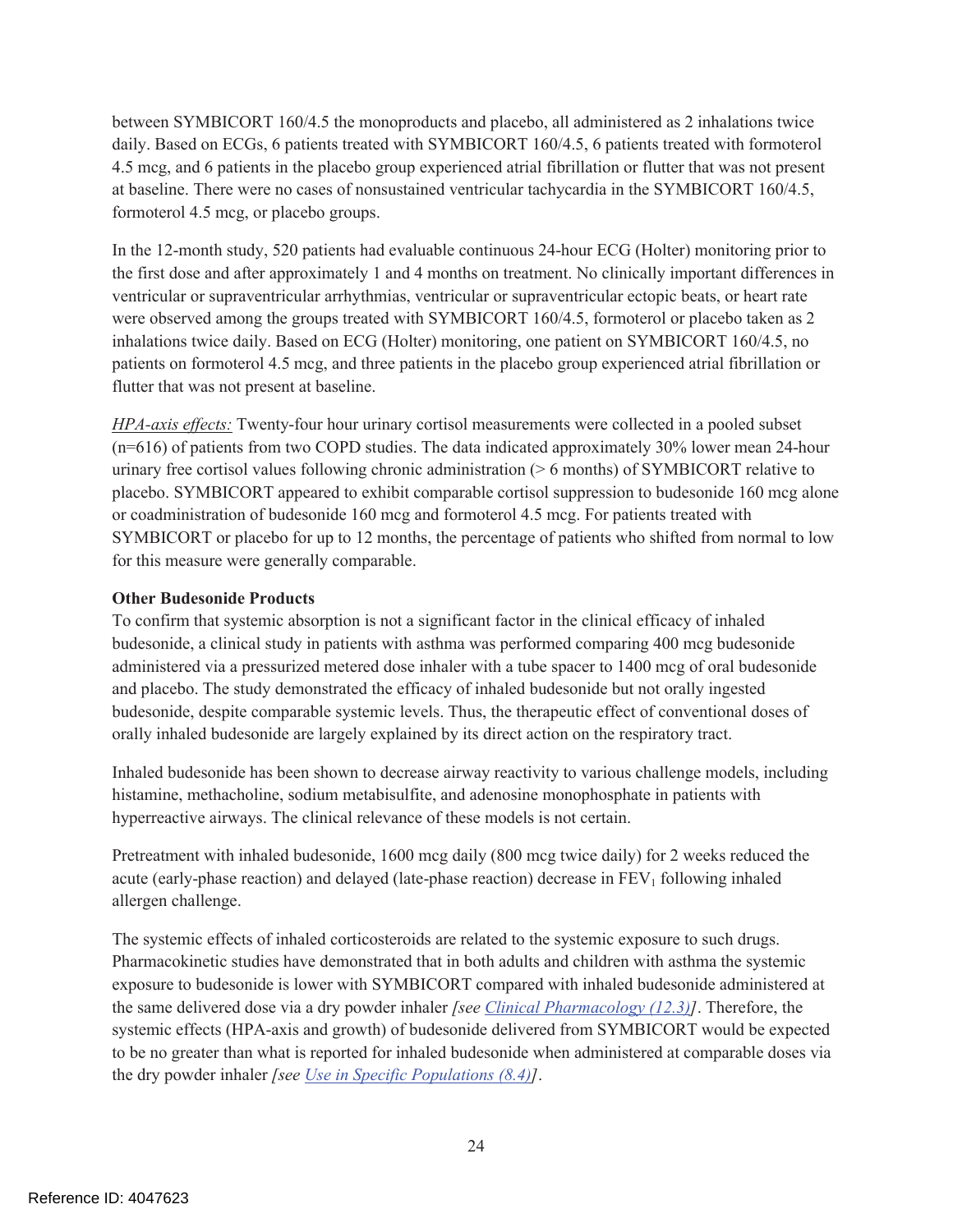*HPA-axis effects:* The effects of inhaled budesonide administered via a dry powder inhaler on the HPAaxis were studied in 905 adults and 404 pediatric patients with asthma. For most patients, the ability to increase cortisol production in response to stress, as assessed by cosyntropin (ACTH) stimulation test, remained intact with budesonide treatment at recommended doses. For adult patients treated with 100, 200, 400, or 800 mcg twice daily for 12 weeks, 4%, 2%, 6%, and 13%, respectively, had an abnormal stimulated cortisol response (peak cortisol <14.5 mcg/dL assessed by liquid chromatography following short-cosyntropin test) as compared to 8% of patients treated with placebo. Similar results were obtained in pediatric patients. In another study in adults, doses of 400, 800, and 1600 mcg of inhaled budesonide twice daily for 6 weeks were examined; 1600 mcg twice daily (twice the maximum recommended dose) resulted in a 27% reduction in stimulated cortisol (6-hour ACTH infusion) while 10-mg prednisone resulted in a 35% reduction. In this study, no patient on budesonide at doses of 400 and 800 mcg twice daily met the criterion for an abnormal stimulated-cortisol response (peak cortisol <14.5 mcg/dL assessed by liquid chromatography) following ACTH infusion. An open-label, long-term follow-up of 1133 patients for up to 52 weeks confirmed the minimal effect on the HPA-axis (both basal- and stimulatedplasma cortisol) of budesonide when administered at recommended doses. In patients who had previously been oral-steroid-dependent, use of budesonide in recommended doses was associated with higher stimulated-cortisol response compared to baseline following 1 year of therapy.

#### **Other Formoterol Products**

While the pharmacodynamic effect is via stimulation of beta-adrenergic receptors, excessive activation of these receptors commonly leads to skeletal muscle tremor and cramps, insomnia, tachycardia, decreases in plasma potassium, and increases in plasma glucose. Inhaled formoterol, like other beta<sub>2</sub>-adrenergic agonist drugs, can produce dose-related cardiovascular effects and effects on blood glucose and/or serum potassium *[see Warnings and Precautions (5)]*. For SYMBICORT, these effects are detailed in the *Clinical Pharmacology, Pharmacodynamics, SYMBICORT (12.2)* section.

Use of LABA drugs can result in tolerance to bronchoprotective and bronchodilatory effects.

Rebound bronchial hyperresponsiveness after cessation of chronic long-acting beta-agonist therapy has not been observed.

#### **12.3 Pharmacokinetics**

**SYMBICORT Absorption** 

#### **Budesonide**

*Healthy Subjects:* Orally inhaled budesonide is rapidly absorbed in the lungs and peak concentration is typically reached within 20 minutes. After oral administration of budesonide peak plasma concentration was achieved in about 1 to 2 hours and the absolute systemic availability was 6%-13% due to extensive first pass metabolism. In contrast, most of the budesonide delivered to the lungs was systemically absorbed. In healthy subjects, 34% of the metered dose was deposited in the lung (as assessed by plasma concentration method and using a budesonide-containing dry powder inhaler) with an absolute systemic availability of 39% of the metered dose.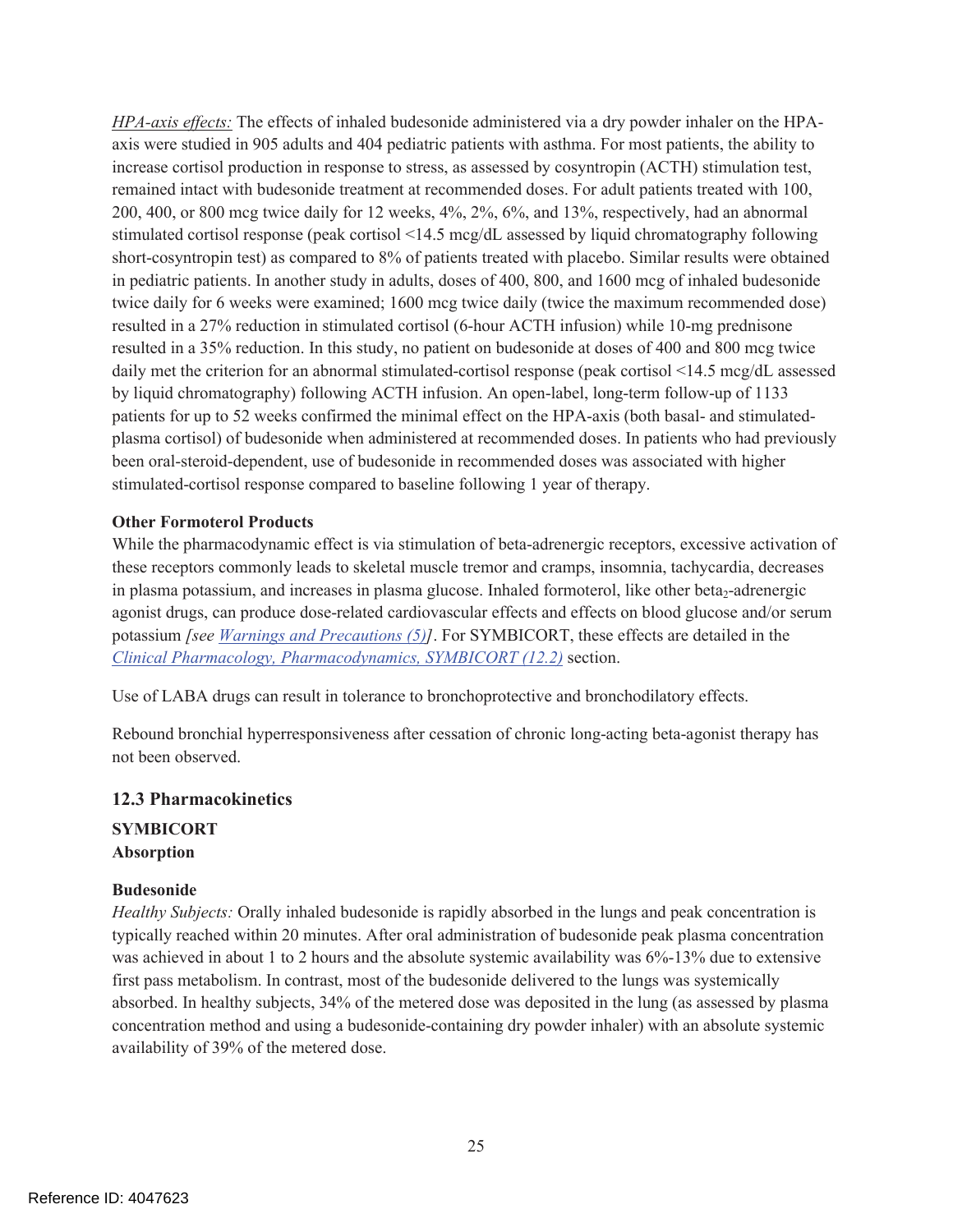Following administration of SYMBICORT 160/4.5, two or four inhalations twice daily for 5 days in healthy subjects, plasma concentration of budesonide generally increased in proportion to dose. The accumulation index for the group that received 2 inhalations twice daily was 1.32 for budesonide.

*Asthma Patients:* In a single-dose study, higher than recommended doses of SYMBICORT (12 inhalations of SYMBICORT 160/4.5) were administered to patients with moderate asthma. Peak budesonide plasma concentration of 4.5 nmol/L occurred at 20 minutes following dosing. This study demonstrated that the total systemic exposure to budesonide from SYMBICORT was approximately 30% lower than from inhaled budesonide via a dry powder inhaler (DPI) at the same delivered dose. Following administration of SYMBICORT, the half-life of the budesonide component was 4.7 hours.

In a repeat dose study, the highest recommended dose of SYMBICORT (160/4.5, two inhalations twice daily) was administered to patients with moderate asthma and healthy subjects for 1 week. Peak budesonide plasma concentration of 1.2 nmol/L occurred at 21 minutes in asthma patients. Peak budesonide plasma concentration was 27% lower in asthma patients compared to that in healthy subjects. However, the total systemic exposure of budesonide was comparable to that in asthma patients.

Peak steady-state plasma concentrations of budesonide administered by DPI in adults with asthma averaged 0.6 and 1.6 nmol/L at doses of 180 mcg and 360 mcg twice daily, respectively. In asthmatic patients, budesonide showed a linear increase in AUC and C<sub>max</sub> with increasing dose after both single and repeated dosing of inhaled budesonide.

*COPD Patients:* In a single-dose study, 12 inhalations of SYMBICORT 80/4.5 (total dose 960/54 mcg) were administered to patients with COPD. Mean budesonide peak plasma concentration of 3.3 nmol/L occurred at 30 minutes following dosing. Budesonide systemic exposure was comparable between SYMBICORT pMDI and coadministration of budesonide via a metered-dose inhaler and formoterol via a dry powder inhaler (budesonide 960 mcg and formoterol 54 mcg). In the same study, an open-label group of moderate asthma patients also received the same higher dose of SYMBICORT. For budesonide, COPD patients exhibited 12% greater AUC and 10% lower  $C_{\text{max}}$  compared to asthma patients.

In the 6-month pivotal clinical study, steady-state pharmacokinetic data of budesonide was obtained in a subset of COPD patients with treatment arms of SYMBICORT pMDI 160/4.5, SYMBICORT pMDI 80/4.5, budesonide 160 mcg, budesonide 160 mcg and formoterol 4.5 mcg given together, all administered as 2 inhalations twice daily. Budesonide systemic exposure (AUC and  $C_{\text{max}}$ ) increased proportionally with doses from 80 mcg to 160 mcg and was generally similar between the 3 treatment groups receiving the same dose of budesonide (SYMBICORT pMDI 160/4.5, budesonide 160 mcg, budesonide 160 mcg and formoterol 4.5 mcg administered together).

#### **Formoterol**

Inhaled formoterol is rapidly absorbed; peak plasma concentrations are typically reached at the first plasma sampling time, within 5-10 minutes after dosing. As with many drug products for oral inhalation, it is likely that the majority of the inhaled formoterol delivered is swallowed and then absorbed from the gastrointestinal tract.

*Healthy Subjects:* Following administration of SYMBICORT (160/4.5, two or four inhalations twice daily) for 5 days in healthy subjects, plasma concentration of formoterol generally increased in proportion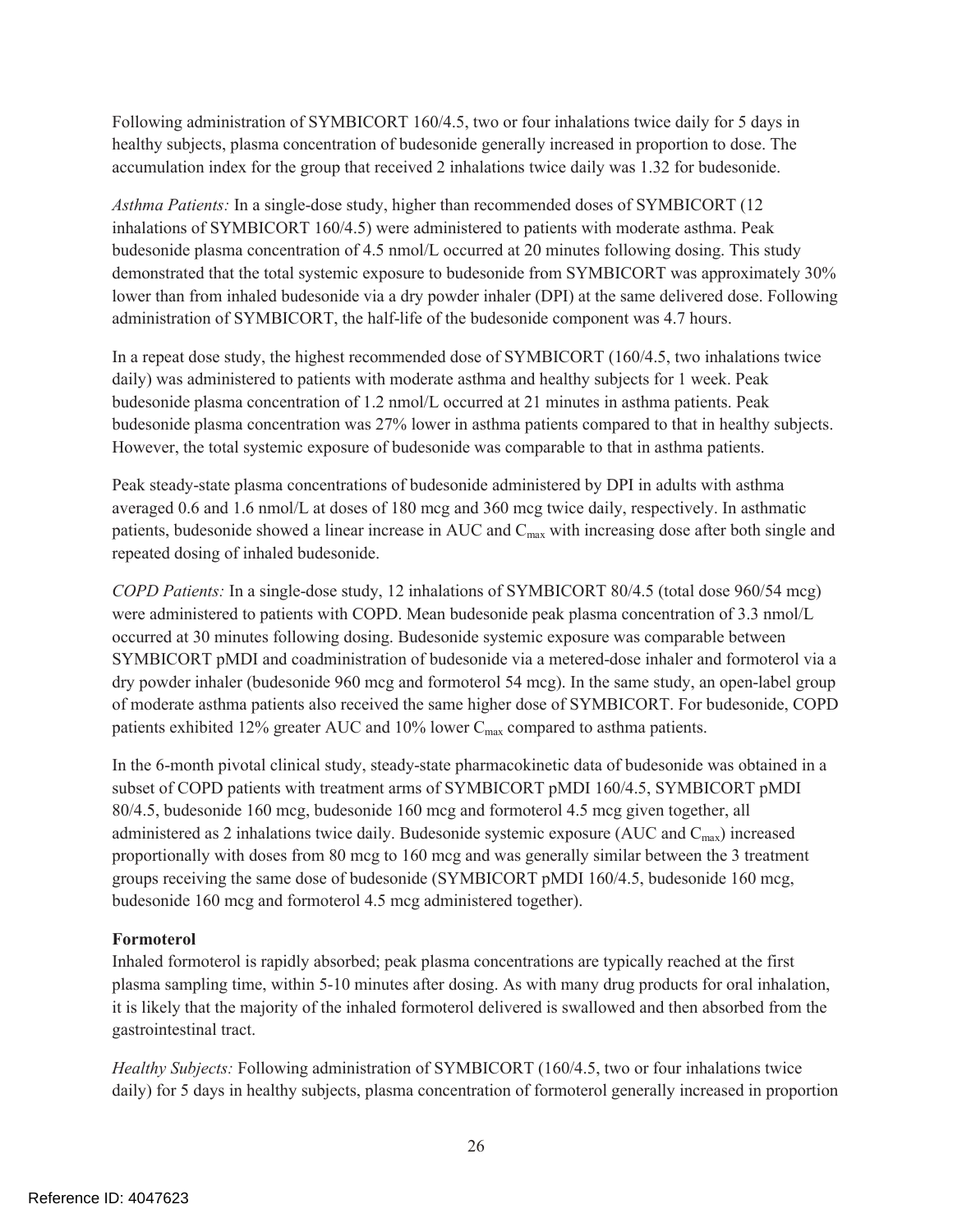to dose. The accumulation index for the group that received 2 inhalations twice daily was 1.77 for formoterol.

*Asthma patients:* In a single-dose study, higher than recommended doses of SYMBICORT (12 inhalations of SYMBICORT 160/4.5) were administered to patients with moderate asthma. Peak plasma concentration for formoterol of 136 pmol occurred at 10 minutes following dosing. Approximately 8% of the delivered dose of formoterol was recovered in the urine as unchanged drug.

In a repeat dose study, the highest recommended dose of SYMBICORT (160/4.5, two inhalations twice daily) was administered to patients with moderate asthma and healthy subjects for 1 week. Peak formoterol plasma concentration of 28 pmol/L occurred at 10 minutes in asthma patients. Peak formoterol plasma concentration was about 42% lower in asthma patients compared to that in healthy subjects. However, the total systemic exposure of formoterol was comparable to that in asthma patients.

*COPD patients:* Following single-dose administration of 12 inhalations of SYMBICORT 80/4.5, mean peak formoterol plasma concentration of 167 pmol/L was rapidly achieved at 15 minutes after dosing. Formoterol exposure was slightly greater (~16-18%) from SYMBICORT pMDI compared to coadministration of budesonide via a metered-dose inhaler and formoterol via a dry powder inhaler (total dose of budesonide 960 mcg and formoterol 54 mcg). In the same study, an open label group of moderate asthma patients received the same dose of SYMBICORT. COPD patients exhibited 12-15% greater AUC and  $C_{\text{max}}$  for formoterol compared to asthma patients.

In the 6-month pivotal clinical study, steady-state pharmacokinetic data of formoterol was obtained in a subset of COPD patients with treatment arms of SYMBICORT pMDI 160/4.5, SYMBICORT pMDI 80/4.5, formoterol 4.5 mcg, budesonide 160 mcg and formoterol 4.5 mcg given together, all administered as 2 inhalations twice daily. The systemic exposure of formoterol as evidenced by AUC, was about 30% and 16% higher from SYMBICORT pMDI compared to formoterol alone treatment arm and coadministration of individual components of budesonide and formoterol treatment arm, respectively.

### **Distribution**

*Budesonide:* The volume of distribution of budesonide was approximately 3 L/kg. It was 85%-90% bound to plasma proteins. Protein binding was constant over the concentration range (1-100 nmol/L) achieved with, and exceeding, recommended inhaled doses. Budesonide showed little or no binding to corticosteroid binding globulin. Budesonide rapidly equilibrated with red blood cells in a concentration independent manner with a blood plasma ratio of about 0.8.

*Formoterol:* Over the concentration range of 10-500 nmol/L, plasma protein binding for the RR and SS enantiomers of formoterol was 46% and 58%, respectively. The concentrations of formoterol used to assess the plasma protein binding were higher than those achieved in plasma following inhalation of a single 54 mcg dose.

#### **Metabolism**

*Budesonide: In vitro* studies with human liver homogenates have shown that budesonide was rapidly and extensively metabolized. Two major metabolites formed via cytochrome P450 (CYP) isoenzyme 3A4 (CYP3A4) catalyzed biotransformation have been isolated and identified as 16α-hydroxyprednisolone and 6ß-hydroxybudesonide. The corticosteroid activity of each of these two metabolites was less than 1%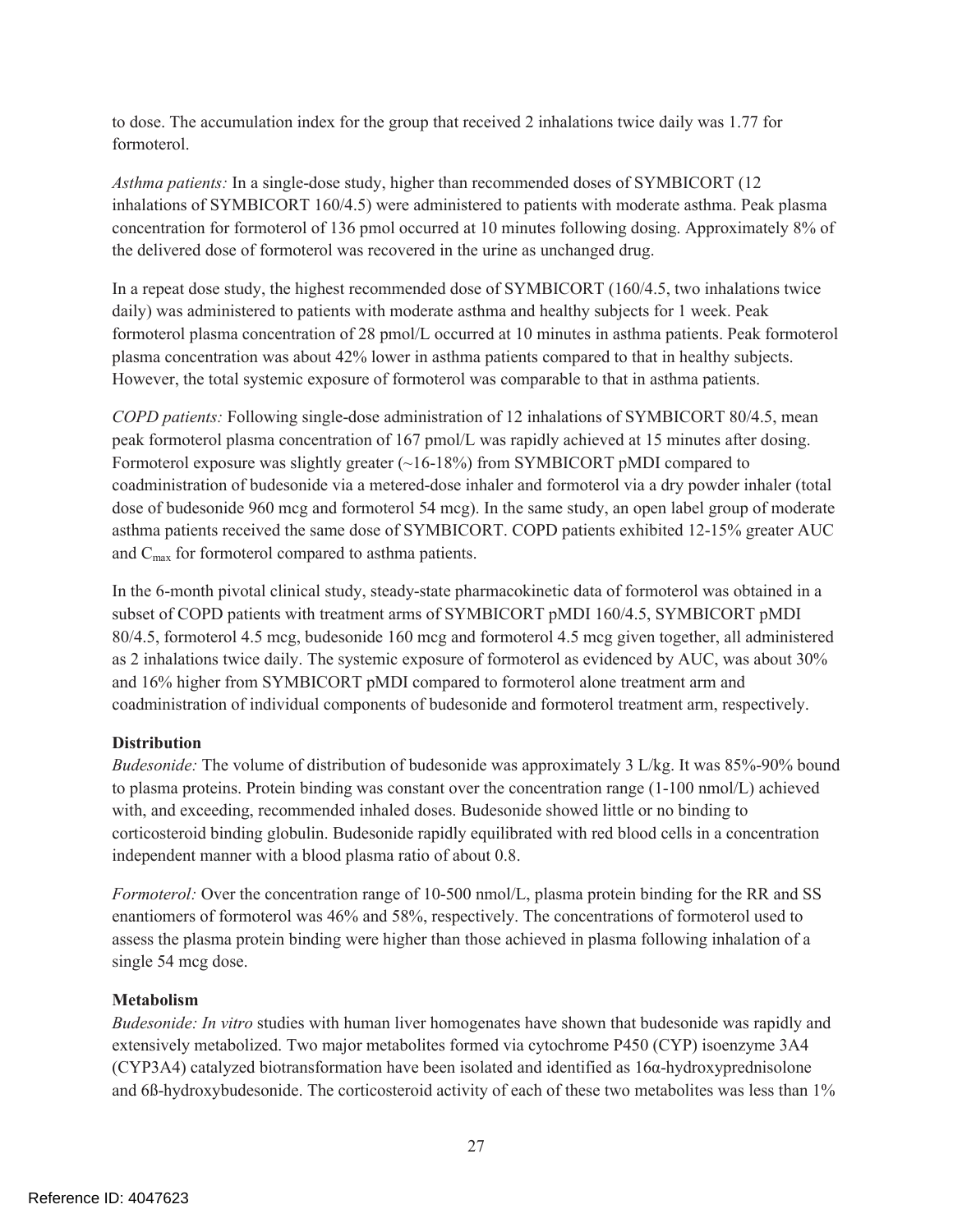of that of the parent compound. No qualitative differences between the *in vitro* and *in vivo* metabolic patterns were detected. Negligible metabolic inactivation was observed in human lung and serum preparations.

*Formoterol:* The primary metabolism of formoterol is by direct glucuronidation and by O-demethylation followed by conjugation to inactive metabolites. Secondary metabolic pathways include deformylation and sulfate conjugation. CYP2D6 and CYP2C have been identified as being primarily responsible for Odemethylation.

#### **Elimination**

*Budesonide:* Budesonide was excreted in urine and feces in the form of metabolites. Approximately 60% of an intravenous radiolabeled dose was recovered in the urine.

No unchanged budesonide was detected in the urine. The 22R form of budesonide was preferentially cleared by the liver with systemic clearance of 1.4 L/min vs. 1.0 L/min for the 22S form. The terminal half-life, 2 to 3 hours, was the same for both epimers and was independent of dose.

*Formoterol:* The excretion of formoterol was studied in four healthy subjects following simultaneous administration of radiolabeled formoterol via the oral and IV routes. In that study, 62% of the radiolabeled formoterol was excreted in the urine while 24% was eliminated in the feces.

#### **Special Populations**

*Geriatric* 

The pharmacokinetics of SYMBICORT in geriatric patients have not been specifically studied.

#### *Pediatric*

Plasma concentrations of budesonide were measured following administration of four inhalations of SYMBICORT 160/4.5 in a single-dose study in pediatric patients with asthma, 6 to less than 12 years of age. Peak budesonide concentrations of 1.4 nmol/L occurred at 20 minutes post-dose. This study also demonstrated that the total systemic exposure to budesonide from SYMBICORT was approximately 30% lower than from inhaled budesonide via a dry powder inhaler that was also evaluated at the same delivered dose. The dose-normalized  $C_{\text{max}}$  and  $AUC_{0\text{-inf}}$  of budesonide following single dose inhalation in children 6 to less than 12 years of age were numerically lower than that observed in adults.

Following 2 inhalations of SYMBICORT 160/4.5 twice daily treatment, formoterol  $C_{\text{max}}$  and AUC<sub>0-6</sub> at steady state in children 6 to less than 12 years of age were comparable to that observed in adults.

### *Gender/Race*

Specific studies to examine the effects of gender and race on the pharmacokinetics of SYMBICORT have not been conducted. Population PK analysis of the SYMBICORT data indicates that gender does not affect the pharmacokinetics of budesonide and formoterol. No conclusions can be drawn on the effect of race due to the low number of non-Caucasians evaluated for PK.

### *Nursing Mothers*

The disposition of budesonide when delivered by inhalation from a dry powder inhaler at doses of 200 or 400 mcg twice daily for at least 3 months was studied in eight lactating women with asthma from 1 to 6 months postpartum. Systemic exposure to budesonide in these women appears to be comparable to that in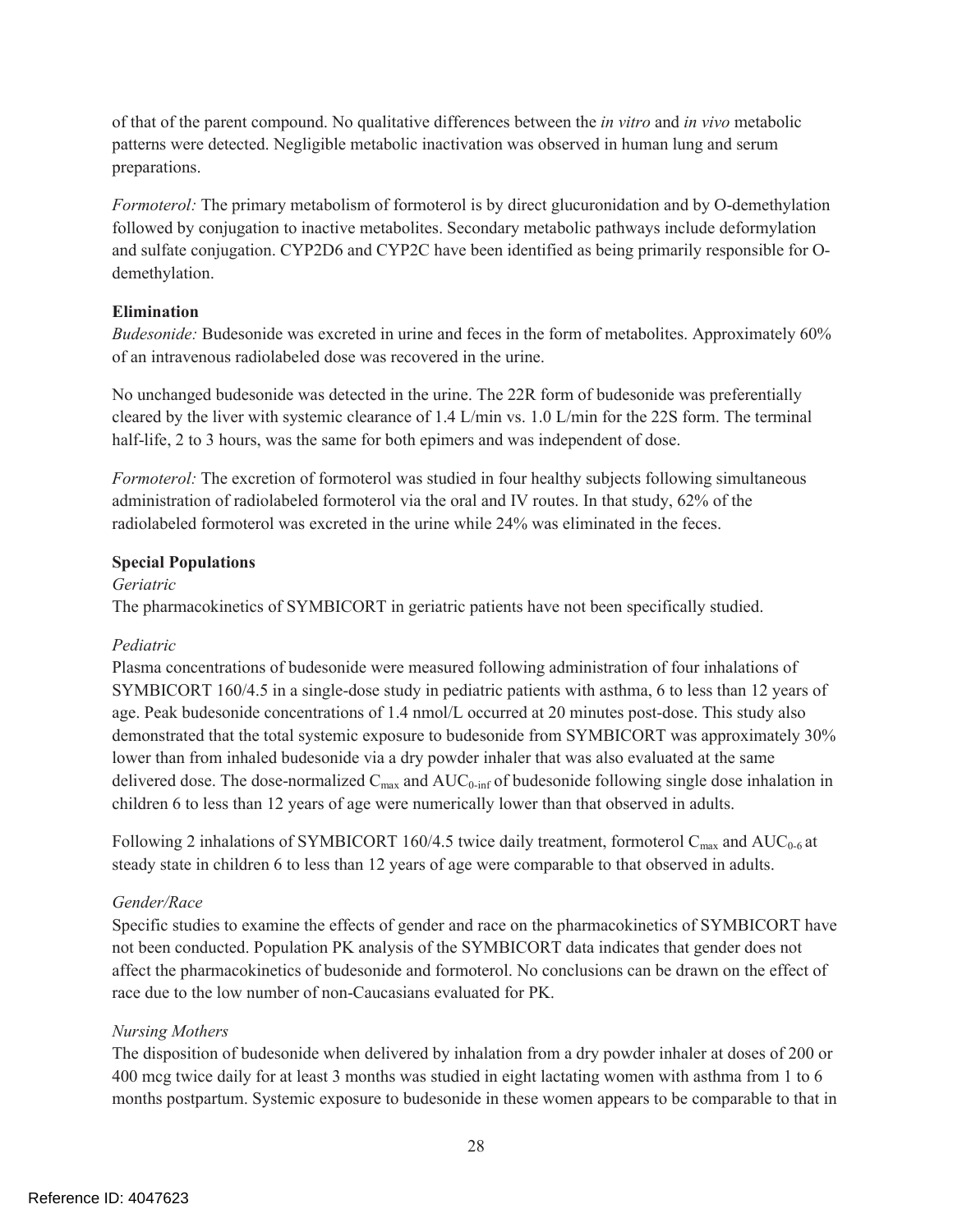non-lactating women with asthma from other studies. Breast milk obtained over eight hours post-dose revealed that the maximum concentration of budesonide for the 400 and 800 mcg total daily doses was 0.39 and 0.78 nmol/L, respectively, and occurred within 45 minutes after dosing. The estimated oral daily dose of budesonide from breast milk to the infant is approximately 0.007 and 0.014 mcg/kg/day for the two dose regimens used in this study, which represents approximately 0.3% to 1% of the dose inhaled by the mother. Budesonide levels in plasma samples obtained from five infants at about 90 minutes after breastfeeding (and about 140 minutes after drug administration to the mother) were below quantifiable levels (<0.02 nmol/L in four infants and <0.04 nmol/L in one infant) *[see Use in Specific Populations (8.2)]*.

### *Renal or Hepatic Insufficiency*

There are no data regarding the specific use of SYMBICORT in patients with hepatic or renal impairment. Reduced liver function may affect the elimination of corticosteroids. Budesonide pharmacokinetics was affected by compromised liver function as evidenced by a doubled systemic availability after oral ingestion. The intravenous budesonide pharmacokinetics was, however, similar in cirrhotic patients and in healthy subjects. Specific data with formoterol is not available, but because formoterol is primarily eliminated via hepatic metabolism, an increased exposure can be expected in patients with severe liver impairment.

### *Drug-Drug Interactions*

A single-dose crossover study was conducted to compare the pharmacokinetics of eight inhalations of the following: budesonide, formoterol, and budesonide plus formoterol administered concurrently. The results of the study indicated that there was no evidence of a pharmacokinetic interaction between the two components of SYMBICORT.

#### *Inhibitors of Cytochrome P450 Enzymes*

Ketoconazole: Ketoconazole, a strong inhibitor of cytochrome P450 (CYP) isoenzyme 3A4 (CYP3A4), the main metabolic enzyme for corticosteroids, increased plasma levels of orally ingested budesonide.

Cimetidine: At recommended doses, cimetidine, a non-specific inhibitor of CYP enzymes, had a slight but clinically insignificant effect on the pharmacokinetics of oral budesonide.

Specific drug-drug interaction studies with formoterol have not been performed.

# **13 NONCLINICAL TOXICOLOGY**

### **13.1 Carcinogenesis, Mutagenesis, Impairment of Fertility**

#### **Budesonide**

Long-term studies were conducted in rats and mice using oral administration to evaluate the carcinogenic potential of budesonide.

In a 2-year study in Sprague-Dawley rats, budesonide caused a statistically significant increase in the incidence of gliomas in male rats at an oral dose of 50 mcg/kg (approximately equivalent to the MRHDID in adults and children on a mcg/m<sup>2</sup> basis). No tumorigenicity was seen in male and female rats at respective oral doses up to 25 and 50 mcg/kg (approximately equivalent to the MRHDID in adults and children on a mcg/m<sup>2</sup> basis). In two additional 2-year studies in male Fischer and Sprague-Dawley rats,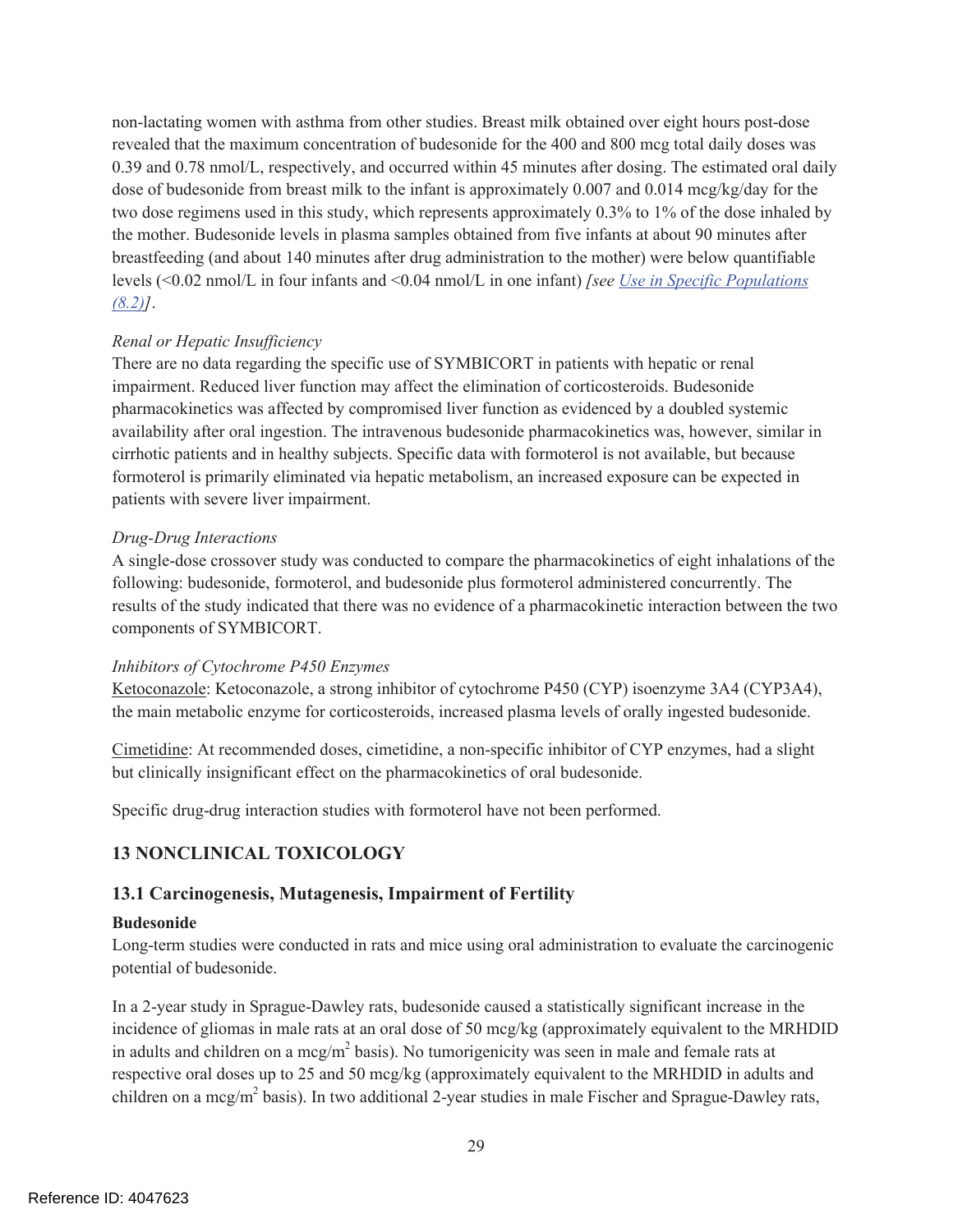budesonide caused no gliomas at an oral dose of 50 mcg/kg (approximately equivalent to the MRHDID in adults and children on a mcg/m<sup>2</sup> basis). However, in the male Sprague-Dawley rats, budesonide caused a statistically significant increase in the incidence of hepatocellular tumors at an oral dose of 50 mcg/kg (approximately equivalent to the MRHDID in adults and children on a mcg/ $m<sup>2</sup>$  basis). The concurrent reference corticosteroids (prednisolone and triamcinolone acetonide) in these two studies showed similar findings.

In a 91-week study in mice, budesonide caused no treatment-related carcinogenicity at oral doses up to 200 mcg/kg (approximately 2 times the MRHDID in adults and children on a mcg/m<sup>2</sup> basis).

Budesonide was not mutagenic or clastogenic in six different test systems: Ames *Salmonella*/microsome plate test, mouse micronucleus test, mouse lymphoma test, chromosome aberration test in human lymphocytes, sex-linked recessive lethal test in *Drosophila melanogaster*, and DNA repair analysis in rat hepatocyte culture.

Fertility and reproductive performance were unaffected in rats at subcutaneous doses up to 80 mcg/kg (approximately equal to the MRHDID on a mcg/ $m<sup>2</sup>$  basis). However, it caused a decrease in prenatal viability and viability in the pups at birth and during lactation, along with a decrease in maternal bodyweight gain, at subcutaneous doses of 20 mcg/kg and above (less than the MRHDID on a mcg/m<sup>2</sup> basis). No such effects were noted at 5 mcg/kg (less than the MRHDID on a mcg/m<sup>2</sup> basis).

#### **Formoterol**

Long-term studies were conducted in mice using oral administration and rats using inhalation administration to evaluate the carcinogenic potential of formoterol fumarate.

In a 24-month carcinogenicity study in CD-1 mice, formoterol at oral doses of 100 mcg/kg and above (approximately 30 and 15 times the MRHDID in adults and children, respectively, on a mcg/m<sup>2</sup> basis) caused a dose-related increase in the incidence of uterine leiomyomas.

In a 24-month carcinogenicity study in Sprague-Dawley rats, an increased incidence of mesovarian leiomyoma and uterine leiomyosarcoma were observed at the inhaled dose of 130 mcg/kg (approximately 70 and 35 times the MRHDID in adults and children, respectively, on a mcg/m<sup>2</sup> basis). No tumors were seen at 22 mcg/kg (approximately 12 and 6 times the MRHDID in adults and children, respectively, on a mcg/m<sup>2</sup> basis).

Other beta-agonist drugs have similarly demonstrated increases in leiomyomas of the genital tract in female rodents. The relevance of these findings to human use is unknown.

Formoterol was not mutagenic or clastogenic in Ames *Salmonella*/microsome plate test, mouse lymphoma test, chromosome aberration test in human lymphocytes, and rat micronucleus test.

A reduction in fertility and/or reproductive performance was identified in male rats treated with formoterol at an oral dose of 15,000 mcg/kg (approximately 2200 times the MRHDID on an AUC basis). No such effect was seen at 3000 mcg/kg (approximately 1600 times the MRHDID on a mcg/m<sup>2</sup> basis). In a separate study with male rats treated with an oral dose of 15,000 mcg/kg (approximately 8000 times the MRHDID on a mcg/m<sup>2</sup> basis), there were findings of testicular tubular atrophy and spermatic debris in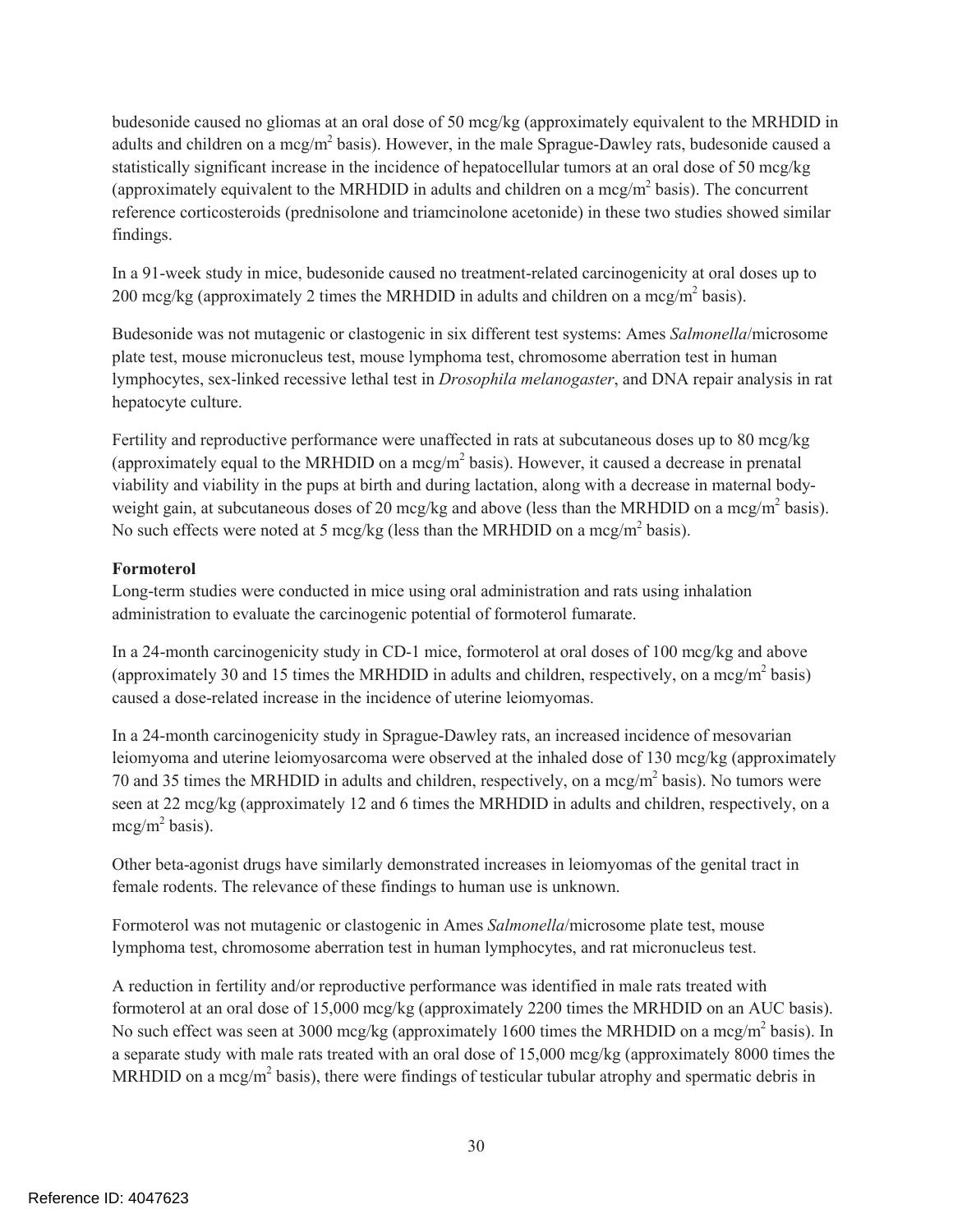the testes and oligospermia in the epididymides. No effect on fertility was detected in female rats at doses up to 15,000 mcg/kg (approximately 1100 times the MRHDID on an AUC basis).

### **13.2 Animal Toxicology and/or Pharmacology**

**Preclinical:** Studies in laboratory animals (minipigs, rodents, and dogs) have demonstrated the occurrence of cardiac arrhythmias and sudden death (with histologic evidence of myocardial necrosis) when beta-agonists and methylxanthines are administered concurrently. The clinical significance of these findings is unknown.

### **14 CLINICAL STUDIES**

### **14.1 Asthma**

### **Patients with asthma 12 years of age and older**

In two clinical studies comparing SYMBICORT with the individual components, improvements in most efficacy end points were greater with SYMBICORT than with the use of either budesonide or formoterol alone. In addition, one clinical study showed similar results between SYMBICORT and the concurrent use of budesonide and formoterol at corresponding doses from separate inhalers.

The safety and efficacy of SYMBICORT were demonstrated in two randomized, double-blind, placebocontrolled US clinical studies involving 1076 patients 12 years of age and older. Fixed SYMBICORT dosages of 160/9 mcg, and 320/9 mcg twice daily (each dose administered as 2 inhalations of the 80/4.5 and 160/4.5 mcg strengths, respectively) were compared with the monocomponents (budesonide and formoterol) and placebo to provide information about appropriate dosing to cover a range of asthma severity.

### **Study 1: Clinical Study with SYMBICORT 160/4.5**

This 12-week study evaluated 596 patients 12 years of age and older by comparing SYMBICORT 160/4.5, the free combination of budesonide 160 mcg plus formoterol 4.5 mcg in separate inhalers, budesonide 160 mcg, formoterol 4.5 mcg, and placebo; each administered as 2 inhalations twice daily. The study included a 2-week run-in period with budesonide 80 mcg, 2 inhalations twice daily. Most patients had moderate to severe asthma and were using moderate to high doses of inhaled corticosteroids prior to study entry. Randomization was stratified by previous inhaled corticosteroid treatment (71.6% on moderate- and 28.4% on high-dose inhaled corticosteroid). Mean percent predicted  $FEV<sub>1</sub>$  at baseline was 68.1% and was similar across treatment groups. The co-primary efficacy end points were 12-hour-average post-dose  $FEV_1$  at week 2, and pre-dose  $FEV_1$  averaged over the course of the study. The study also required that patients who satisfied a predefined asthma-worsening criterion be withdrawn. The predefined asthma-worsening criteria were a clinically important decrease in  $FEV<sub>1</sub>$  or  $PEF$ , increase in rescue albuterol use, nighttime awakening due to asthma, emergency intervention or hospitalization due to asthma, or requirement for asthma medication not allowed by the protocol. For the criterion of nighttime awakening due to asthma, patients were allowed to remain in the study at the discretion of the investigator if none of the other asthma-worsening criteria were met. The percentage of patients withdrawing due to or meeting predefined criteria for worsening asthma is shown in Table 3.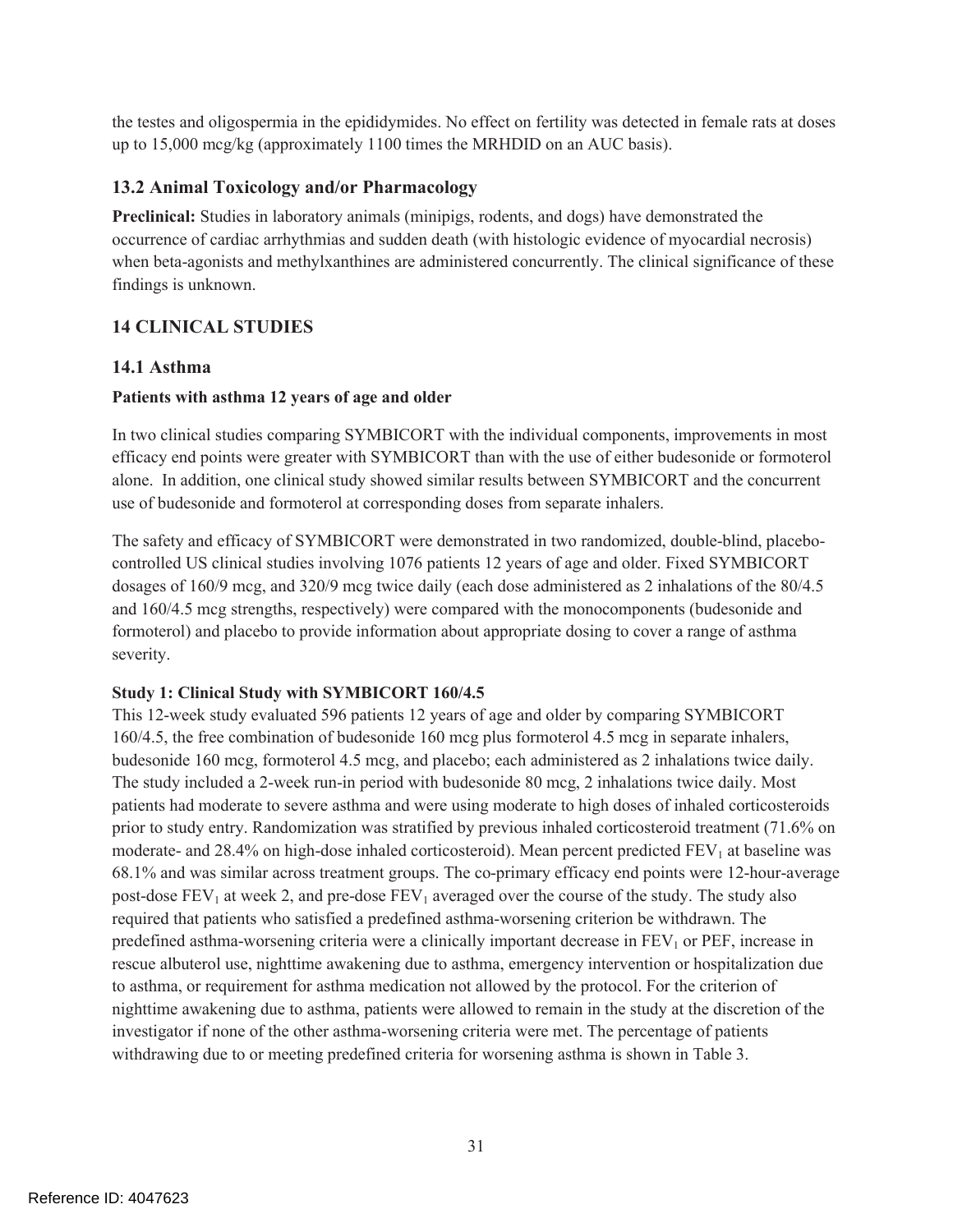|                                                                           | <b>SYMBICORT</b><br>160/4.5<br>$n = 124$ | <b>Budesonide</b><br>160 mcg plus<br>Formoterol<br>$4.5 \text{~mag}$<br>$n = 115$ | <b>Budesonide</b><br>160 mcg<br>$n = 109$ | <b>Formoterol</b><br>$4.5 \text{~mcg}$<br>$n = 123$ | <b>Placebo</b><br>$n = 125$ |
|---------------------------------------------------------------------------|------------------------------------------|-----------------------------------------------------------------------------------|-------------------------------------------|-----------------------------------------------------|-----------------------------|
| Patients<br>withdrawn due<br>to predefined<br>asthma event <sup>1</sup>   | 13(10.5)                                 | 13(11.3)                                                                          | 22(20.2)                                  | 44 (35.8)                                           | 62(49.6)                    |
| Patients with a<br>predefined<br>asthma event <sup><math>1,2</math></sup> | 37(29.8)                                 | 24(20.9)                                                                          | 48 (44.0)                                 | 68 (55.3)                                           | 84 (67.2)                   |
| Decrease in<br>FEV <sub>1</sub>                                           | 4(3.2)                                   | 8(7.0)                                                                            | 7(6.4)                                    | 15(12.2)                                            | 14(11.2)                    |
| Rescue<br>medication use                                                  | 2(1.6)                                   | $\mathbf{0}$                                                                      | 3(2.8)                                    | 3(2.4)                                              | 7(5.6)                      |
| Decrease in<br><b>AM PEF</b>                                              | 2(1.6)                                   | 5(4.3)                                                                            | 5(4.6)                                    | 17(13.8)                                            | 15(12.0)                    |
| Nighttime<br>awakenings <sup>3</sup>                                      | 24(19.4)                                 | 11(9.6)                                                                           | 29(26.6)                                  | 32(26.0)                                            | 49 (39.2)                   |
| Clinical<br>exacerbation                                                  | 7(5.6)                                   | 6(5.2)                                                                            | 5(4.6)                                    | 17(13.8)                                            | 16(12.8)                    |

**Table 3 The number and percentage of patients withdrawing due to or meeting predefined criteria for worsening asthma (Study 1)** 

1. These criteria were assessed on a daily basis irrespective of the timing of the clinic visit, with the exception of  $FEV<sub>1</sub>$ , which was assessed at each clinic visit.

2. Individual criteria are shown for patients meeting any predefined asthma event, regardless of withdrawal status.

3. For the criterion of nighttime awakening due to asthma, patients were allowed to remain in the study at the discretion of the investigator if none of the other criteria were met.

Mean percent change from baseline in  $FEV<sub>1</sub>$  measured immediately prior to dosing (pre-dose) over 12 weeks is displayed in Figure 1. Because this study used predefined withdrawal criteria for worsening asthma, which caused a differential withdrawal rate in the treatment groups, pre-dose  $FEV<sub>1</sub>$  results at the last available study visit (end of treatment, EOT) are also provided. Patients receiving SYMBICORT 160/4.5 had significantly greater mean improvements from baseline in pre-dose  $FEV<sub>1</sub>$  at the end of treatment  $(0.19 \text{ L}, 9.4\%)$ , compared with budesonide 160 mcg  $(0.10 \text{ L}, 4.9\%)$ , formoterol 4.5 mcg  $(-0.12 \text{ L})$ L, -4.8%), and placebo (-0.17 L, -6.9%).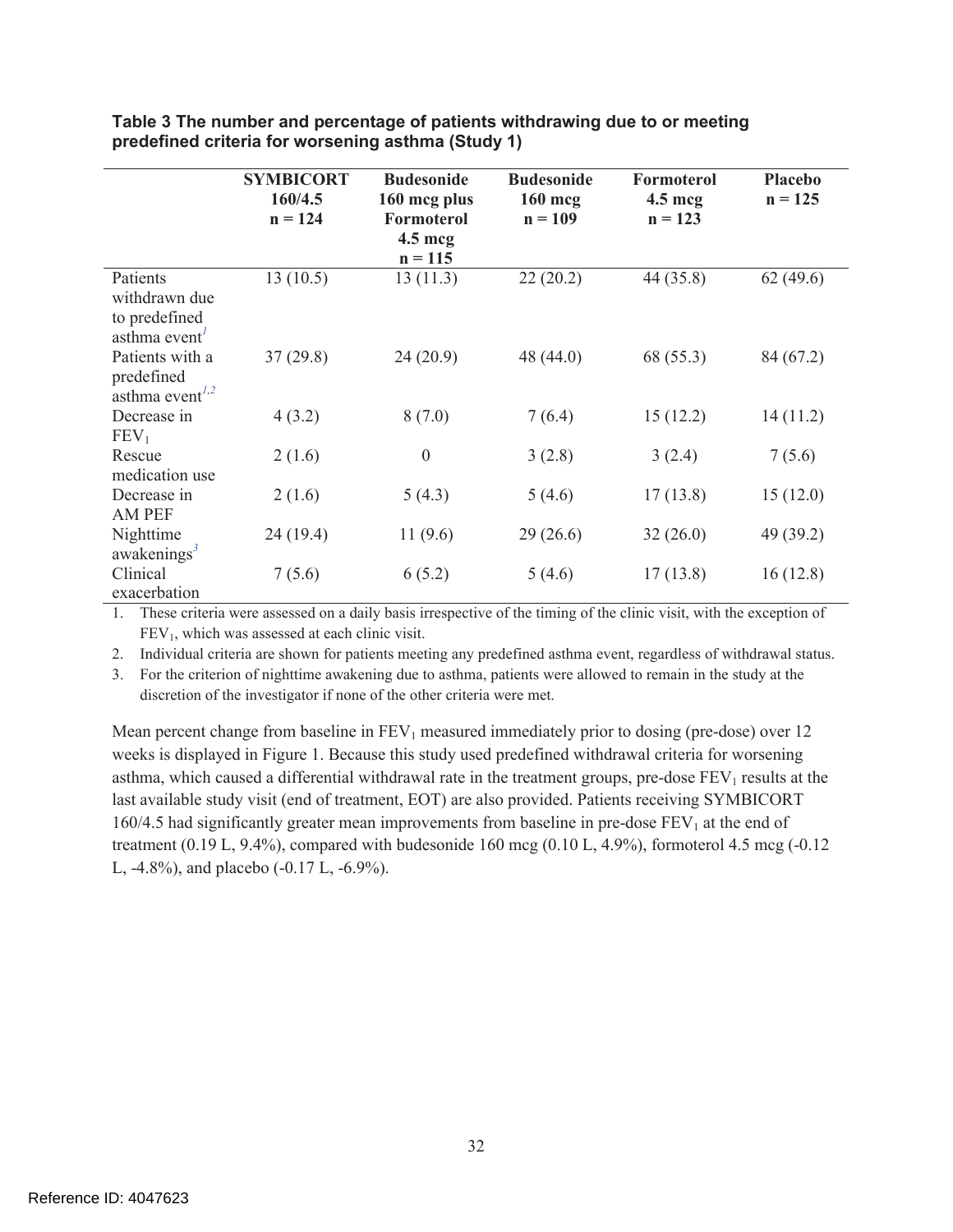Figure 1 Mean Percent Change From Baseline in Pre-dose FEV<sub>1</sub> Over 12 Weeks (Study 1)



The effect of SYMBICORT 160/4.5 two inhalations twice daily on selected secondary efficacy variables, including morning and evening PEF, albuterol rescue use, and asthma symptoms over 24 hours on a 0-3 scale is shown in Table 4.

| <b>Efficacy Variable</b>        | <b>SYMBICORT</b><br>160/4.5<br>$(n^2=124)$ | <b>Budesonide</b><br>160 mcg plus<br><b>Formoterol 4.5</b><br>mcq<br>$(n^2=115)$ | <b>Budesonide</b><br>$160$ mcg<br>$(n' = 109)$ | Formoterol<br>$4.5 \text{~mag}$<br>$(n^2=123)$ | <b>Placebo</b><br>$(n^2=125)$ |
|---------------------------------|--------------------------------------------|----------------------------------------------------------------------------------|------------------------------------------------|------------------------------------------------|-------------------------------|
| AM PEF $(L/min)$ Baseline       |                                            |                                                                                  |                                                |                                                |                               |
|                                 |                                            |                                                                                  |                                                |                                                |                               |
|                                 | 341                                        | 338                                                                              | 342                                            | 339                                            | 355                           |
| Change from Baseline            | 35                                         | 28                                                                               | 9                                              | $-9$                                           | $-18$                         |
| PM PEF (L/min) Baseline         |                                            |                                                                                  |                                                |                                                |                               |
|                                 | 351                                        | 348                                                                              | 357                                            | 354                                            | 369                           |
| Change from Baseline            | 34                                         | 26                                                                               | 7                                              | $-7$                                           | $-18$                         |
| Albuterol rescue use            |                                            |                                                                                  |                                                |                                                |                               |
| <b>Baseline</b>                 | 2.1                                        | 2.3                                                                              | 2.7                                            | .5                                             | 2.4                           |
| Change from Baseline            | $-1.0$                                     | $-1.5$                                                                           | $-0.8$                                         | $-0.3$                                         | 0.8                           |
| Average symptom                 |                                            |                                                                                  |                                                |                                                |                               |
| score/day $(0-3 \text{ scale})$ | 0.99                                       | 1.03                                                                             | 1.04                                           | 1.04                                           | 1.08                          |
| <b>Baseline</b>                 |                                            |                                                                                  |                                                |                                                |                               |

# **Table 4 Mean values for selected secondary efficacy variables (Study 1)**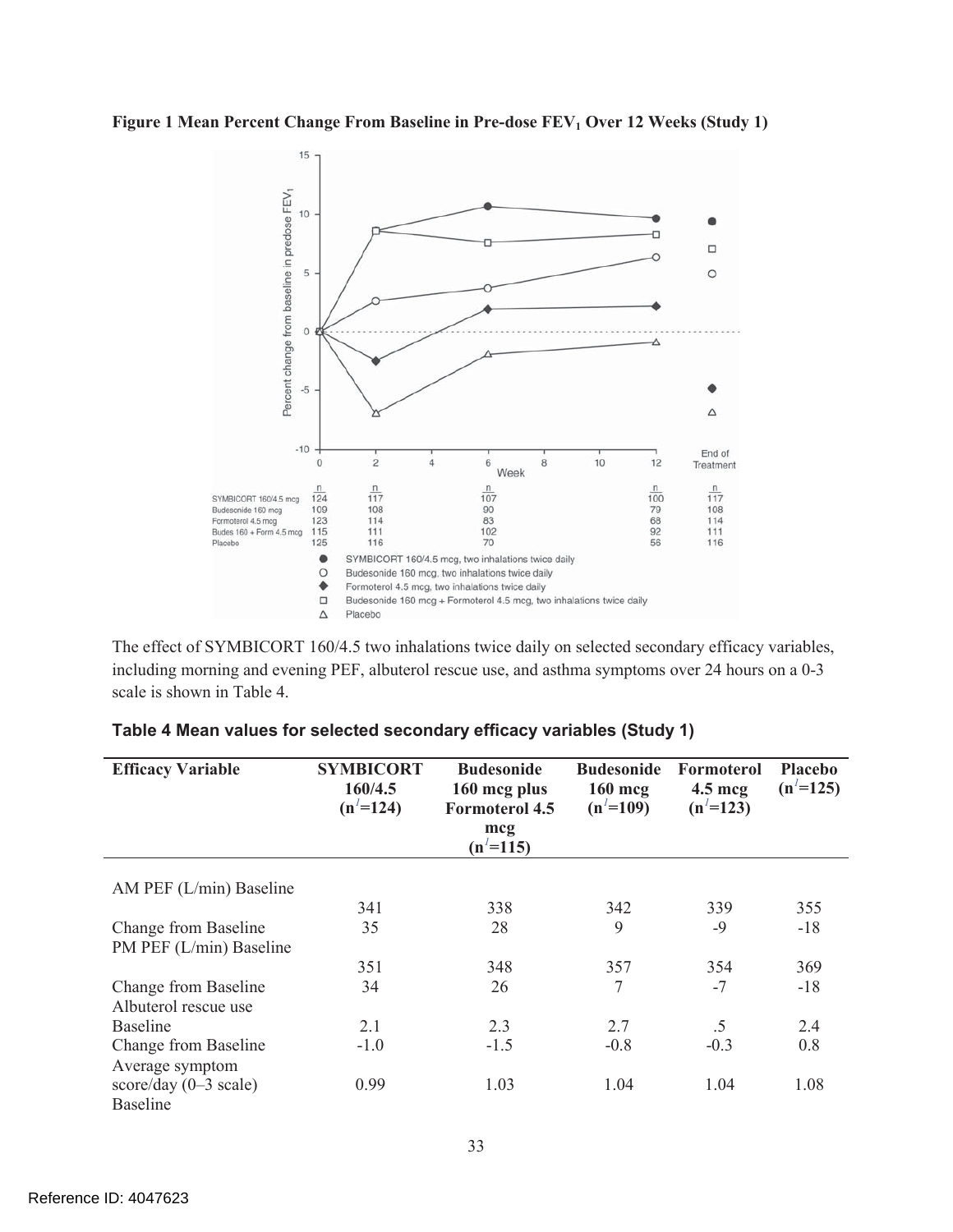| <b>Efficacy Variable</b> | <b>SYMBICORT</b><br>160/4.5<br>$(n' = 124)$ | <b>Budesonide</b><br>160 mcg plus<br><b>Formoterol 4.5</b><br>mcg<br>$(n' = 115)$ | <b>Budesonide</b><br>$160 \text{ mc}$<br>$(n' = 109)$ | Formoterol<br>$4.5 \text{~mcg}$<br>$(n' = 123)$ | <b>Placebo</b><br>$(n' = 125)$ |
|--------------------------|---------------------------------------------|-----------------------------------------------------------------------------------|-------------------------------------------------------|-------------------------------------------------|--------------------------------|
|                          |                                             |                                                                                   |                                                       |                                                 |                                |
| Change from Baseline     | $-0.28$                                     | $-0.32$                                                                           | $-0.14$                                               | $-0.05$                                         | 010                            |

1. Number of patients (n) varies slightly due to the number of patients for whom data were available for each variable. Results shown are based on last available data for each variable.

The subjective impact of asthma on patients' health-related quality of life was evaluated through the use of the standardized Asthma Quality of Life Questionnaire  $(AQLO(S))$  (based on a 7-point scale where  $1 =$ maximum impairment and 7 = no impairment). Patients receiving SYMBICORT 160/4.5 had clinically meaningful improvement in overall asthma-specific quality of life, as defined by a mean difference between treatment groups of >0.5 points in change from baseline in overall AQLQ score (difference in AQLQ score of 0.70 [95% CI 0.47, 0.93], compared to placebo).

#### **Study 2: Clinical Study with SYMBICORT 80/4.5**

This 12-week study was similar in design to Study 1, and included 480 patients 12 years of age and older. This study compared SYMBICORT 80/4.5, budesonide 80 mcg, formoterol 4.5 mcg, and placebo; each administered as 2 inhalations twice daily. The study included a 2-week placebo run-in period. Most patients had mild to moderate asthma and were using low to moderate doses of inhaled corticosteroids prior to study entry. Mean percent predicted  $FEV<sub>1</sub>$  at baseline was 71.3% and was similar across treatment groups. Efficacy variables and end points were identical to those in Study 1.

The percentage of patients withdrawing due to or meeting predefined criteria for worsening asthma is shown in Table 5. The method of assessment and criteria used were identical to that in Study 1.

|                                                                           | <b>SYMBICORT</b><br>80/4.5<br>$(n=123)$ | <b>Budesonide</b><br>80 mcg<br>$(n=121)$ | Formoterol<br>$4.5 \text{~mag}$<br>$(n=114)$ | <b>Placebo</b><br>$(n=122)$ |
|---------------------------------------------------------------------------|-----------------------------------------|------------------------------------------|----------------------------------------------|-----------------------------|
| Patients withdrawn<br>due to predefined<br>asthma event <sup>1</sup>      | 9(7.3)                                  | 8(6.6)                                   | 21(18.4)                                     | 40(32.8)                    |
| Patients with a<br>predefined asthma<br>event <sup><math>1,2</math></sup> | 23(18.7)                                | 26(21.5)                                 | 48 (42.1)                                    | 69 (56.6)                   |
| Decrease in $FEV1$                                                        | 3(2.4)                                  | 3(2.5)                                   | 11(9.6)                                      | 9(7.4)                      |
| Rescue medication<br>use                                                  | 1(0.8)                                  | 3(2.5)                                   | 1(0.9)                                       | 3(2.5)                      |

#### **Table 5 The number and percentage of patients withdrawing due to or meeting predefined criteria for worsening asthma (Study 2)**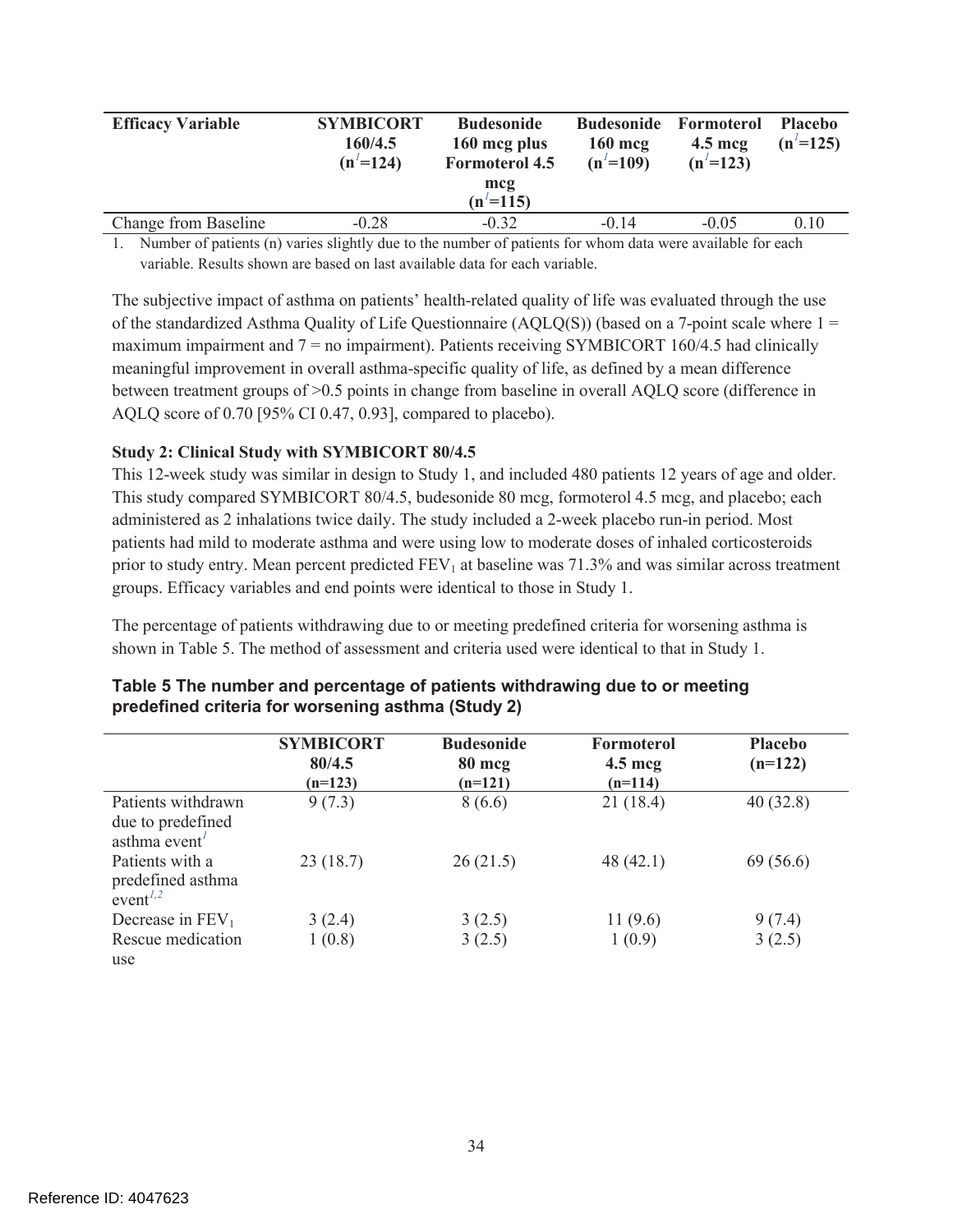|                              | <b>SYMBICORT</b><br>80/4.5<br>$(n=123)$ | <b>Budesonide</b><br>80 mcg<br>$(n=121)$ | Formoterol<br>$4.5 \text{~mag}$<br>$(n=114)$ | <b>Placebo</b><br>$(n=122)$ |
|------------------------------|-----------------------------------------|------------------------------------------|----------------------------------------------|-----------------------------|
| Decrease in AM<br><b>PEF</b> | 3(2.4)                                  | 1(0.8)                                   | 8(7.0)                                       | 14(11.5)                    |
| Nighttime<br>awakening $3$   | 17(13.8)                                | 20(16.5)                                 | 31(27.2)                                     | 52(42.6)                    |
| Clinical<br>exacerbation     | 1(0.8)                                  | 3(2.5)                                   | 5(4.4)                                       | 20(16.4)                    |

1. These criteria were assessed on a daily basis irrespective of the timing of the clinic visit, with the exception of  $FEV<sub>1</sub>$ , which was assessed at each clinic visit.

2. Individual criteria are shown for patients meeting any predefined asthma event, regardless of withdrawal status.

3. For the criterion of nighttime awakening due to asthma, patients were allowed to remain in the study at the discretion of the investigator if none of the other criteria were met.

Mean percent change from baseline in pre-dose  $FEV<sub>1</sub>$  over 12 weeks is displayed in Figure 2.

**Figure 2 Mean Percent Change From Baseline in Pre-dose FEV<sub>1</sub> Over 12 Weeks (Study 2)** 



Efficacy results for other secondary end points, including quality of life, were similar to those observed in Study 1.

#### **Onset and Duration of Action and Progression of Improvement in Asthma Control**

The onset of action and progression of improvement in asthma control were evaluated in the two pivotal clinical studies. The median time to onset of clinically significant bronchodilation (>15% improvement in  $FEV<sub>1</sub>$ ) was seen within 15 minutes. Maximum improvement in  $FEV<sub>1</sub>$  occurred within 3 hours, and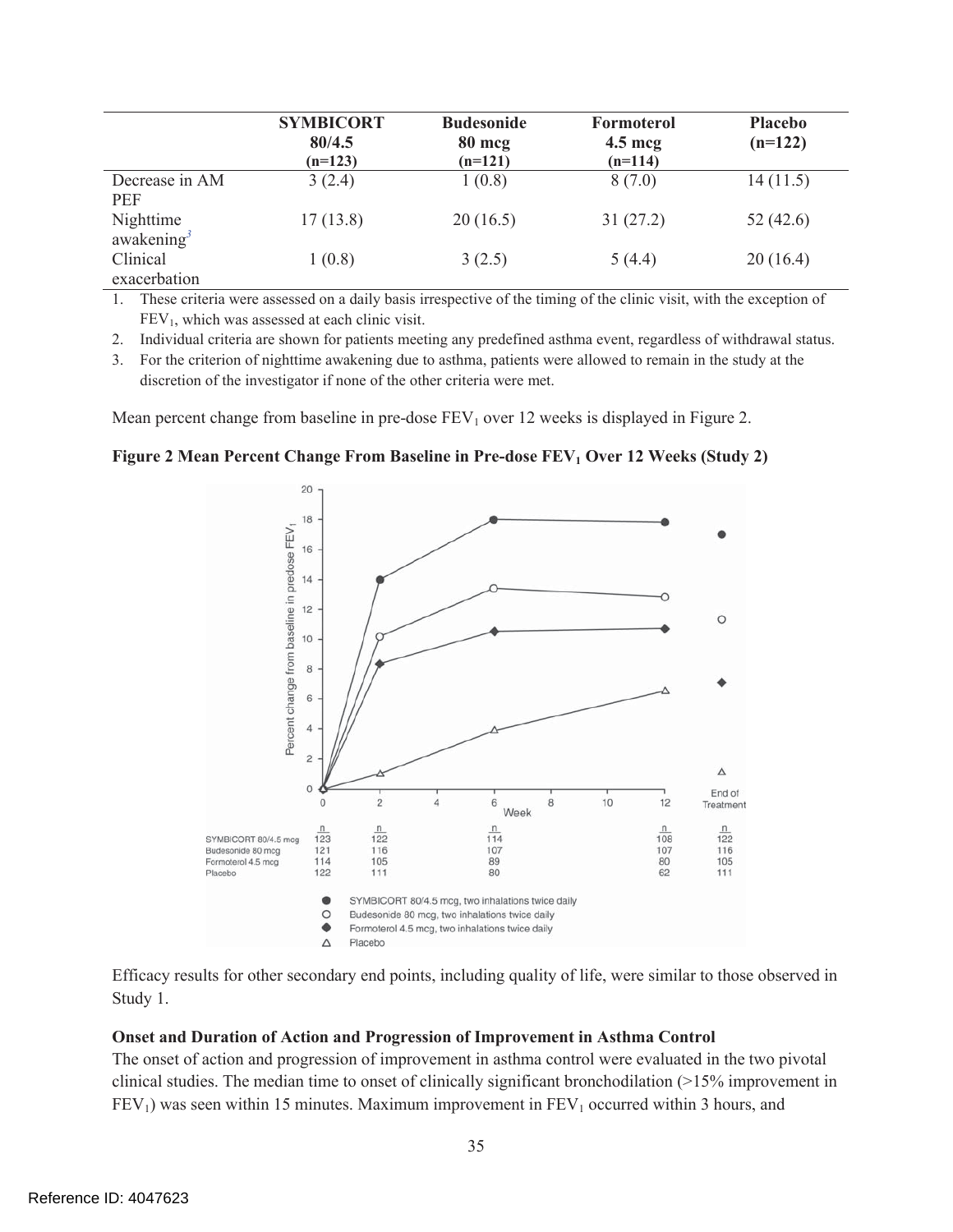clinically significant improvement was maintained over 12 hours. Figures 3 and 4 show the percent change from baseline in post-dose  $FEV<sub>1</sub>$  over 12 hours on the day of randomization and on the last day of treatment for Study 1.

Reduction in asthma symptoms and in albuterol rescue use, as well as improvement in morning and evening PEF, occurred within 1 day of the first dose of SYMBICORT; improvement in these variables was maintained over the 12 weeks of therapy.

Following the initial dose of SYMBICORT,  $FEV<sub>1</sub>$  improved markedly during the first 2 weeks of treatment, continued to show improvement at the Week 6 assessment, and was maintained through Week 12 for both studies.

No diminution in the 12-hour bronchodilator effect was observed with either SYMBICORT 80/4.5 or SYMBICORT 160/4.5, as assessed by  $FEV_1$ , following 12 weeks of therapy or at the last available visit.

FEV<sub>1</sub> data from Study 1 evaluating SYMBICORT 160/4.5 is displayed in Figures 3 and 4.

**Figure 3 Mean Percent Change From Baseline in FEV<sub>1</sub> on Day of Randomization (Study 1)** 

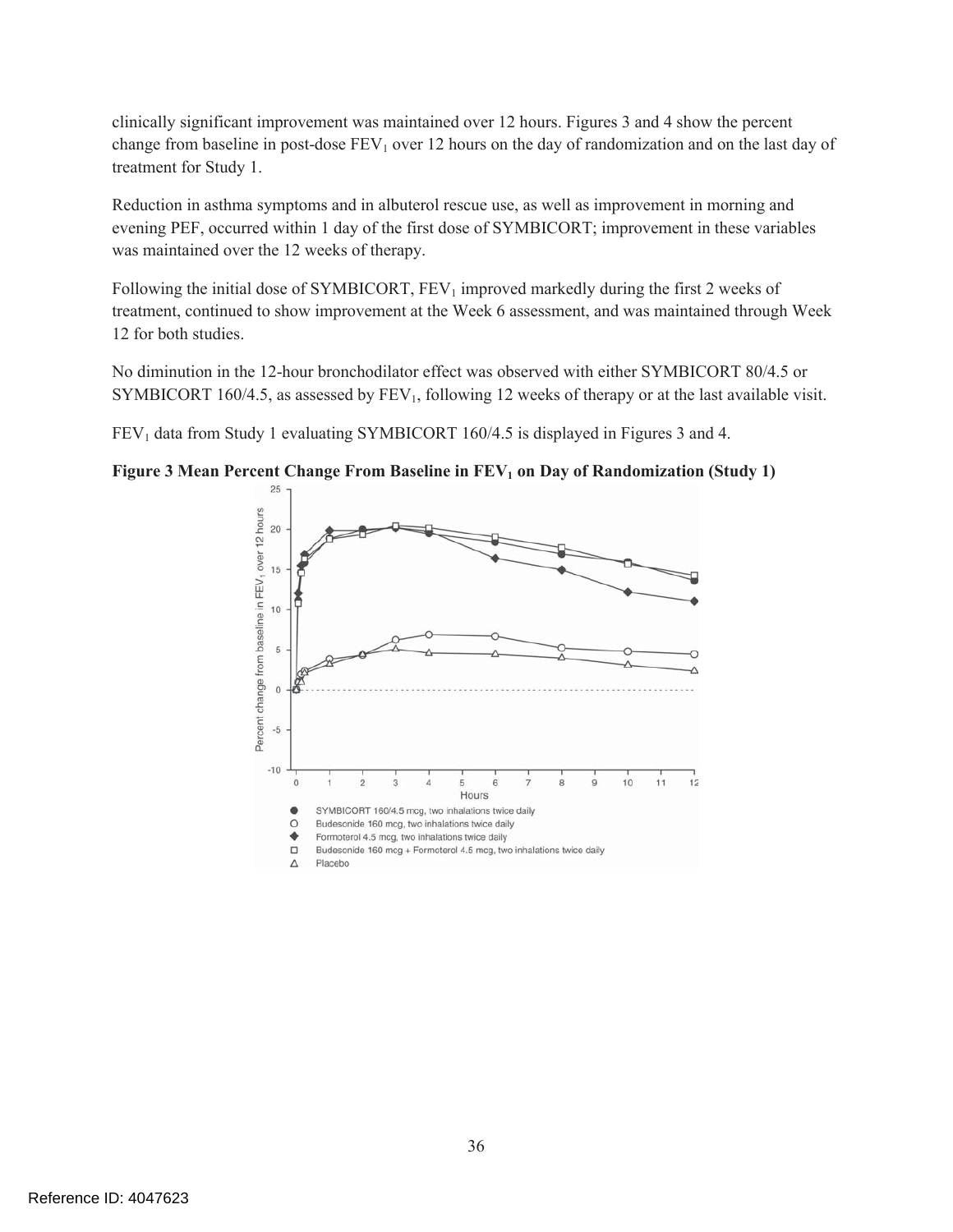



**Patients with asthma 6 to less than 12 years of age** 

The clinical program to support the efficacy of SYMBICORT 80/4.5 in children 6 to less than 12 years of age included the following: 1) a budesonide dose confirmatory study, 2) a formoterol dose finding study, and 3) an efficacy and safety study of the SYMBICORT combination product.

The selection of budesonide 80 mcg is supported by a 6-week, randomized, double-blind, placebocontrolled study in 304 pediatric patients (152 budesonide, 152 placebo) 6 to less than 12 years of age with asthma. Results showed that budesonide 80 mcg (2 inhalations twice daily) provided statistically significantly greater improvement compared to placebo for the primary endpoint of change from baseline to the treatment period average in pre-dose morning PEF and the key secondary endpoint of change in pre-dose morning  $FEV_1$ . The selection of the formoterol dose is supported by a randomized, single dose, placebo-controlled, active-controlled (Foradil Aerolizer 12 mcg), 5-way cross-over study in which doses of 2.25, 4.5 and 9 mcg formoterol were administered in combination with budesonide in 54 pediatric patients 6 to less than 12 years of age with asthma. Results showed a dose response of formoterol compared to placebo for the primary endpoint of  $FEV_1$  averaged over 12 hours post-dose and the 9 mcg group showed numerically similar results compared to the active control.

The confirmatory efficacy study was a 12-week, randomized, double-blind, multicenter study in which SYMBICORT 80/4.5 was compared with budesonide pMDI 80 mcg, each administered as 2 inhalations twice daily, in 184 pediatric patients 6 to less than 12 years of age with a documented clinical diagnosis of asthma. At trial entry, the children had a requirement for daily medium-dose range inhaled corticosteroid therapy or fixed combination of inhaled corticosteroid and LABA therapy, and exhibited symptoms despite treatment with a low-dose inhaled corticosteroid during a 2 to 4 week run-in period. The primary efficacy variable was change from baseline to Week 12 in clinic-measured 1-hour post-dose  $FEV<sub>1</sub>$ . In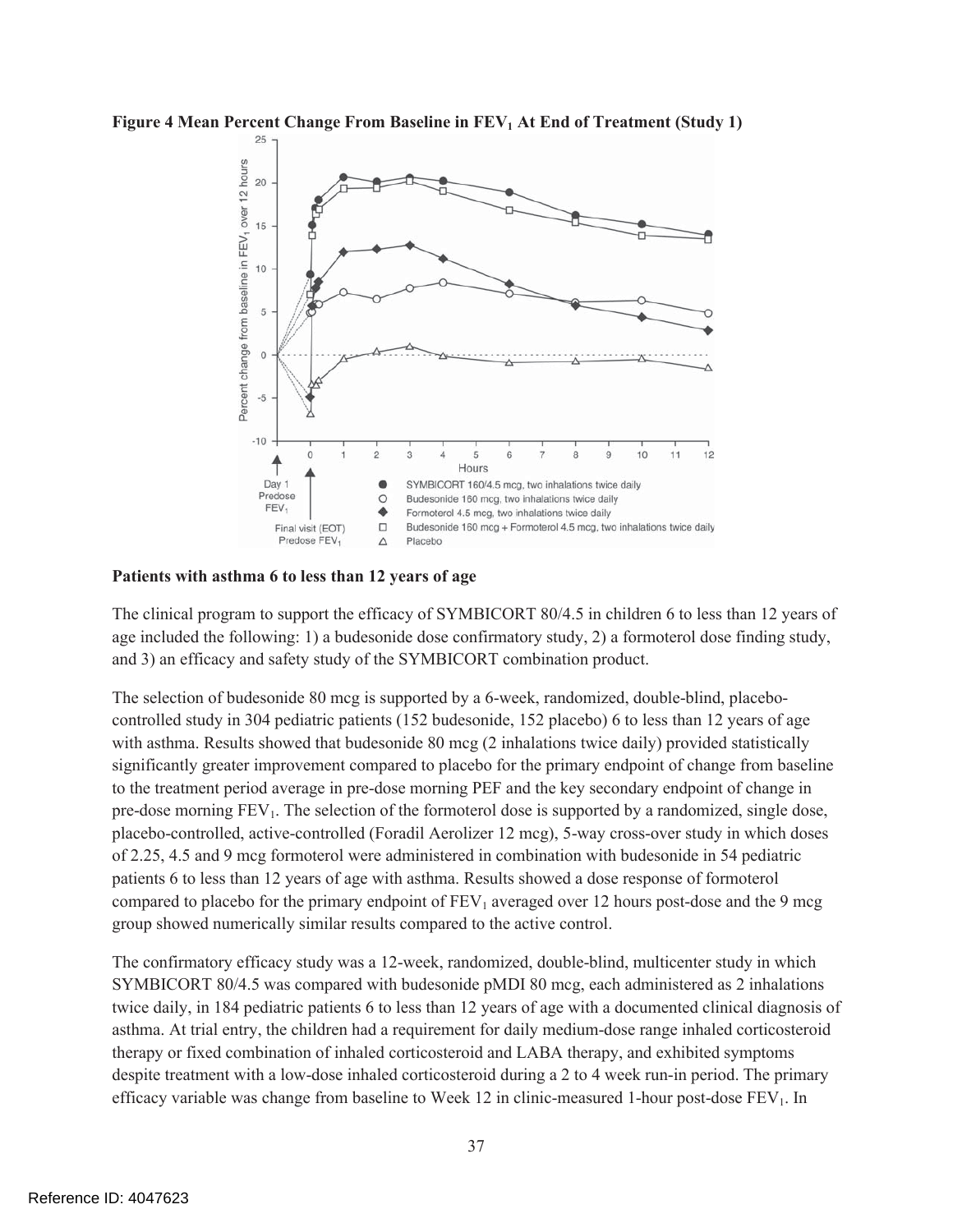patients receiving SYMBICORT 80/4.5, there was a statistically significant change compared to budesonide in 1-hour post-dose  $FEV_1$  which improved by 0.28 L from baseline to Week 12, as compared with 0.17 L for those receiving budesonide 80 mcg (mean difference 0.12 L; 95% CI: 0.03, 0.20) (see Figure 5).





п Budesonide 80 mcg, two inhalations twice daily

Similarly, improvement was noted in change from baseline to Week 12 for 1-hour post-dose clinic PEF (mean difference 25.5 L/min; 95% CI: 10.9, 40.0). Bronchodilatory effects were evident from the first assessment at 15 minutes on day 1 and were maintained at Week 12. The estimated mean difference between SYMBICORT 80/4.5 and budesonide with respect to change from baseline to Week 12 in 15 minutes post-dose clinic  $FEV_1$  was  $0.10$  L (95% CI: 0.02, 0.18). No differences between SYMBICORT and budesonide were noted in nighttime awakenings, rescue albuterol use, or Pediatric Asthma Quality of Life Questionnaire (PAQLQ) scores. The proportion of patients with at least 0.5 points improvement from baseline to Week 12 in PAQLQ was 42% on SYMBICORT 80/4.5 and 46% on budesonide 80 mcg.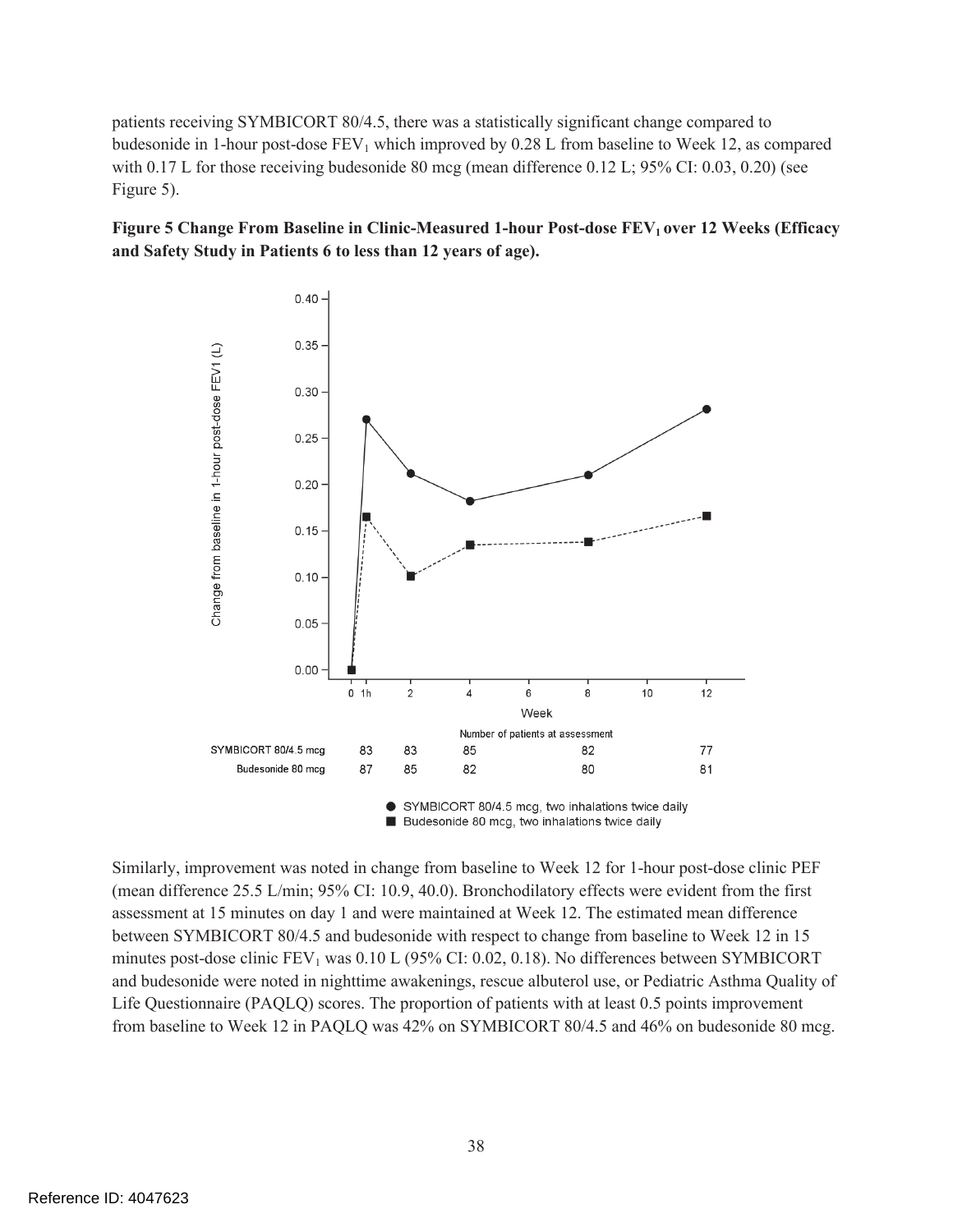### **14.2 Chronic Obstructive Pulmonary Disease**

The efficacy of SYMBICORT 80/4.5 and SYMBICORT 160/4.5 in the maintenance treatment of airflow obstruction in COPD patients was evaluated in two randomized, double-blind, placebo-controlled multinational studies, conducted over 6 months (Study 1) and 12 months (Study 2), in a total of 3668 patients (2416 males and 1252 females). The majority of patients (93%) were Caucasian. All patients were required to be at least 40 years of age, with a  $FEV<sub>1</sub>$  of less than or equal to 50% predicted, a clinical diagnosis of COPD with symptoms for at least 2 years, and a smoking history of at least 10 pack years, prior to entering the trial. The mean prebronchodilator  $FEV<sub>1</sub>$  at baseline of the patients enrolled in the study was 34% predicted. Forty-eight percent of the patients enrolled were on inhaled corticosteroids and 52.7% of patients were on short-acting anticholinergic bronchodilators during run-in. On randomization, inhaled corticosteroids were discontinued, and ipratropium bromide was allowed at a stable dose for those patients previously treated with short-acting anticholinergic bronchodilators. The co-primary efficacy variables in both studies were the change from baseline in average pre-dose and 1-hour post-dose  $FEV<sub>1</sub>$ over the treatment period. The results of both studies 1 and 2 are described below.

#### **Study 1**

This was a 6-month, placebo-controlled study of 1704 COPD patients (mean  $\%$  predicted FEV<sub>1</sub> at baseline ranging from 33.5% -34.7%) conducted to demonstrate the efficacy and safety of SYMBICORT in the treatment of airflow obstruction in COPD. The patients were randomized to one of the following treatment groups: SYMBICORT 160/4.5 (n=277), SYMBICORT 80/4.5 (n=281), budesonide 160 mcg + formoterol 4.5 mcg (n=287), budesonide 160 mcg (n=275), formoterol 4.5 mcg (n=284), or placebo (n=300). Patients receiving SYMBICORT 160/4.5, two inhalations twice daily, had significantly greater mean improvements from baseline in pre-dose  $FEV_1$  averaged over the treatment period [0.08 L, 10.7%] compared with formoterol 4.5 mcg [0.04 L, 6.9%] and placebo [0.01 L, 2.2%] (See Figure 6). Patients receiving SYMBICORT 80/4.5, two inhalations twice daily, did not have significantly greater improvement from baseline in the pre-dose  $FEV<sub>1</sub>$  averaged over the treatment period compared with formoterol 4.5 mcg.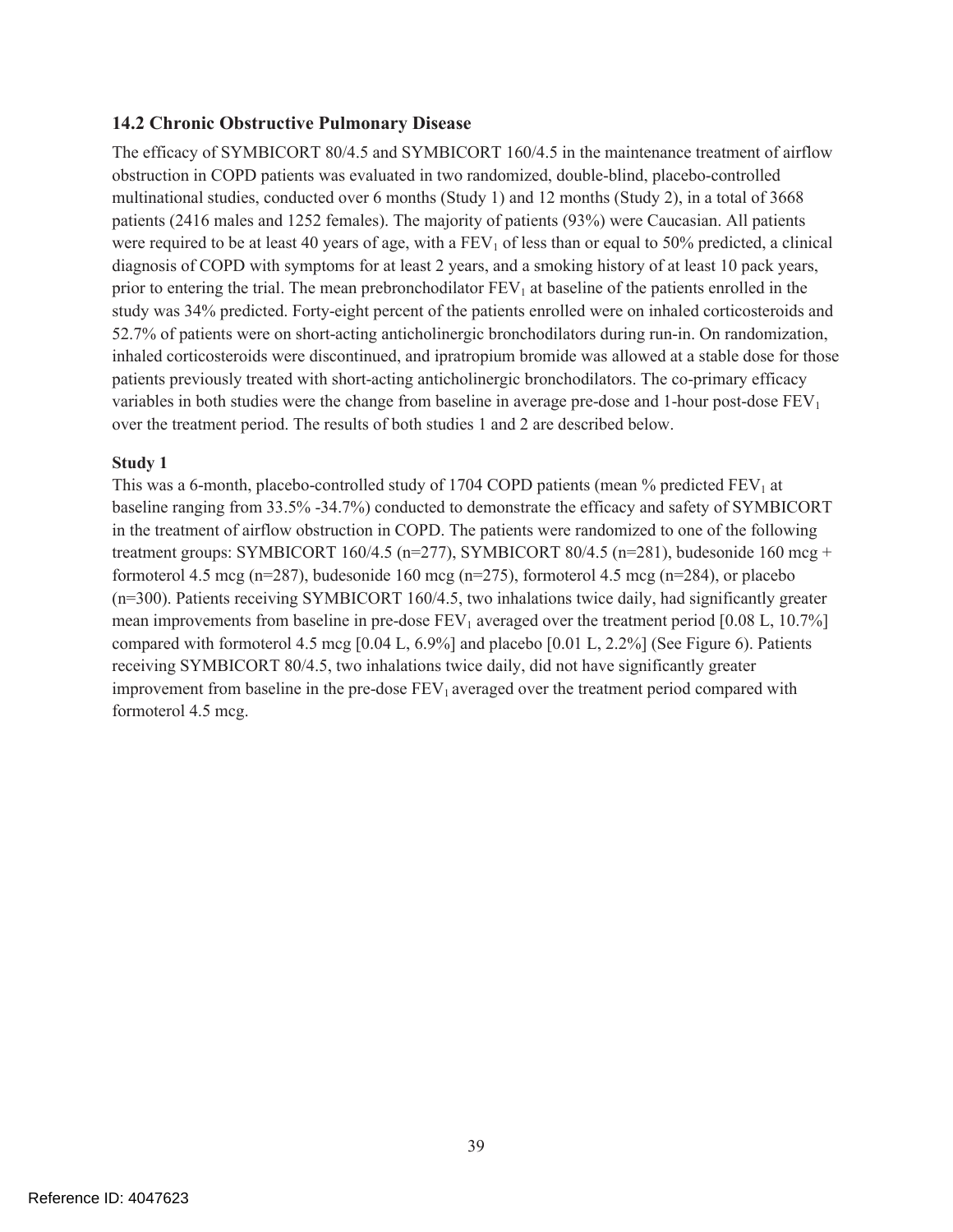### Figure 6 Mean Percent Change From Baseline in Pre-dose FEV<sub>1</sub> Over 6 months (Study 1)



Patients receiving SYMBICORT 160/4.5, two inhalations twice daily, had significantly greater mean improvements from baseline in 1-hour post-dose  $FEV_1$  averaged over the treatment period [0.20 L, 22.6%], compared with budesonide 160 mcg [0.03 L, 4.9%] and placebo [0.03 L, 4.1%] (See Figure 7).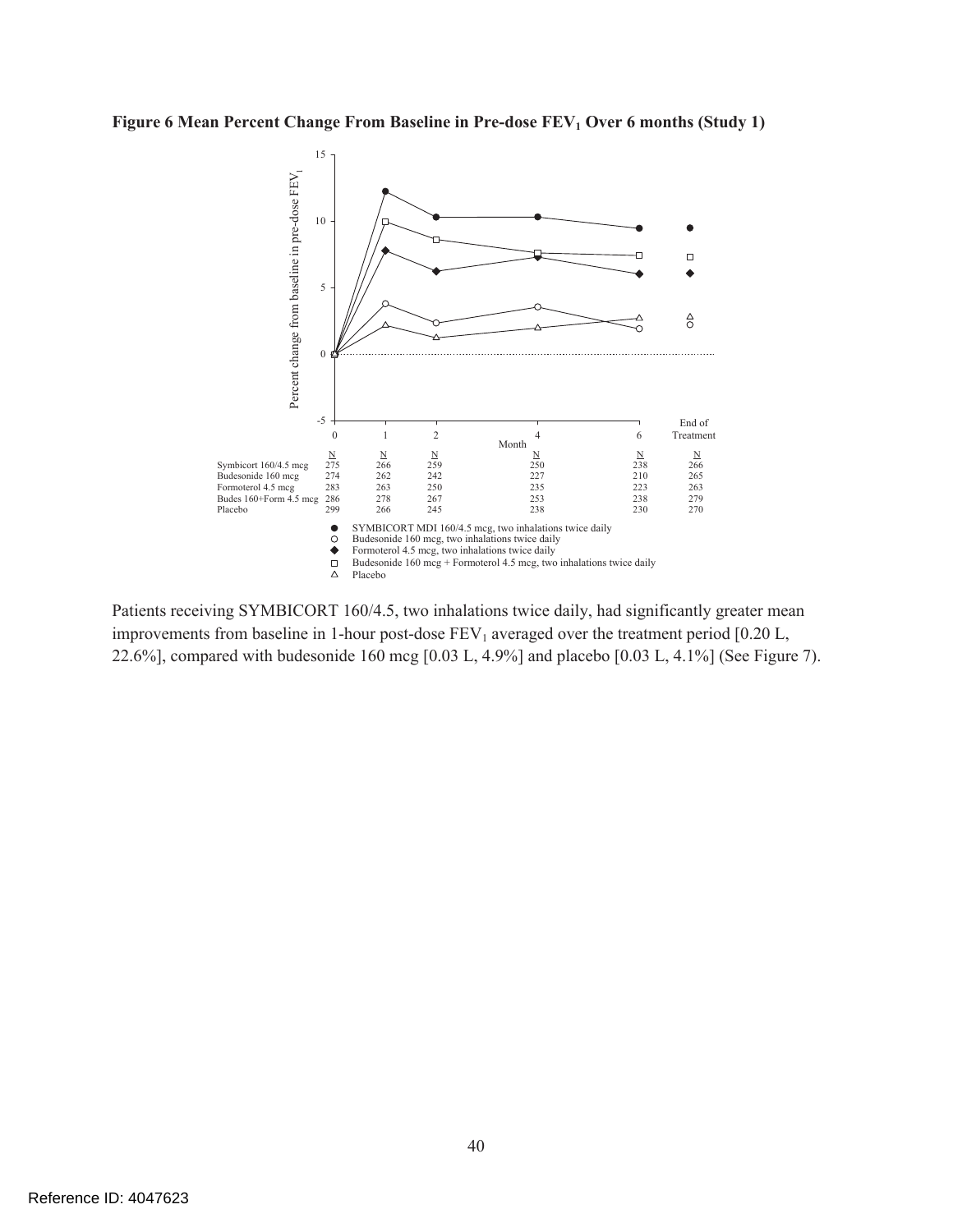#### **Figure 7 Mean Percent Change From Baseline in 1-hour Post-dose FEV<sub>1</sub> Over 6 months (Study 1)**



#### **Study 2**

This was a 12-month, placebo-controlled study of 1964 COPD patients (mean  $%$  predicted FEV<sub>1</sub> at baseline ranging from 33.7% -35.5%) conducted to demonstrate the efficacy and safety of SYMBICORT in the treatment of airflow obstruction in COPD. The patients were randomized to one of the following treatment groups: SYMBICORT 160/4.5 (n=494), SYMBICORT 80/4.5 (n=494), formoterol 4.5 mcg (n=495), or placebo (n=481). Patients receiving SYMBICORT 160/4.5, two inhalations twice daily, had significantly greater improvements from baseline in mean pre-dose  $FEV<sub>1</sub>$  averaged over the treatment period  $[0.10 \text{ L}, 10.8\%]$  compared with formoterol 4.5 mcg  $[0.06 \text{ L}, 7.2\%]$  and placebo  $[0.01 \text{ L}, 2.8\%]$ . Patients receiving SYMBICORT 80/4.5, two inhalations twice daily, did not have significantly greater improvements from baseline in the mean pre-dose  $FEV<sub>1</sub>$  averaged over the treatment period compared to formoterol. Patients receiving SYMBICORT 160/4.5, two inhalations twice daily, also had significantly greater mean improvements from baseline in 1-hour post-dose  $FEV<sub>1</sub>$  averaged over the treatment period [0.21 L, 24.0%] compared with placebo [0.02 L, 5.2%].

Serial FEV<sub>1</sub> measures over 12 hours were obtained in a subset of patients in Study 1 ( $n=99$ ) and Study 2  $(n=121)$ . The median time to onset of bronchodilation, defined as an FEV<sub>1</sub> increase of 15% or greater from baseline, occurred at 5 minutes post-dose. Maximum improvement (calculated as the average change from baseline at each timepoint) in  $FEV<sub>1</sub>$  occurred at approximately 2 hours post-dose.

In both Studies 1 and 2, improvements in secondary endpoints of morning and evening peak expiratory flow and reduction in rescue medication use were supportive of the efficacy of SYMBICORT 160/4.5.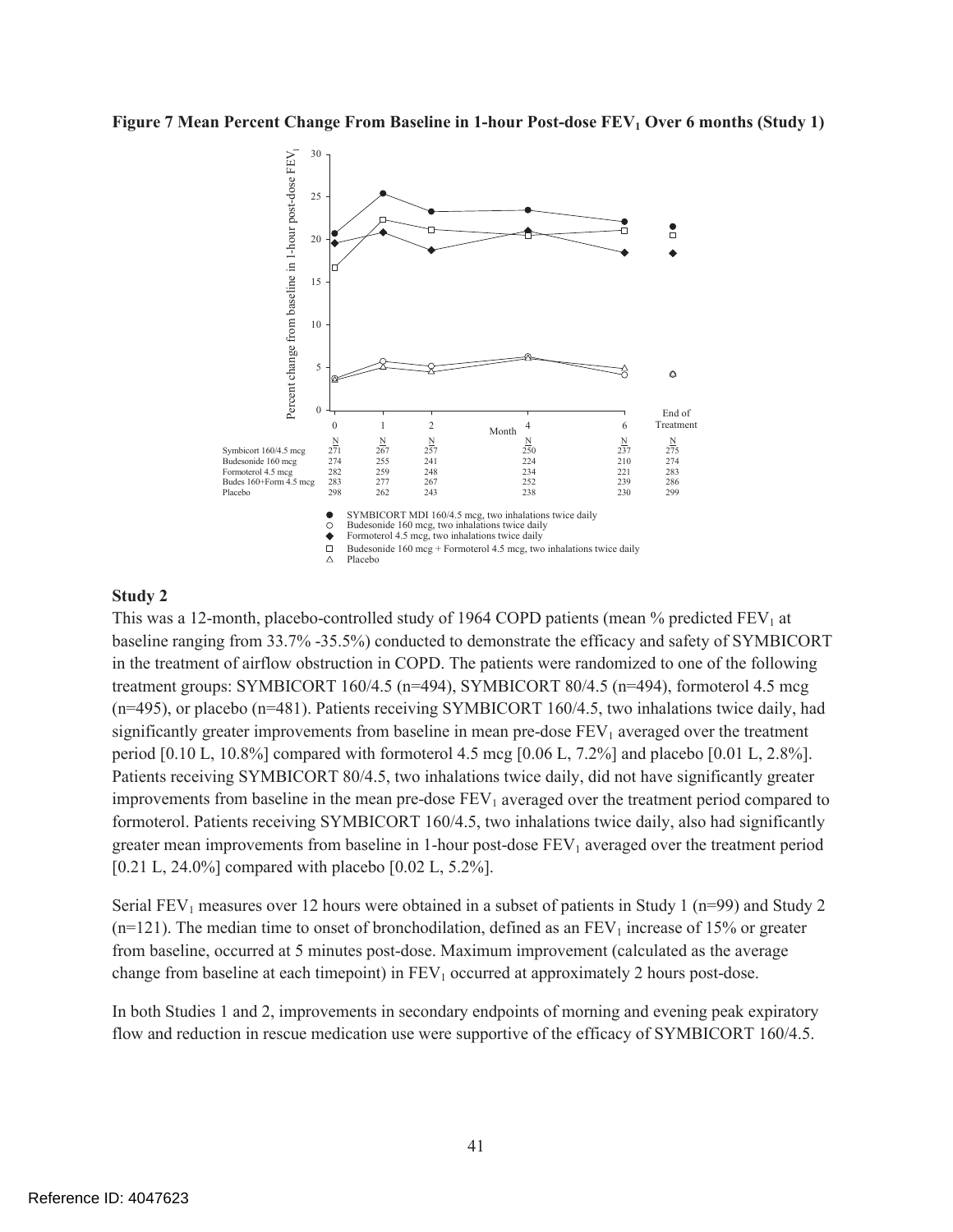### **16 HOW SUPPLIED/STORAGE AND HANDLING**

SYMBICORT is available in two strengths and is supplied in the following package sizes:

#### **Dosage Forms and Strengths**

| Package Size                     |         |     | NDC.         |
|----------------------------------|---------|-----|--------------|
| <b>SYMBICORT Inhalations</b>     | 80/4.5  | 120 | 0186-0372-20 |
| <b>SYMBICORT</b>                 |         |     |              |
| inhalations (institutional pack) | 80/4.5  | 60  | 0186-0372-28 |
| <b>SYMBICORT Inhalations</b>     | 160/4.5 | 120 | 0186-0370-20 |
| <b>SYMBICORT</b>                 |         |     |              |
| inhalations (institutional pack) | 160/4.5 | 60  | 0186-0370-28 |

Each strength is supplied as a pressurized aluminum canister with an attached counting device, a red plastic actuator body with a white mouthpiece, and attached gray dust cap. Each 120 inhalation canister has a net fill weight of 10.2 grams and each 60 inhalation canister has a net fill weight of 6.9 grams (SYMBICORT 80/4.5) or 6 grams (SYMBICORT 160/4.5). Each canister is packaged in a foil overwrap pouch with desiccant sachet and placed into a carton. Each carton contains one canister and a Medication Guide.

The SYMBICORT canister should only be used with the SYMBICORT actuator, and the SYMBICORT actuator should not be used with any other inhalation drug product.

The correct amount of medication in each inhalation cannot be ensured after the labeled number of inhalations from the canister have been used, even though the inhaler may not feel completely empty and may continue to operate. The inhaler should be discarded when the labeled number of inhalations have been used or within 3 months after removal from the foil pouch. Never immerse the canister into water to determine the amount remaining in the canister ("float test").

Store at controlled room temperature 20°C to 25°C (68°F to 77°F) [see USP]. Store the inhaler with the mouthpiece down.

For best results, the canister should be at room temperature before use. Shake well for 5 seconds before using.

Keep out of the reach of children.

#### **CONTENTS UNDER PRESSURE.**

Do not puncture or incinerate. Do not store near heat or open flame. Exposure to temperatures over 120ºF may cause bursting. Never throw container into fire or incinerator.

### **17 PATIENT COUNSELING INFORMATION**

Advise the patient to read the FDA-approved patient labeling (Medication Guide).

Asthma-Related Death: **Inform patients with asthma that formoterol fumarate dihydrate, one of the active ingredients in SYMBICORT, increases the risk of asthma-related death and may increase**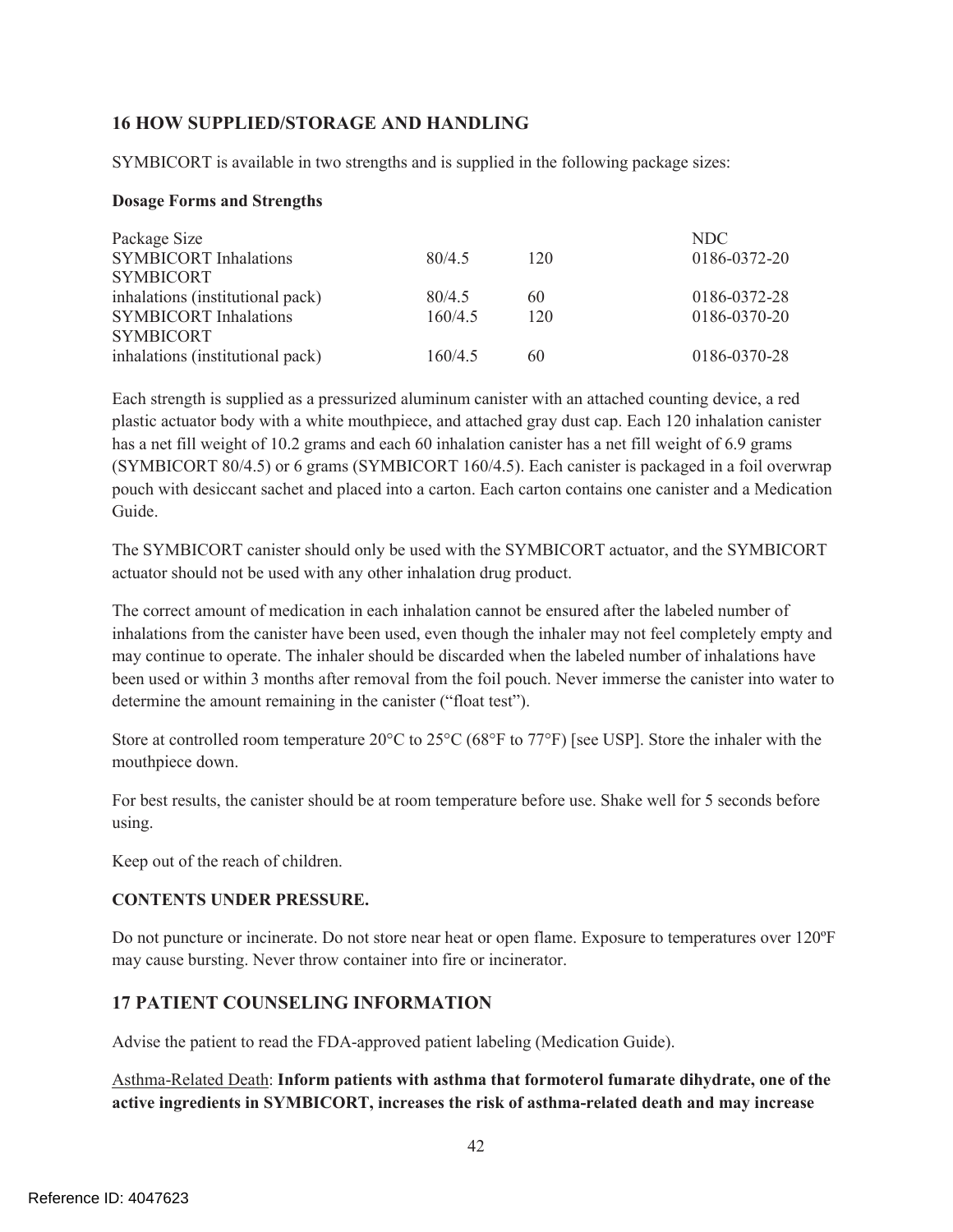**the risk of asthma-related hospitalization in pediatric and adolescent patients.** Also inform them that currently available data are inadequate to determine whether concurrent use of inhaled corticosteroids or other long-term asthma control drugs mitigates the increased risk of asthma-related death from LABA.

Not for Acute Symptoms: Inform patients that SYMBICORT is not meant to relieve acute asthma symptoms or exacerbations of COPD and extra doses should not be used for that purpose. Advise patients to treat acute symptoms with an inhaled, short-acting beta<sub>2</sub>-agonist such as albuterol. Provide patients with such medication and instruct the patient in how it should be used.

Instruct patients to seek medical attention immediately if they experience any of the following:

- $\bullet$  Decreasing effectiveness of inhaled, short-acting beta<sub>2</sub>-agonists
- Need for more inhalations than usual of inhaled, short-acting beta<sub>2</sub>-agonists
- Significant decrease in lung function as outlined by the physician

Tell patients they should not stop therapy with SYMBICORT without physician/provider guidance since symptoms may recur after discontinuation.

Do Not Use Additional Long-Acting Beta<sub>2</sub>-Agonists: Instruct patients not to use other LABA for asthma and COPD.

Local Effects: Inform patients that localized infections with *Candida albicans* occurred in the mouth and pharynx in some patients. If oropharyngeal candidiasis develops, it should be treated with appropriate local or systemic (i.e., oral) antifungal therapy while still continuing therapy with SYMBICORT, but at times therapy with SYMBICORT may need to be temporarily interrupted under close medical supervision. Rinsing the mouth with water without swallowing after inhalation is advised to reduce the risk of thrush.

Pneumonia: Patients with COPD have a higher risk of pneumonia; instruct them to contact their healthcare provider if they develop symptoms of pneumonia.

Immunosuppression: Warn patients who are on immunosuppressant doses of corticosteroids to avoid exposure to chicken pox or measles and, if exposed, to consult their physician without delay. Inform patients of potential worsening of existing tuberculosis, fungal, bacterial, viral, or parasitic infections, or ocular herpes simplex.

Hypercorticism and Adrenal Suppression: Advise patients that SYMBICORT may cause systemic corticosteroid effects of hypercorticism and adrenal suppression. Additionally, inform patients that deaths due to adrenal insufficiency have occurred during and after transfer from systemic corticosteroids. Patients should taper slowly from systemic corticosteroids if transferring to SYMBICORT.

Reduction in Bone Mineral Density: Advise patients who are at an increased risk for decreased BMD that the use of corticosteroids may pose an additional risk.

Reduced Growth Velocity: Inform patients that orally inhaled corticosteroids, a component of SYMBICORT, may cause a reduction in growth velocity when administered to pediatric patients.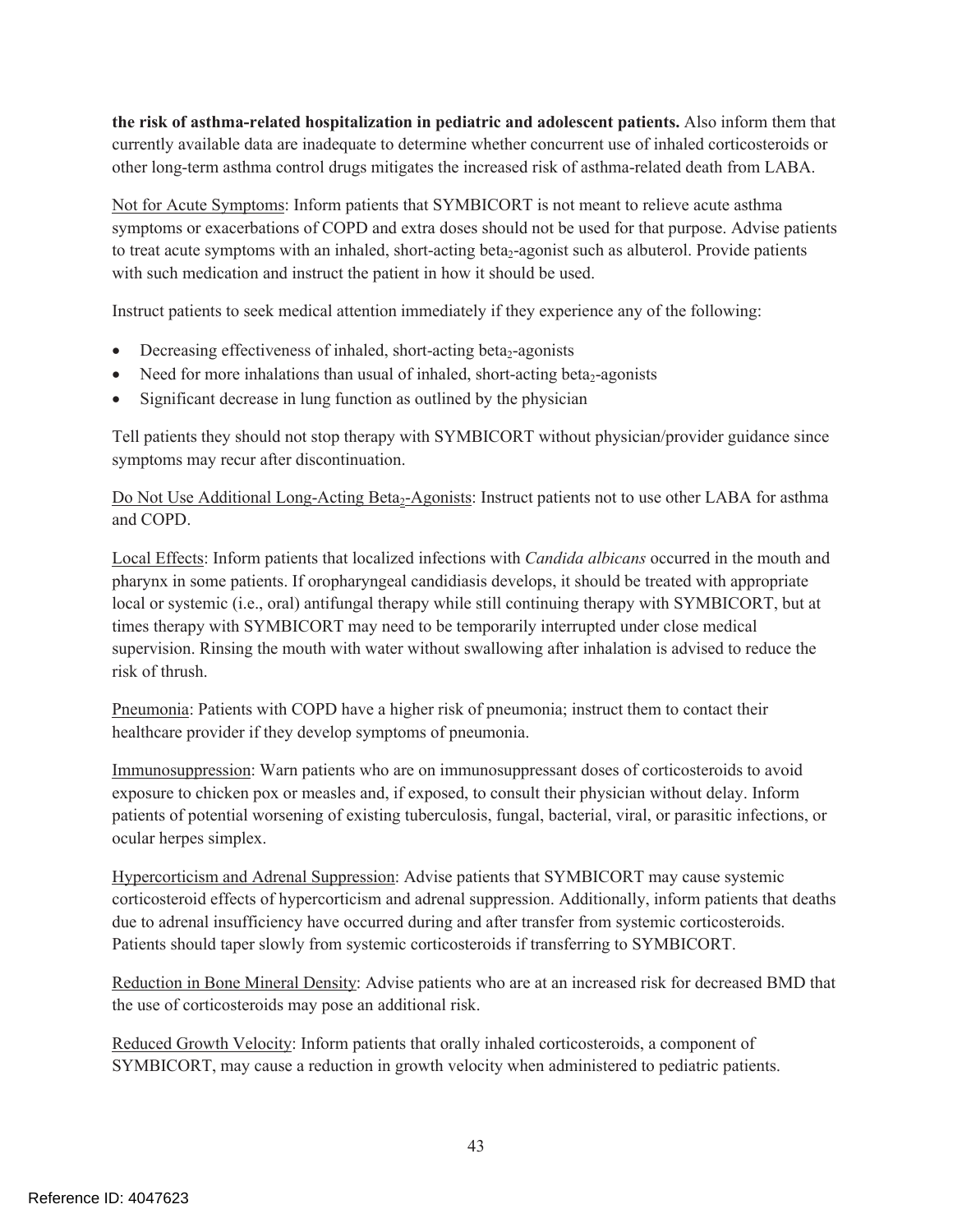Physicians should closely follow the growth of children and adolescents taking corticosteroids by any route.

Ocular Effects: Long-term use of inhaled corticosteroids may increase the risk of some eye problems (cataracts or glaucoma); consider regular eye examinations.

Risks Associated With Beta-Agonist Therapy: Inform patients of adverse effects associated with beta<sub>2</sub>agonists, such as palpitations, chest pain, rapid heart rate, tremor, or nervousness.

SYMBICORT is a trademark of the AstraZeneca group of companies. ©AstraZeneca 2017

Manufactured for: AstraZeneca Pharmaceuticals LP, Wilmington, DE 19850 By: AstraZeneca Dunkerque Production, Dunkerque, France

Product of France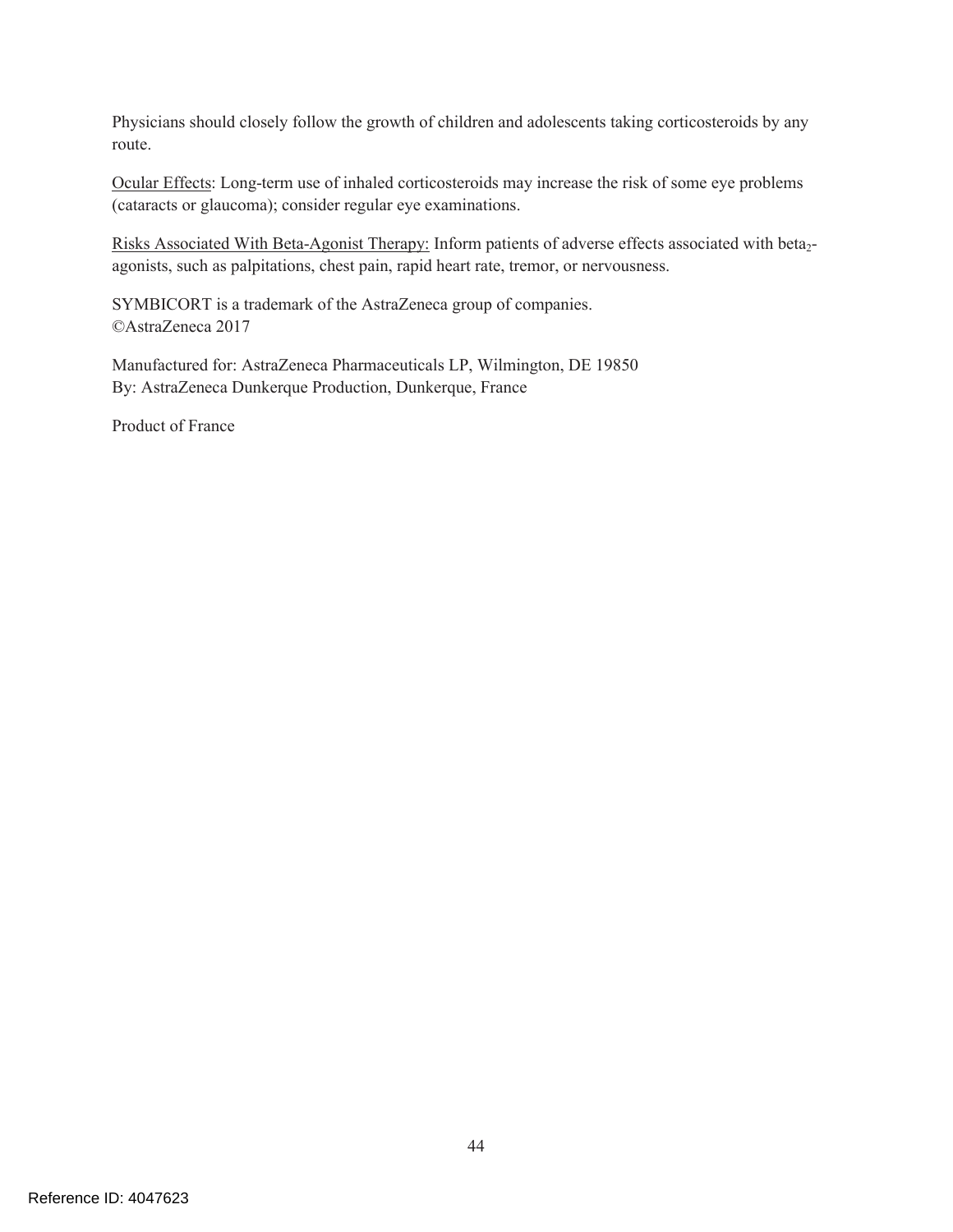**Medication Guide SYMBICORT (sim' bi kort)** 

(budesonide 80 mcg and formoterol fumarate dihydrate 4.5 mcg) inhalation aerosol

# **SYMBICORT (sim' bi kort)**

(budesonide 160 mcg and formoterol fumarate dihydrate 4.5 mcg)

inhalation aerosol

**What is the most important information I should know about SYMBICORT? SYMBICORT can cause serious side effects, including:** 

1. People with asthma who take long-acting beta<sub>2</sub>-adrenergic agonist (LABA) medicines such as formoterol (one **of the medicines in SYMBICORT) have an increased risk of death from asthma problems. It is not known whether budesonide, the other medicine in SYMBICORT, reduces the risk of death from asthma problems seen with formoterol.** 

**Call your healthcare provider if breathing problems worsen over time while using SYMBICORT. You may need different treatment.** 

**Get emergency medical care if:** 

- breathing problems worsen quickly, and
- ! you use your rescue inhaler medicine, but it does not relieve your breathing problems.
- 2. **SYMBICORT should be used only if your healthcare provider decides that your asthma is not well controlled with a long-term asthma-control medicine, such as an inhaled corticosteroid.**
- 3. When your asthma is well controlled, your healthcare provider may tell you to stop taking SYMBICORT. Your healthcare provider will decide if you can stop SYMBICORT without loss of asthma control. Your healthcare provider may prescribe a different long-term asthma-control medicine for you, such as an inhaled corticosteroid.
- 4. Children and adolescents who take LABA medicines may have an increased risk of being hospitalized for asthma problems.

#### **What is SYMBICORT?**

SYMBICORT combines an inhaled corticosteroid medicine, budesonide and a LABA medicine, formoterol.

- ! Inhaled corticosteroids help to decrease inflammation in the lungs. Inflammation in the lungs can lead to asthma symptoms.
- LABA medicines are used in patients with chronic obstructive pulmonary disease (COPD) and asthma. LABA medicines help the muscles around the airways in your lungs stay relaxed to prevent asthma symptoms, such as wheezing and shortness of breath. These symptoms can happen when the muscles around the airways tighten. This makes it hard to breathe. In severe cases, wheezing can stop your breathing and may lead to death if not treated right away.

#### **SYMBICORT is used for asthma and COPD as follows:**

! **Asthma:** SYMBICORT is used to control symptoms of asthma, and prevent symptoms such as wheezing in adults and children ages 6 and older.

**SYMBICORT contains formoterol (the same medicine found in FORADIL AEROLIZER). LABA medicines such as formoterol increase the risk of death from asthma problems. SYMBICORT is not for adults and children with asthma who:** 

- $\circ$  are well controlled with an asthma-control medicine such as a low to medium dose of an inhaled corticosteroid medicine
- have sudden asthma symptoms

It is not known if SYMBICORT is safe and effective in children less than 6 years of age with asthma.

! **COPD:** COPD is a chronic lung disease that includes chronic bronchitis, emphysema, or both. SYMBICORT 160/4.5 mcg is used long term, 2 times each day to help improve lung function for better breathing in adults with COPD.

#### **Do not use SYMBICORT:**

to treat sudden severe symptoms of asthma or COPD.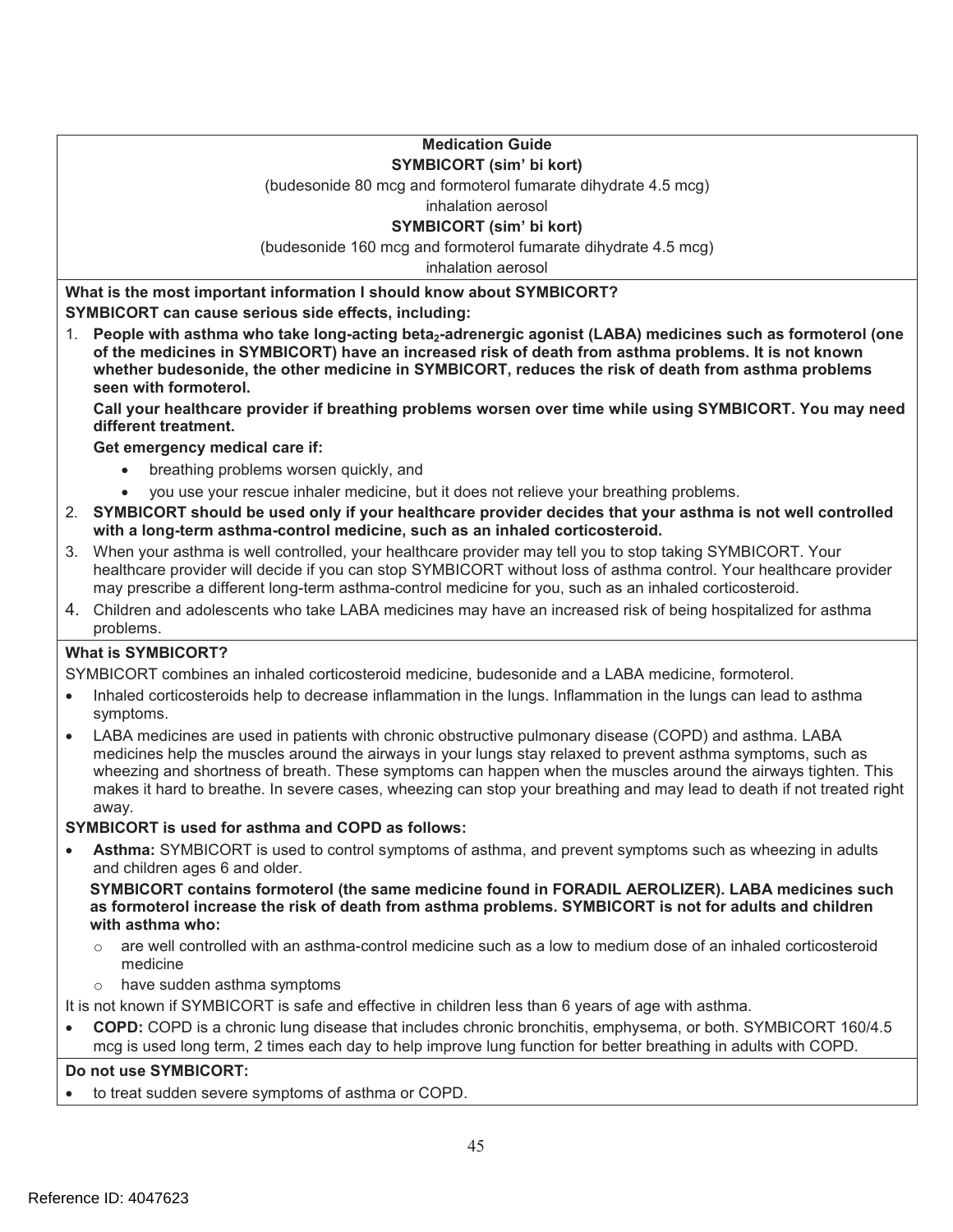if you are allergic to any of the ingredients in SYMBICORT. See the end of the Medication Guide for a list of ingredients in SYMBICORT.

**Before you use SYMBICORT, tell your healthcare provider about all of your medical conditions, including if you:** 

- have heart problems.
- have high blood pressure.
- ! **have seizures.**
- ! **have thyroid problems.**
- ! **have diabetes.**
- have liver problems.
- ! **have osteoporosis.**
- ! **have an immune system problem.**
- ! **have eye problems such as increased pressure in the eye, glaucoma, or cataracts.**
- ! **are allergic to any medicines.**
- ! **are exposed to chicken pox or measles.**
- are pregnant or planning to become pregnant. It is not known if SYMBICORT may harm your unborn baby.
- ! **are breastfeeding.** Budesonide, one of the active ingredients in SYMBICORT, passes into breast milk. You and your healthcare provider should decide if you will take SYMBICORT while breast-feeding.

Tell your healthcare provider about all the medicines you take including prescription and over-the-counter medicines, vitamins, and herbal supplements. SYMBICORT and certain other medicines may interact with each other. This may cause serious side effects. Especially tell your healthcare provider if you take antifungal and anti-HIV medicines. Know all the medicines you take. Keep a list and show it to your healthcare provider and pharmacist each time you get a new medicine.

#### **How do I use SYMBICORT?**

**See the step-by-step instructions for using SYMBICORT at the end of this Medication Guide.** Do not use SYMBICORT unless your healthcare provider has taught you and you understand everything. Ask your healthcare provider or pharmacist if you have any questions.

- ! Use SYMBICORT exactly as prescribed. **Do not use SYMBICORT more often than prescribed.** SYMBICORT comes in 2 strengths. Your healthcare provider has prescribed the strength that is best for you. Note the differences between SYMBICORT and your other inhaled medications, including the differences in prescribed use and physical appearance.
- ! Children should use SYMBICORT with an adult's help, as instructed by the child's healthcare provider.
- ! SYMBICORT should be taken every day as 2 puffs in the morning and 2 puffs in the evening.
- ! If you miss a dose of SYMBICORT, you should take your next dose at the same time you normally do. Do not take SYMBICORT more often or use more puffs than you have been prescribed.
- ! Rinse your mouth with water and spit the water out after each dose (2 puffs) of SYMBICORT. Do not swallow the water. This will help to lessen the chance of getting a fungus infection (thrush) in the mouth and throat.
- ! Do not spray SYMBICORT in your eyes. If you accidentally get SYMBICORT in your eyes, rinse your eyes with water, and if redness or irritation persists, consult your healthcare provider.
- ! Do not change or stop any medicines used to control or treat your breathing problems. Your healthcare provider will change your medicines as needed.
- ! **While you are using SYMBICORT 2 times each day, do not use other medicines that contain a LABA for any reason. Ask your healthcare provider or pharmacist if any of your other medicine are LABA medicines.**
- ! SYMBICORT does not relieve sudden symptoms. Always have a rescue inhaler medicine with you to treat sudden symptoms. If you do not have a rescue inhaler, call your healthcare provider to have one prescribed for you.
- ! **Call your healthcare provider or get medical care right away if:** 
	- your breathing problems worsen with SYMBICORT.
	- you need to use your rescue inhaler medicine more often than usual.
	- ! your rescue inhaler medicine does not work as well for you at relieving symptoms.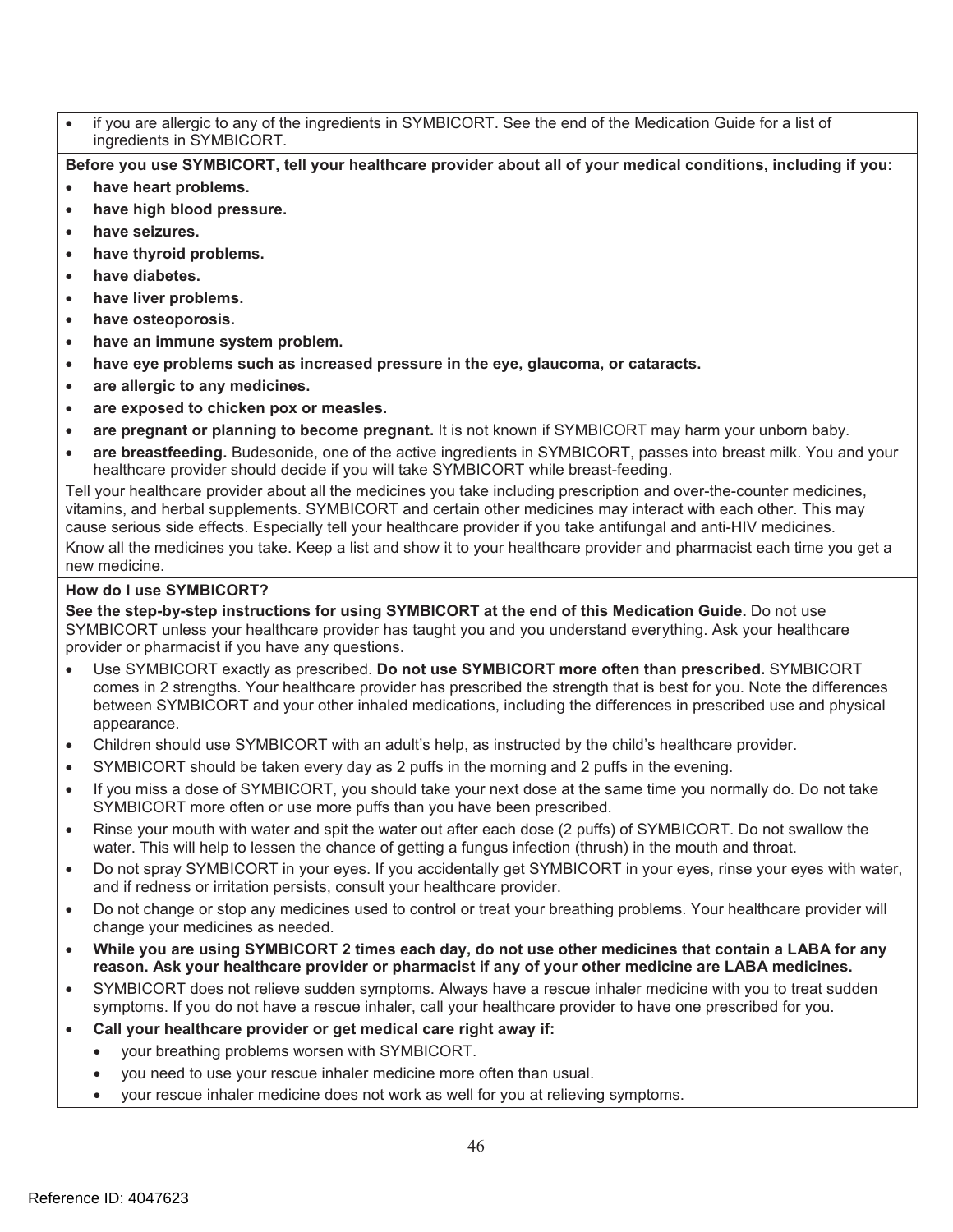|           | you need to use 4 or more inhalations of rescue inhaler medicine for 2 or more days in a row.<br>$\bullet$                                                                                                                                                |                                                       |  |  |  |  |  |
|-----------|-----------------------------------------------------------------------------------------------------------------------------------------------------------------------------------------------------------------------------------------------------------|-------------------------------------------------------|--|--|--|--|--|
|           | you use one whole canister of your rescue inhaler medicine in 8 weeks' time.<br>$\bullet$                                                                                                                                                                 |                                                       |  |  |  |  |  |
|           | your peak flow meter results decrease. Your healthcare provider will tell you the numbers that are right for you.                                                                                                                                         |                                                       |  |  |  |  |  |
|           | your symptoms do not improve after using SYMBICORT regularly for 1 week.                                                                                                                                                                                  |                                                       |  |  |  |  |  |
|           | What are the possible side effects of SYMBICORT?                                                                                                                                                                                                          |                                                       |  |  |  |  |  |
|           | <b>SYMBICORT may cause serious side effects</b>                                                                                                                                                                                                           |                                                       |  |  |  |  |  |
|           | See "What is the most important information I should know about SYMBICORT?"                                                                                                                                                                               |                                                       |  |  |  |  |  |
|           | Using too much of a LABA medicine may cause:                                                                                                                                                                                                              |                                                       |  |  |  |  |  |
|           | chest pain<br>$\circ$                                                                                                                                                                                                                                     | increased blood pressure<br>$\circ$                   |  |  |  |  |  |
|           | a fast and irregular heartbeat<br>$\circ$                                                                                                                                                                                                                 | headache<br>$\circ$                                   |  |  |  |  |  |
|           | tremor<br>$\circ$                                                                                                                                                                                                                                         | nervousness<br>$\circ$                                |  |  |  |  |  |
| $\bullet$ | Fungal infection in your mouth or throat (thrush). Rinse your mouth with water after using SYMBICORT to help                                                                                                                                              |                                                       |  |  |  |  |  |
|           | reduce your chance of getting thrush.                                                                                                                                                                                                                     |                                                       |  |  |  |  |  |
| $\bullet$ | Pneumonia and other lower respiratory tract infections. People with COPD have a higher chance of getting                                                                                                                                                  |                                                       |  |  |  |  |  |
|           | pneumonia and other lung infections. Inhaled corticosteroids may increase the chance of getting pneumonia. Call your<br>healthcare provider if you notice any of these symptoms:                                                                          |                                                       |  |  |  |  |  |
|           | increase in mucus (sputum) production                                                                                                                                                                                                                     |                                                       |  |  |  |  |  |
|           | $\circ$<br>fever<br>$\circ$                                                                                                                                                                                                                               | change in mucus color<br>$\circ$<br>chills<br>$\circ$ |  |  |  |  |  |
|           | increased cough<br>$\circ$                                                                                                                                                                                                                                | increased breathing problems<br>$\circ$               |  |  |  |  |  |
| $\bullet$ | Immune system effects and a higher chance for infections. Tell your healthcare provider about any signs of                                                                                                                                                |                                                       |  |  |  |  |  |
|           | infection such as:                                                                                                                                                                                                                                        |                                                       |  |  |  |  |  |
|           | o fever                                                                                                                                                                                                                                                   | pain<br>$\circ$                                       |  |  |  |  |  |
|           | body aches<br>$\circ$                                                                                                                                                                                                                                     | chills<br>$\circ$                                     |  |  |  |  |  |
|           | feeling tired<br>$\circ$                                                                                                                                                                                                                                  | nausea<br>$\circ$                                     |  |  |  |  |  |
|           | vomiting<br>$\circ$                                                                                                                                                                                                                                       |                                                       |  |  |  |  |  |
| $\bullet$ | Adrenal insufficiency. Adrenal insufficiency is a condition in which the adrenal glands do not make enough steroid<br>hormones. This can happen when you stop taking oral corticosteroid medicines and start inhaled corticosteroid<br>medicine.          |                                                       |  |  |  |  |  |
| $\bullet$ | Increased wheezing right after taking SYMBICORT. Always have a rescue inhaler with you to treat sudden                                                                                                                                                    |                                                       |  |  |  |  |  |
|           | wheezing.                                                                                                                                                                                                                                                 |                                                       |  |  |  |  |  |
|           | Serious allergic reactions including rash, hives, swelling of the face, mouth, and tongue, and breathing<br>$\bullet$<br>problems. Call your healthcare provider or get emergency medical care if you get any symptoms of a serious allergic<br>reaction. |                                                       |  |  |  |  |  |
| $\bullet$ | Lower bone mineral density. This can happen in people who have a high chance for low bone mineral density<br>(osteoporosis). Your healthcare provider should check you for this during treatment with SYMBICORT.                                          |                                                       |  |  |  |  |  |
| $\bullet$ | Slowed growth in children. A child's growth should be checked regularly while using SYMBICORT.                                                                                                                                                            |                                                       |  |  |  |  |  |
| $\bullet$ | Eye problems including glaucoma and cataracts. You should have regular eye exams while using SYMBICORT.                                                                                                                                                   |                                                       |  |  |  |  |  |
| $\bullet$ | Swelling of your blood vessels. This can happen in people with asthma. Tell your healthcare provider right away if<br>you have:                                                                                                                           |                                                       |  |  |  |  |  |
|           | a feeling of pins and needles or<br>$\circ$                                                                                                                                                                                                               | flu like symptoms<br>$\circ$                          |  |  |  |  |  |
|           | numbness of your arms or legs<br>rash                                                                                                                                                                                                                     | pain and swelling of the sinuses<br>$\circ$           |  |  |  |  |  |
|           | $\circ$                                                                                                                                                                                                                                                   |                                                       |  |  |  |  |  |
| $\bullet$ | Decreases in blood potassium levels (hypokalemia).                                                                                                                                                                                                        |                                                       |  |  |  |  |  |
| $\bullet$ | Increases in blood sugar levels (hyperglycemia).                                                                                                                                                                                                          |                                                       |  |  |  |  |  |
|           | The most common side effects of SYMBICORT include:                                                                                                                                                                                                        |                                                       |  |  |  |  |  |
|           | <b>Patients with asthma:</b>                                                                                                                                                                                                                              |                                                       |  |  |  |  |  |
| $\bullet$ | throat irritation                                                                                                                                                                                                                                         | headache                                              |  |  |  |  |  |
| ۰         | upper respiratory tract infection                                                                                                                                                                                                                         | throat pain                                           |  |  |  |  |  |
| $\bullet$ | inflammation of mucous membranes of the sinuses (sinusitis)                                                                                                                                                                                               | flu<br>$\bullet$                                      |  |  |  |  |  |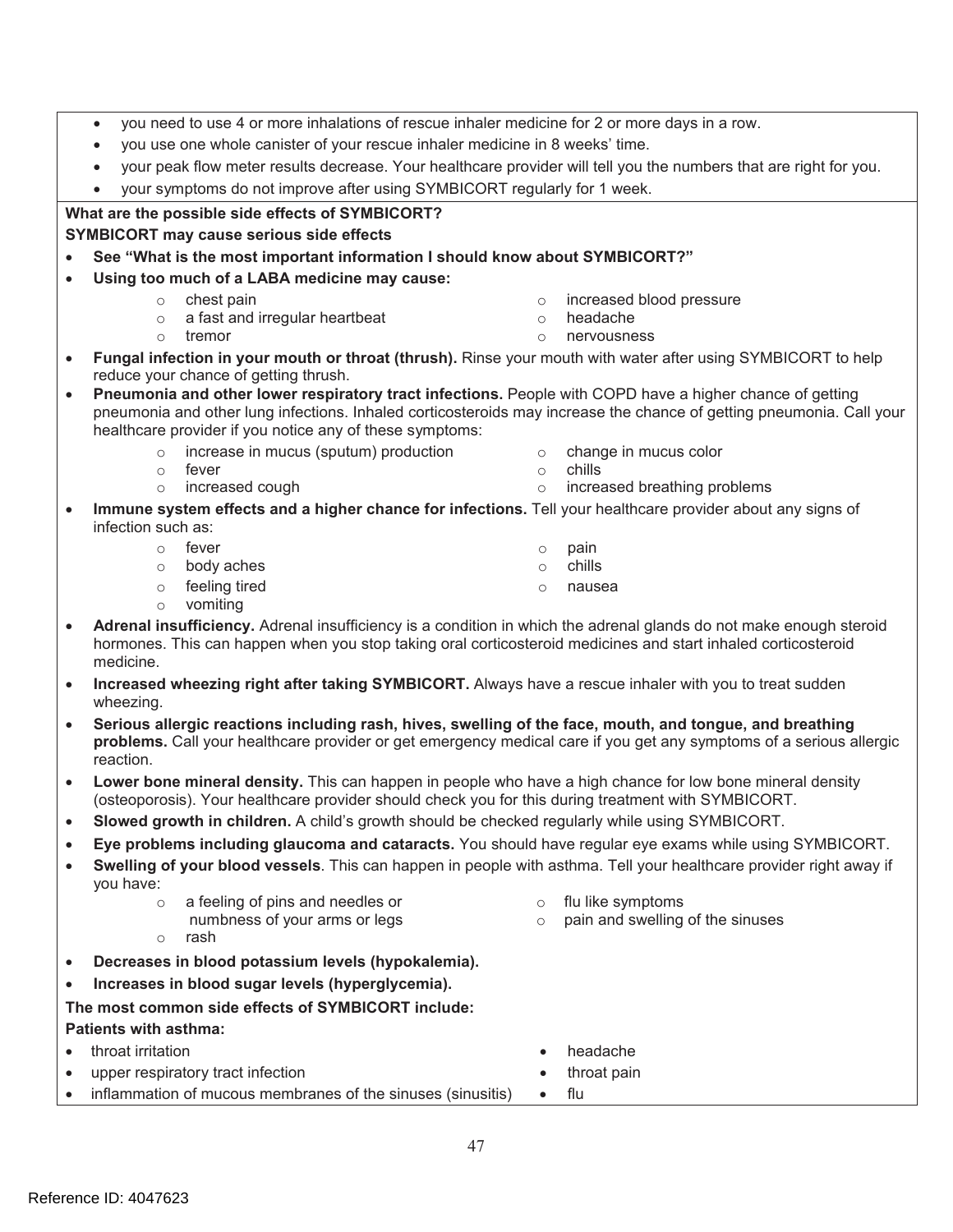- back pain  $\bullet$  nasal congestion
- stomach discomfort **and the stomach discomfort**  $\bullet$  Vomiting
- thrush in the mouth and throat

#### **Patients with COPD:**

- ! throat irritation
- thrush in the mouth and throat
- infection and inflammation of the mucous membranes of the bronchial tubes (bronchitis)
- inflammation of mucous membranes in the sinuses (sinusitis)
- upper respiratory tract infection

Tell your healthcare provider about any side effect that bothers you or that does not go away.

These are not all the side effects of SYMBICORT.

Call your doctor for medical advice about side effects. You may report side effects to the FDA at 1-800-FDA-1088. You may also report side effects to AstraZeneca at 1-800-236-9933.

#### **How should I store SYMBICORT?**

- Store SYMBICORT at room temperature between 68°F and 77°F (20°C to 25°C).
- Store SYMBICORT with the mouthpiece down.
- ! The contents of your SYMBICORT canister are under pressure. Do not puncture or throw the canister into a fire or incinerator. Do not use or store it near heat or open flame. Storage above 120ºF may cause the canister to burst.
- ! Throw away SYMBICORT when the counter reaches zero ("0") or 3 months after you take SYMBICORT out of its foil pouch, whichever comes first.
- ! **Keep SYMBICORT and all medicines out of the reach of children.**
- **General Information about the safe and effective use of SYMBICORT**

Medicines are sometimes prescribed for purposes other than those listed in a Medication Guide. Do not use SYMBICORT for a condition for which it was not prescribed. Do not give your SYMBICORT to other people, even if they have the same condition. It may harm them.

You can ask your healthcare provider or pharmacist for information about SYMBICORT that was written for healthcare professionals.

#### **What are the ingredients in SYMBICORT?**

Active ingredients: micronized budesonide and micronized formoterol fumarate dehydrate Inactive ingredients: hydrofluroalkane (HFA 227), povidone K25 USP, and polyethylene glycol 1000 NF

 By: AstraZeneca Dunkerque Production, Dunkerque, France Product of France Manufactured for: AstraZeneca Pharmaceuticals LP, Wilmington, DE 19850

For more information, call 1-800-236-9933 or go to www.MySymbicort.com.

Revised Date: January 2017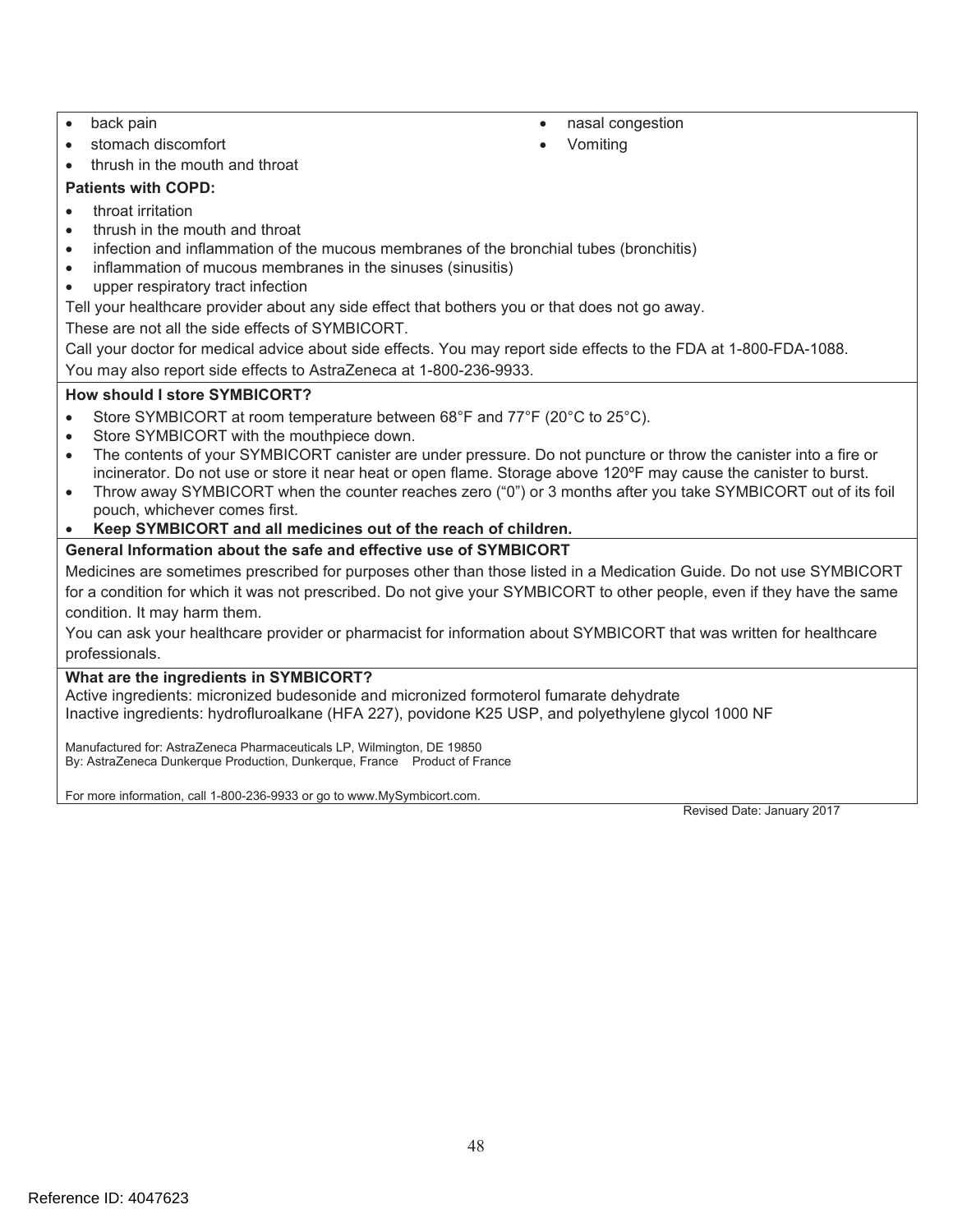#### **Instructions for Use**

#### **SYMBICORT (sim' bi kort)**  (budesonide 80 mcg and formoterol fumarate dihydrate 4.5 mcg) Inhalation Aerosol

#### **SYMBICORT (sim' bi kort)**  (budesonide 160 mcg and formoterol fumarate dihydrate 4.5 mcg) Inhalation Aerosol



Figure 1

#### **Upright Position**

#### **How to Use SYMBICORT**

Follow the instructions below for using SYMBICORT. You will breathe-in (inhale) the medicine. If you have any questions, ask your doctor or pharmacist.

#### **Preparing your inhaler for use**

- 1. Take your SYMBICORT out of the moisture-protective foil pouch before you use it for the first time and throw the foil away. Write the date that you open the foil pouch on the box.
- 2. A counter is attached to the top of the metal canister. The counter will count down each time you release a puff of SYMBICORT. The arrow points to the number of inhalations (puffs) left in the canister. The counter will stop counting at zero ("0").
- 3. Use the SYMBICORT canister only with the red SYMBICORT inhaler supplied with the product. Parts of the SYMBICORT inhaler should not be used with parts from any other inhalation product.
- 4. Shake your SYMBICORT inhaler well for 5 seconds right before each use. Remove the mouthpiece cover by squeezing gently at both sides, then pulling out (see Figure 2). Check the mouthpiece for foreign objects before use.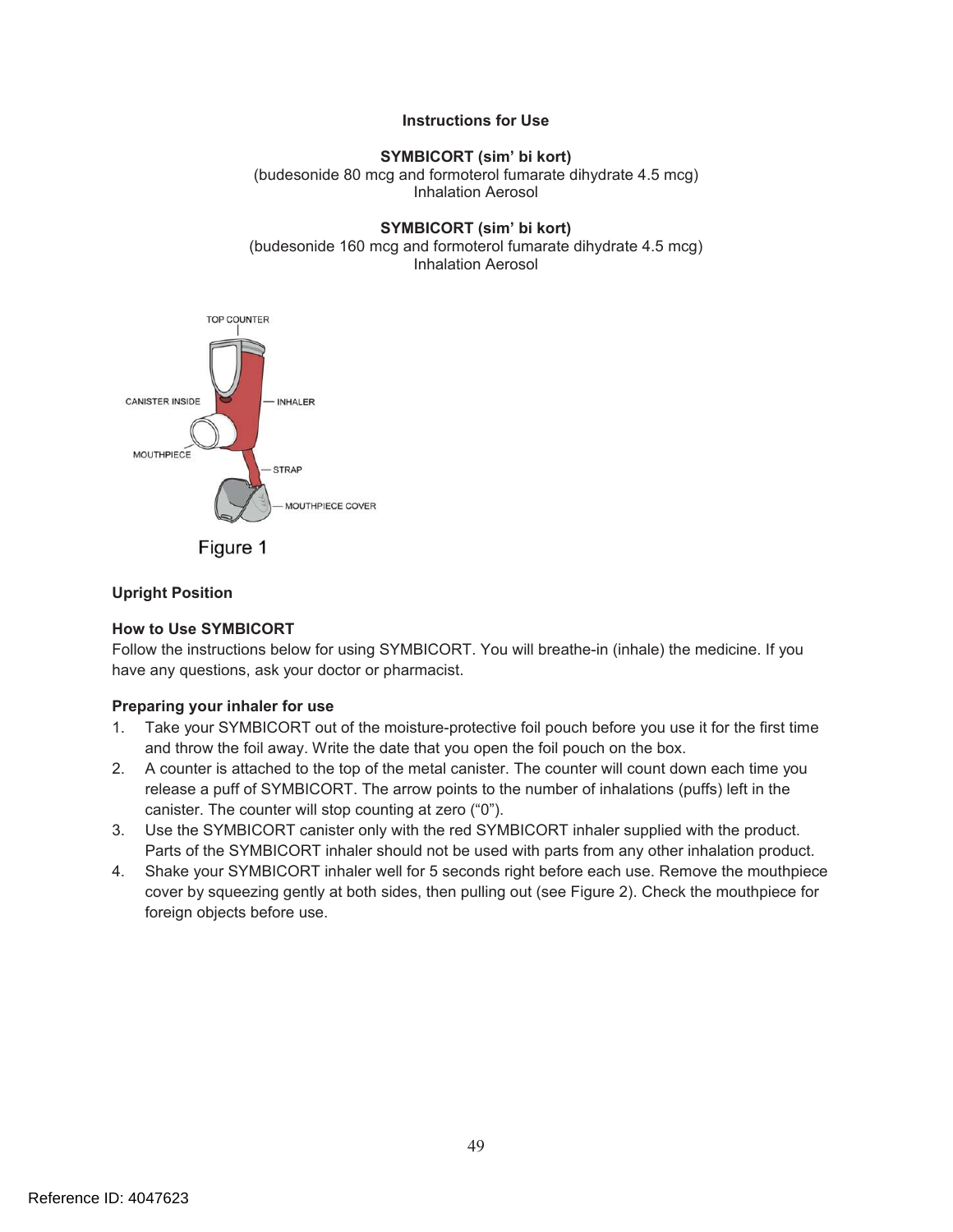

5. **Priming** Before you use SYMBICORT for the first time, you will need to prime it. To prime SYMBICORT, hold it in the upright position. See figure 1 above. Shake the SYMBICORT inhaler well for 5 seconds. Hold your SYMBICORT inhaler facing away from you and then release a test spray. Then shake it again for 5 seconds and release a second test spray. Your SYMBICORT inhaler is now primed and ready for use. After you have primed the SYMBICORT inhaler for the first time, the counter will read either 120 or 60, depending on which size was provided to you.

**If you do not use your SYMBICORT inhaler for more than 7 days or if you drop it, you will need to prime again.** 

#### **Ways to hold the SYMBICORT inhaler for use**



Figure 3

**OR**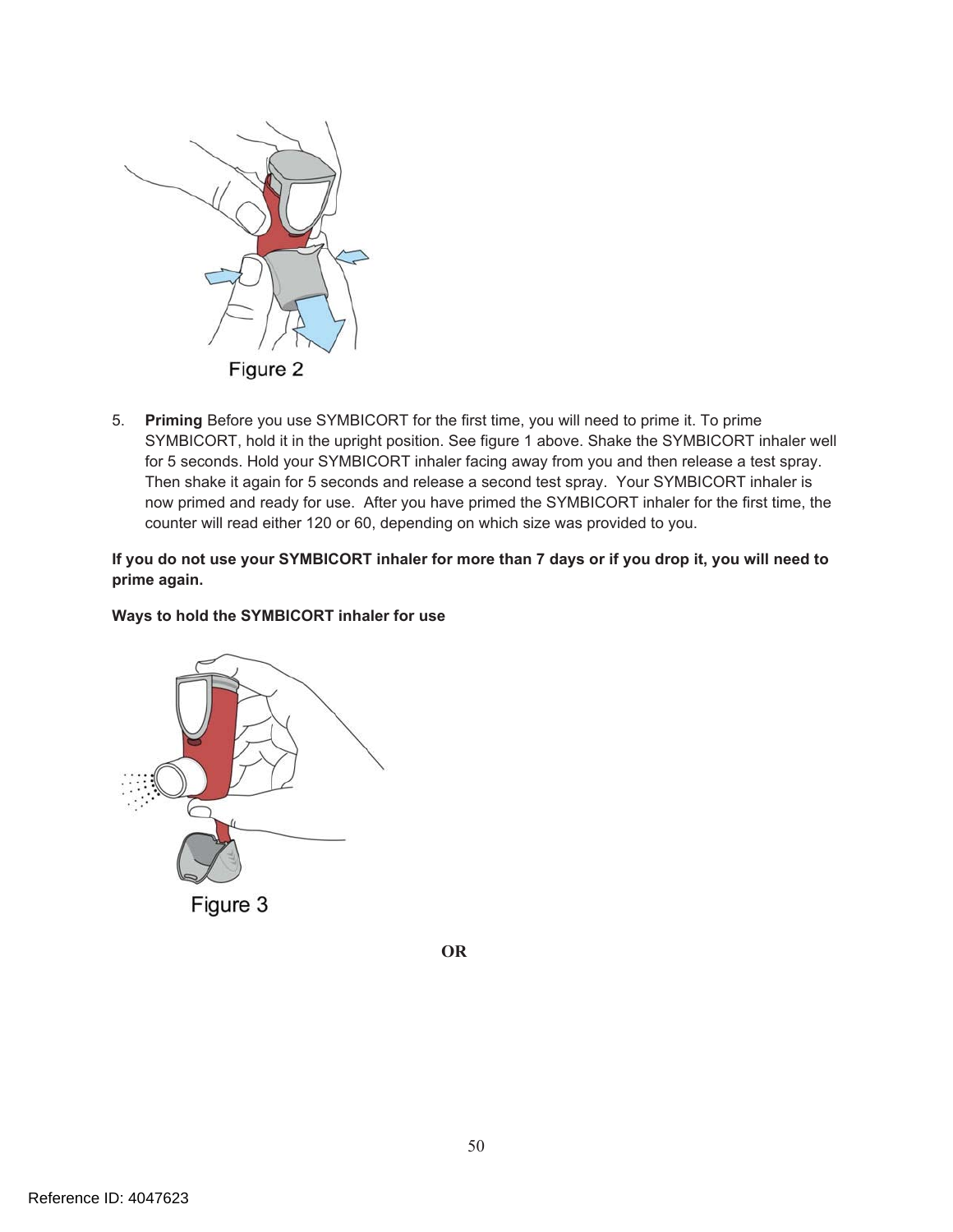

#### **Using your SYMBICORT inhaler**

- 6. Shake your SYMBICORT inhaler well for 5 seconds. Remove the mouthpiece cover. Check the mouthpiece for foreign objects.
- 7. Breathe out fully (exhale). Hold the SYMBICORT inhaler up to your mouth. Place the white mouthpiece fully into your mouth and close your lips around it. Make sure that the SYMBICORT inhaler is upright and that the opening of the mouthpiece is pointing towards the back of your throat (see Figure 5).





- 8. Breathe in (inhale) deeply and slowly through your mouth. Press down firmly and fully on the top of the counter on the SYMBICORT inhaler to release the medicine (see Figures 3 and 4).
- 9. Continue to breathe in (inhale) and hold your breath for about 10 seconds, or for as long as is comfortable. Before you breathe out (exhale), release your finger from the top of the counter. Keep the SYMBICORT inhaler upright and remove from your mouth.
- 10. Shake the SYMBICORT inhaler again for 5 seconds and repeat steps 7 to 9.

#### **After using your SYMBICORT inhaler**

- 11. After use, close the mouthpiece cover by pushing until it clicks in place.
- 12. After you finish taking SYMBICORT (2 puffs), rinse your mouth with water. Spit out the water. Do not swallow it.

#### **Reading the counter**

The arrow on the counter on the top of the SYMBICORT inhaler points to the number of inhalations (puffs) left in your inhaler.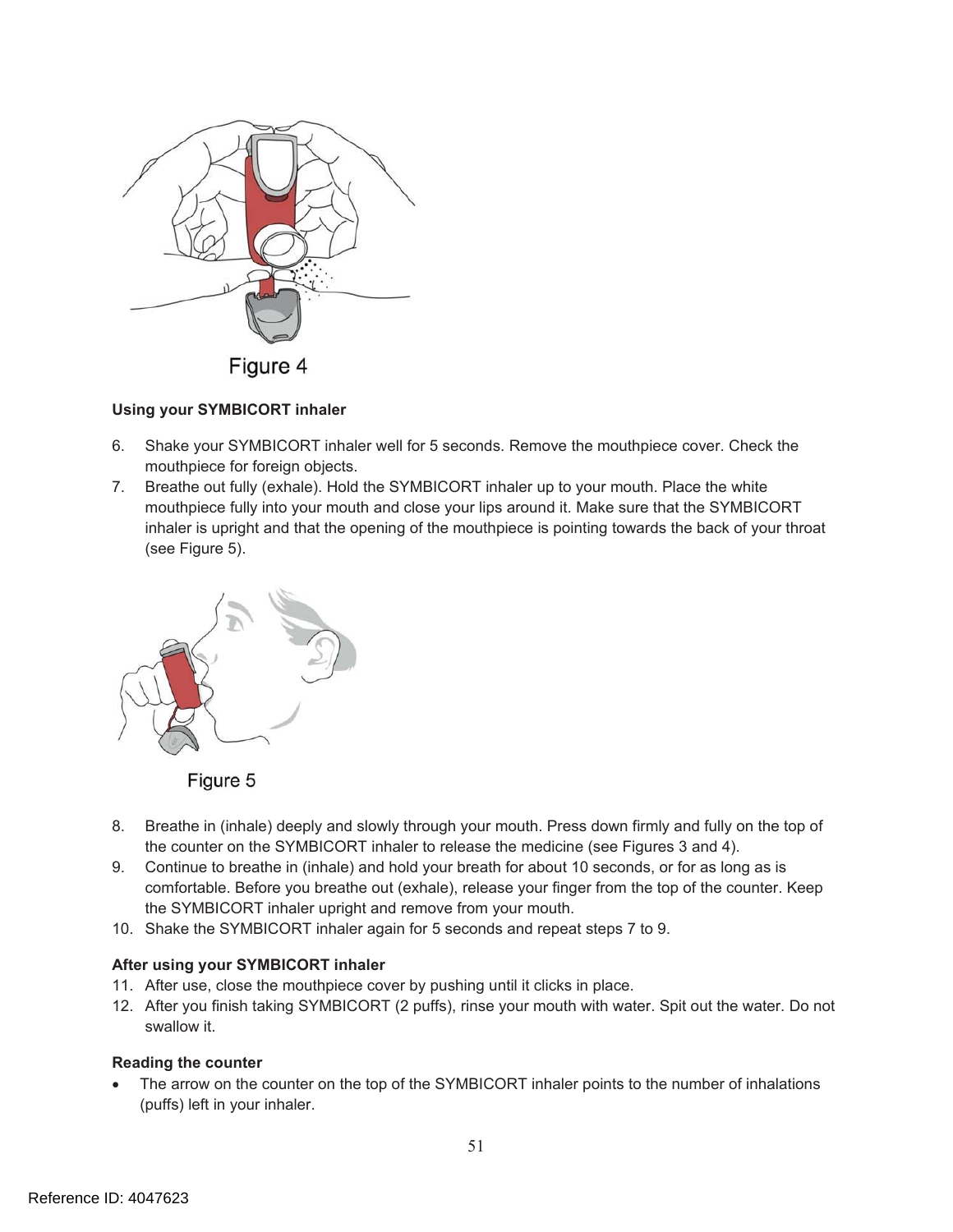#### **COUNTER**



- $\bullet$ The counter will count down each time you release a puff of medicine (either when preparing your SYMBICORT inhaler for use or when taking the medicine).
- $\bullet$ When the arrow on the counter approaches 20, you will notice the beginning of a yellow area letting you know that it is time to call your healthcare provider for a refill.

#### **COUNTER**



It is important that you pay attention to the number of inhalations (puffs) left in your SYMBICORT inhaler by reading the counter. Throw away SYMBICORT when the counter shows zero ("0"). Your SYMBICORT inhaler may not feel empty and it may continue to operate, but you will not get the right amount of medicine if you keep using it. Use a new SYMBICORT inhaler and follow the instructions for priming (see instruction 5 above).

#### **How to clean your SYMBICORT inhaler**

Clean the white mouthpiece of your SYMBICORT inhaler every 7 days. To clean the mouthpiece:

- Remove the grey mouthpiece cover
- ! Wipe the inside and outside of the white mouthpiece opening with a clean, dry cloth
- Replace the mouthpiece cover
- ! **Do not put the SYMBICORT inhaler into water**
- ! Do not try to take apart your **SYMBICORT** inhaler

Manufactured for: AstraZeneca Pharmaceuticals LP, Wilmington, DE 19850 By: AstraZeneca Dunkerque Production, Dunkerque, France Product of France

This Medication Guide and Instructions for Use has been approved by the U.S. Food and Drug Administration.